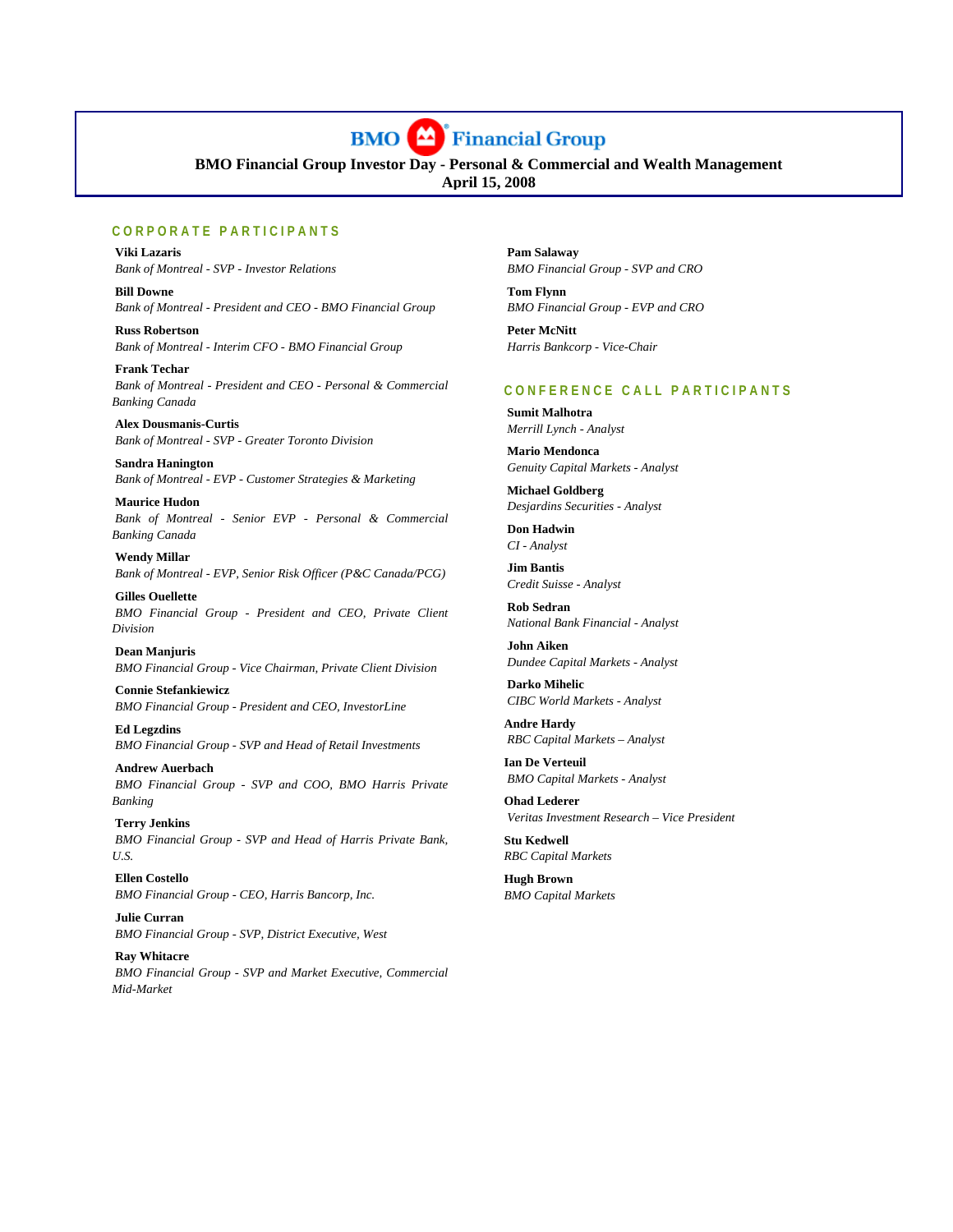# Forward Looking Statements

.

# **Caution Regarding Forward-Looking Statements**

Bank of Montreal's public communications often include written or oral forward-looking statements. Statements of this type are included in this document, and may be included in other filings with Canadian securities regulators or the U.S. Securities and Exchange Commission, or in other communications. All such statements are made pursuant to the 'safe harbor' provisions of, and are intended to be forward-looking statements under, the United States Private Securities Litigation Reform Act of 1995 and any applicable Canadian securities legislation. Forward-looking statements may involve, but are not limited to, comments with respect to our objectives and priorities for 2008 and beyond, our strategies or future actions, our targets, expectations for our financial condition or share price, and the results of or outlook for our operations or for the Canadian and U.S. economies.

By their nature, forward-looking statements require us to make assumptions and are subject to inherent risks and uncertainties. There is significant risk that predictions, forecasts, conclusions or projections will not prove to be accurate, that our assumptions may not be correct and that actual results may differ materially from such predictions, forecasts, conclusions or projections. We caution readers of this document not to place undue reliance on our forward-looking statements as a number of factors could cause actual future results, conditions, actions or events to differ materially from the targets, expectations, estimates or intentions expressed in the forward-looking statements.

The future outcomes that relate to forward-looking statements may be influenced by many factors, including but not limited to: general economic and market conditions in the countries in which we operate; interest rate and currency value fluctuations; changes in monetary policy; the degree of competition in the geographic and business areas in which we operate; changes in laws; judicial or regulatory proceedings; the accuracy and completeness of the information we obtain with respect to our customers and counterparties; our ability to execute our strategic plans and to complete and integrate acquisitions; critical accounting estimates; operational and infrastructure risks; general political conditions; global capital market activities; the possible effects on our business of war or terrorist activities; disease or illness that impacts on local, national or international economies; disruptions to public infrastructure, such as transportation, communications, power or water supply; and technological changes.

We caution that the foregoing list is not exhaustive of all possible factors. Other factors could adversely affect our results. For more information, please see the discussion on pages 28 and 29 of BMO's 2007 Annual Report, which outlines in detail certain key factors that may affect BMO's future results. When relying on forward-looking statements to make decisions with respect to Bank of Montreal, investors and others should carefully consider these factors, as well as other uncertainties and potential events, and the inherent uncertainty of forward-looking statements. Bank of Montreal does not undertake to update any forward-looking statement, whether written or oral, that may be made, from time to time, by the organization or on its behalf. The forward-looking information contained in this document is presented for the purpose of assisting our shareholders in understanding our financial position as at and for the periods ended on the dates presented and our strategic priorities and objectives, and may not be appropriate for other purposes.

Assumptions about the performance of the Canadian and U.S. economies in 2008 and how it will affect our businesses were material factors we considered when setting our strategic priorities and objectives, and when determining our financial targets, including provisions for credit losses. Key assumptions were that the Canadian economy will expand at a moderate pace in 2008 while the U.S. economy expands modestly, and that inflation will remain low in North America. We also assumed that interest rates in 2008 will decline slightly in Canada and the United States, and that the Canadian dollar will trade at parity to the U.S. dollar at the end of 2008. In determining our expectations for economic growth, both broadly and in the financial services sector, we primarily consider historical economic data provided by the Canadian and U.S. governments and their agencies. We now anticipate weaker economic growth in Canada and that the United States will slip into a mild recession in the first half of 2008. We also expect lower interest rates and a somewhat weaker Canadian dollar than when we established our 2008 financial targets. Tax laws in the countries in which we operate, primarily Canada and the United States, are material factors we consider when determining our sustainable effective tax rate.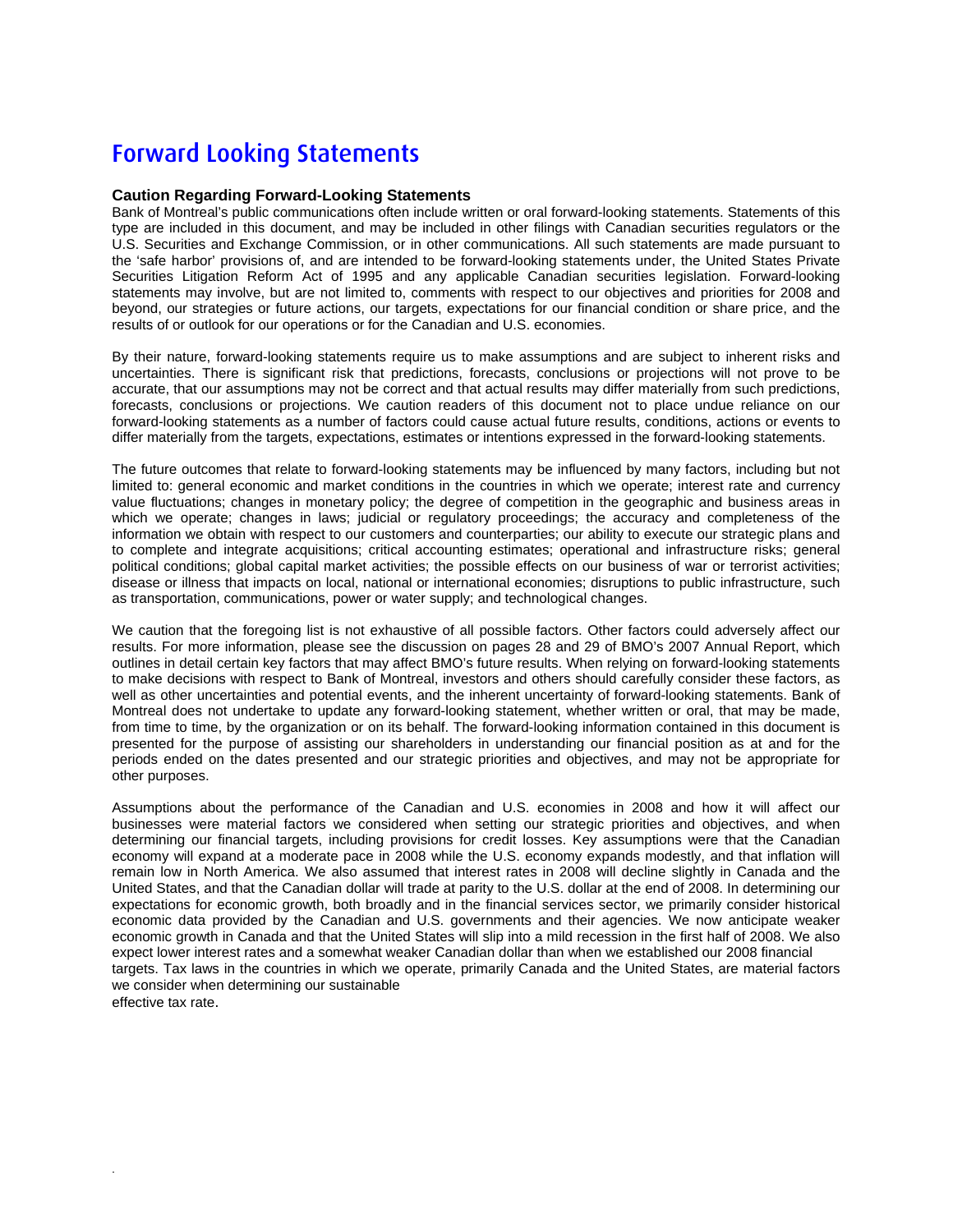# Non-GAAP Measures

.

Bank of Montreal uses both GAAP and non-GAAP measures to assess performance. Securities regulators require that companies caution readers that earnings and other measures adjusted to a basis other than GAAP do not have standardized meanings under GAAP and are unlikely to be comparable to similar measures used by other companies.

Reconciliations of GAAP to non-GAAP measures as well as the rationale for their use can be found in Bank of Montreal's Quarterly Report to Shareholders, MD&A and in its Annual Report to Shareholders all of which are available on our website at www.bmo.com/investorrelations.

Non-GAAP results or measures include revenue, taxes and cash operating leverage results and measures that use Taxable Equivalent Basis (teb) amounts, cash-based profitability and cash operating leverage measures, Net Economic Profit and results and measures that exclude items that are not considered reflective of ongoing operations. Results stated on a basis that excludes commodities losses, charges for certain trading and valuation adjustments, changes in the general allowance and restructuring charges are non-GAAP measures. Bank of Montreal also provides supplemental information on combined business segments to facilitate comparisons to peers.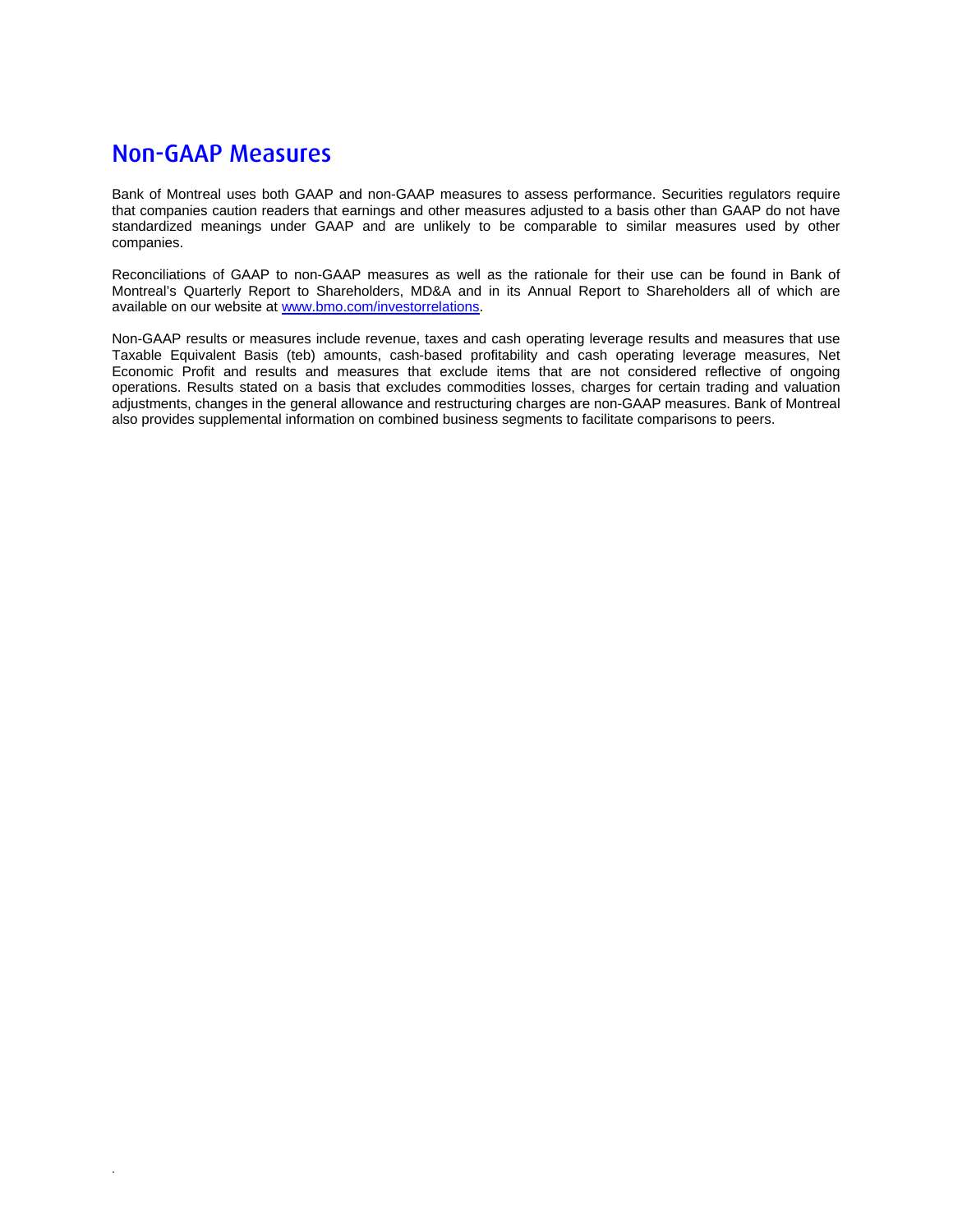# **PRESENTATION**

#### **Viki Lazaris** *- Bank of Montreal - SVP - Investor Relations*

I hope you enjoyed the video. This video was prepared last December by our senior leadership team to really give our employees messages on what our strategic priorities are for 2008 with a focus on the customer, growth and pace, which you'll hear a similar theme throughout the day. Bill had conducted a bunch of employee meetings through January, and this was really kicking off messages from all our senior leaders across our businesses with a very similar theme, as you saw.

Well, good morning, everyone, and welcome to BMO Financial Group's Investor Day. It's so nice to see so many of you in person here today. And for those of you who couldn't make it in person and listening via phone or webcast, we really appreciate you spending the morning with us.

Throughout the course of the day, you'll be hearing a lot more about our plans in personal and commercial banking in Canada and the United States, and in wealth management. As you listen, I hope you will appreciate the magnitude of the change that is occurring in this company, the distance we've traveled over the past two years to really reposition BMO for increased levels of growth.

Before we begin, I'll just cover off some of the logistics. I'll start with forward-looking statements. At this time, I'd like to caution the audience and the listeners by stating the following on behalf of those speaking today. Forward-looking statements may be made during this presentation, and there are risks that actual results could differ materially from forecasts, projections or conclusions in the forward-looking statements.

Certain material factors and assumptions were applied in drawing the conclusions or making the forecast or projections in these forward-looking statements. You may find additional information about such material factors and assumptions, and the material factors that could cause actual results to so differ in the caution regarding forward-looking statements set forth in our first quarter report to our shareholders, as well in the presentations today.

We have a full morning planned for you. First up are Bill Downe, our Chief Executive Officer, and Russ Robertson, Interim Chief Financial Officer, followed by the Retail Group. Frank Techar and his team from P&C Canada will be presenting first, Gilles Ouellette and team from the Private Client Group, and then Ellen Costello and her team from P&C U.S.

Tom Flynn, our new Chief Risk Officer, will make a few comments before lunch. We invite you to join us for lunch in the Strathcona Room where Bill will wrap up the morning and take any further questions. As well, he'll be joined by the presenters and senior leaders of the bank.

As a reminder, this event is being webcast live. There will be a Q&A session after each of the team presentations. During the Q&A, there will be two or three roving mics on the floor, and we ask that you state your name and company before asking your questions.

And so with that, it gives me great pleasure to turn the floor over to our CEO, Bill Downe.

## **Bill Downe** *- Bank of Montreal - President and CEO - BMO Financial Group*

.

Thanks very much, Viki, and good morning to everyone here in Toronto, and today visiting on the webcast. It's a great pleasure to have you here for our Investor Day. I particularly appreciate your taking the time right now. I know it's quarter end for companies that have March 31 reporting, and there's a lot going on in the background. But, it's also a particularly good time for us to be talking with you about our core Retail and Commercial businesses.

We have four substantive presentations today, and they underscore how fundamentally different a company we are than we were just 18 months ago, how much the center of gravity of the Company has shifted to the customer and to Personal and Commercial Banking in Canada and the United States, how important this fact is for our Private Client Group, because the branch-based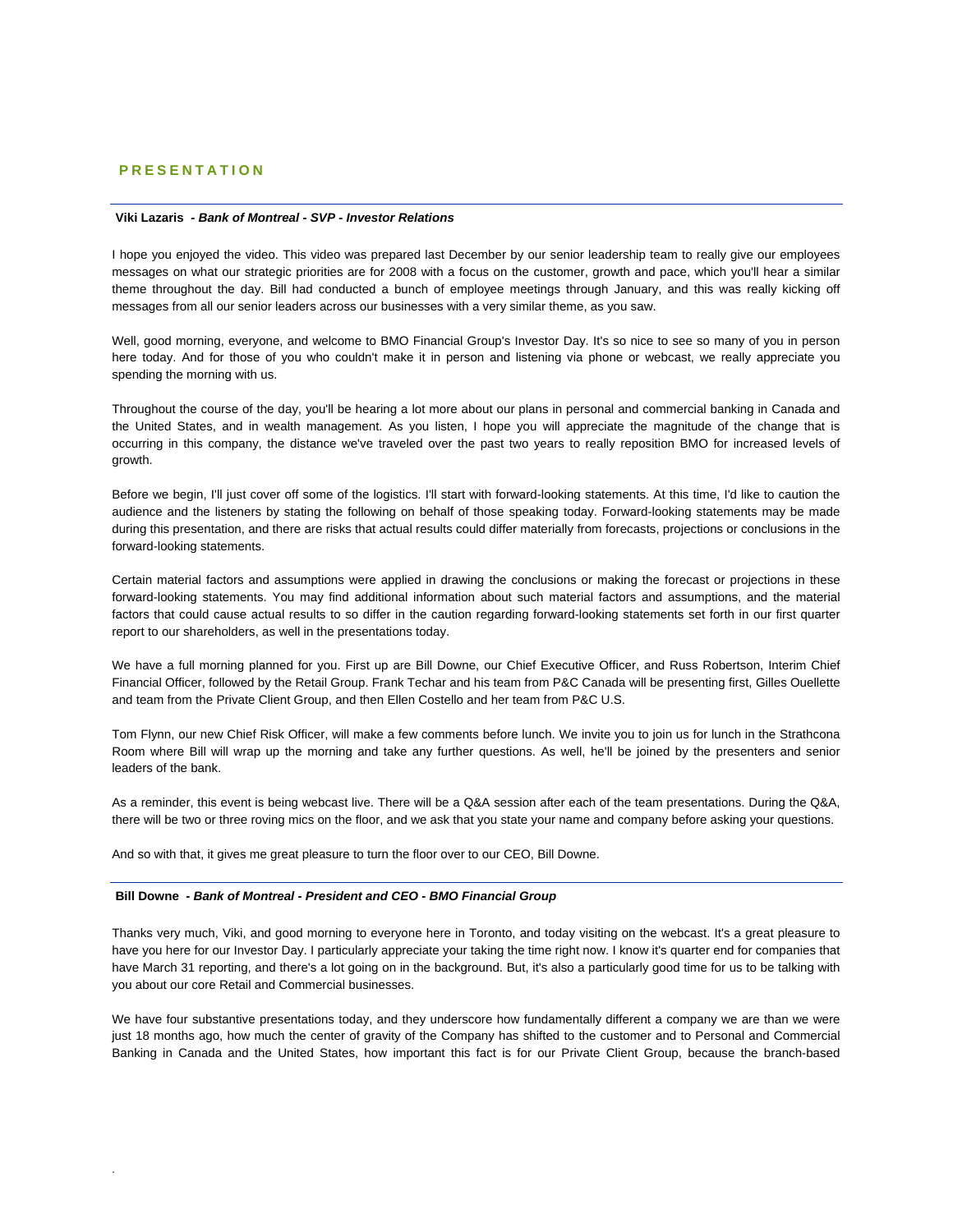advisory channel has been a big driver of strong growth and profitability, and how in every business we're rewarding performance relative to clear and specific targets.

I want to start by introducing the members of the leadership team who are here and are going to be presenting. And first, with their management teams, Frank Techar, who heads the Personal & Commercial business, Gilles Ouellette, who's the head of the Private Client Group, and Ellen Costello, who's head of Personal & Commercial Banking in the United States, also known as Harris Bank. And as Viki said, Russ Robertson, our Interim Chief Financial Officer, is going to come up shortly.

And then right before lunch, Tom Flynn, our Chief Risk Officer, is going to make some comments and then be available. Russ, Tom, and I will be available during the lunch hour, and we're have a chance for further Q&A. Also with us this morning are Rose Patten, who's the Head of Human Resources and Communications for our company, and Joan Dea, who's the Head of Strategic Management and Marketing.

Since our last Retail Investment Day -- Investor Day in December of 2006, there's been many changes in the leadership of the businesses, but I think you'll notice that the group is characterized by deep experience and broad experience in our industry and within the Company. I've got great confidence in the team that we're presenting to you this morning.

They're talented, motivated, determined and single-minded in the belief that by working together, we're developing a business model that delivers what our customers want. They're also fiercely competitive, and they intend to take market share in every category where we compete. The collaboration between the groups is paying off in a much more efficient sales process, and in higher customer satisfaction.

As a team, our collective goals are aligned with our shareholders, building the success that will enable BMO to outperform the market, and I'm going to keep my comments quite brief because I want the team to talk about their strategies and their agendas. But, we recognize that the credit environment continues to reflect global scale adjustments, and yet, this is a time when the strength of the lending disciplines of BMO will again to prove to be a competitive advantage.

At this point in the cycle, we expect to see much better credit terms, much better pricing, and in fact, an opportunity to grow market share. Without minimizing the importance of market price adjustments on BMO, our focus today is going to be on our operating divisions and the key growth drivers of the organization, and it's in this context that Tom will speak about his new mandate as Chief Risk Officer.

Today, we're going to start by discussing the renewal and transformation taking place in Personal & Commercial Banking in Canada. It's BMO's primary engine of growth, and we've been investing and building the franchise that's at the core of our success.

When you look at the broader market, our research, and in fact, our instincts told us that none of the banks were doing a particularly good job at making it easier for their customers to do business. At the time I was appointed Chief Operating Officer, this became our number one priority. We had a large franchise with over 7 million customers in Canada, and a talented and experienced front line work force.

But that said, there was a gap in terms of where we wanted to be. The branch network wasn't at full strength, but in a short period of time, we brought our branches up to full retail strength and we built new branches. We've changed the way we've handled complaints. We accelerated programs to bring new product to market and services that our customers want. In short, we reconnected with the market.

There's a new mindset and a real sense of purpose in the bank, and we're challenging the notion that there's any bank in the market that we can't take market share away from. I know you're going to get a sense of our determination and passion for the customer as you listen to the presentations.

And at this point, I'd like to turn things over to Russ Robertson. Russ brings to the critical position of CFO invaluable professional experience and a long history of achievement. You have direct access to him, and I encourage you to get to know him. As I've said before, Russ is leading a talented finance team. He brings a 'challenge your mindset' to this role, and in a very short period of time, he's brought value to the businesses. Russ, I'll turn it over to you.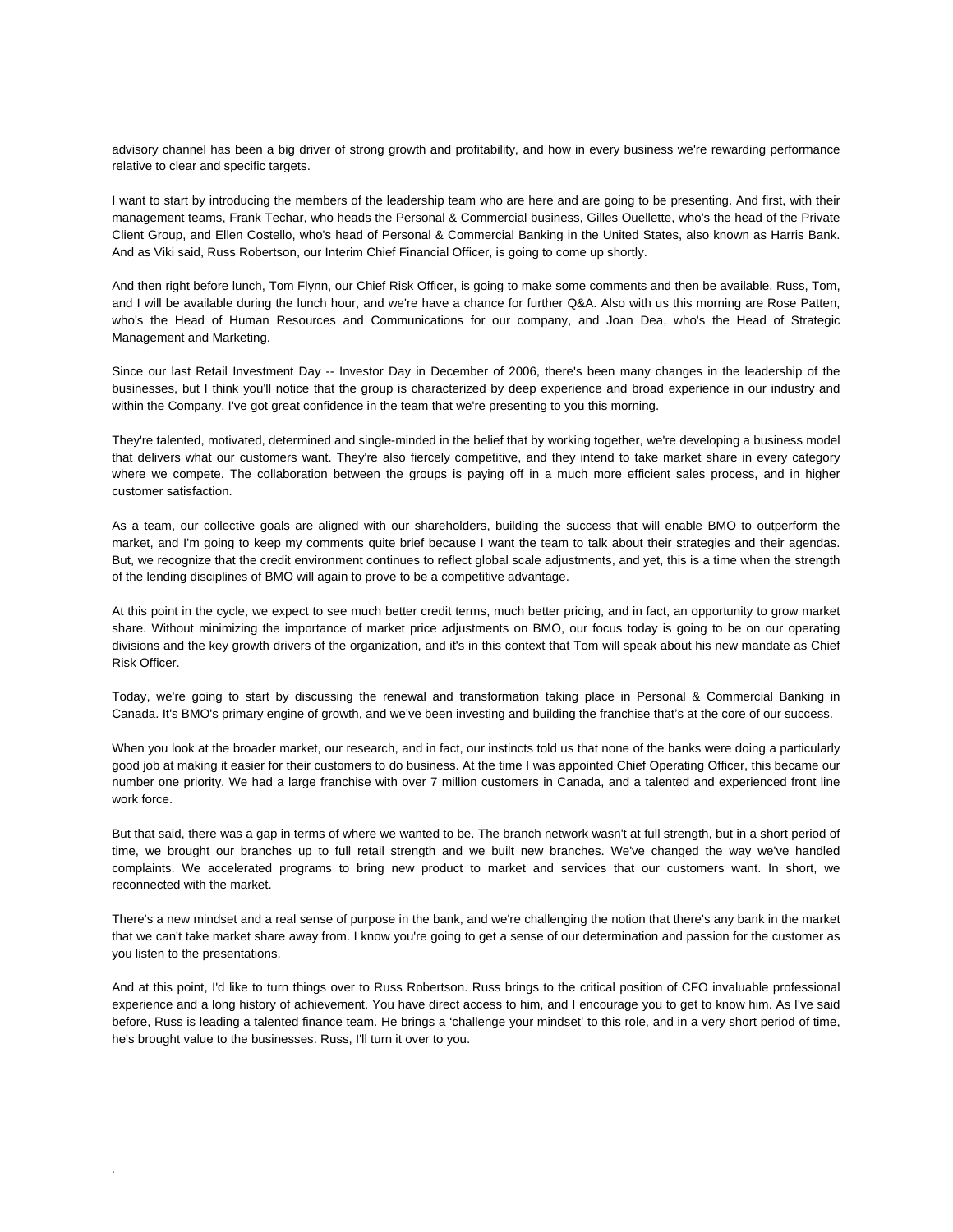#### **Russ Robertson** *- Bank of Montreal - Interim CFO - BMO Financial Group*

Thanks, Bill, and good morning, everyone. I'm delighted to be here today. I've had a chance to meet some of you already and look forward to meeting more of you today and in the coming months. By way of background, I was the Lead Partner on the audit of CIBC from 1993 until 2000, when I was the Managing Partner of Arthur Anderson, here in Canada.

When the Anderson firm failed in the United States in 2002, we integrated over 1,000 partners and employees from Anderson Canada with Deloitte & Touche, where I became Vice Chairman working with clients in the financial services industry, particularly BMO. In the two years prior to joining BMO, I was also the Advisory Partner on the initial audit of the Agricultural Bank of China in Beijing, which is one of China's largest banks.

When Bill approached me about taking on the CFO role at BMO on an interim basis, it didn't take me long to conclude that it was a great opportunity for me to use my knowledge and experience to help the bank. I am really looking forward to working with the management team to enhance the bank's performance.

I'd like to take a few moments to give a quick snapshot of our retail businesses, which are our Personal & Commercial Banking Groups in Canada and the United States, and our Private Client Group, and size them to further underscore how important they are to BMO. In fiscal 2007, our retail businesses as a percentage of the total operating groups represented 80% of revenue and 81% of net income on an as-reported basis. They also represented 71% of revenue and 62% of net income when you exclude significant items.

Almost 70% of our people, and probably closer to 90% when you factor in corporate services, are full-time dedicated to supporting the retail businesses. Revenue is up over \$700 million, or 10%, in these businesses since 2005, and net income is up about \$270 million, or 18% in that same timeframe.

Retail will be the main driver of future growth for BMO, and as you know, we have been investing in these businesses and shifting resources to the front line. Headcount is up almost 2,000 people in these groups from the end of fiscal 2005 to the first quarter of 2008. In order to fund this investment, you'll recall we announced an efficiency and effectiveness initiative in January 2007.

As Bill said 20 months ago, this was undertaken to support BMO's intention to enhance customer service and focus on directing spending and resources on front line sales and service improvements, creating more efficient processes and systems across the Company and continuing and accelerating the pace of the Company's growth. We continue to progress against our objectives on this initiative.

We've reorganized a number of essential services such as finance and HR. We've reviewed outsourcing and contracting, and we've consolidated real estate. At Q1 2008, headcount reduction related to this initiative was approximately 900, and the annual run rate savings were almost \$160 million. The businesses will provide more detail about how these investments are reflected and the momentum that is building.

Thank you, and I look forward to meeting you. At this point, it gives me great pleasure to turn the floor over to Frank Techar and members of his team. Frank.

#### **Frank Techar** *- Bank of Montreal - President and CEO - Personal & Commercial Banking Canada*

.

Thanks Russ, and good morning, everyone. It's great to be here for my second Investor Day as the Head of P&C Canada. At the end of 2006, I had the opportunity to talk to you about our 2007 objectives and plans for building momentum in our business.

And at that time, our objectives were pretty simple. We had four of them. Number one was to improve our customer experience, to continue to expand and upgrade our branch network in priority markets, to drive revenue growth and improve customer loyalty through a robust performance management system, to improve the performance in our small business segment. Those four things, we talked about 18 months ago.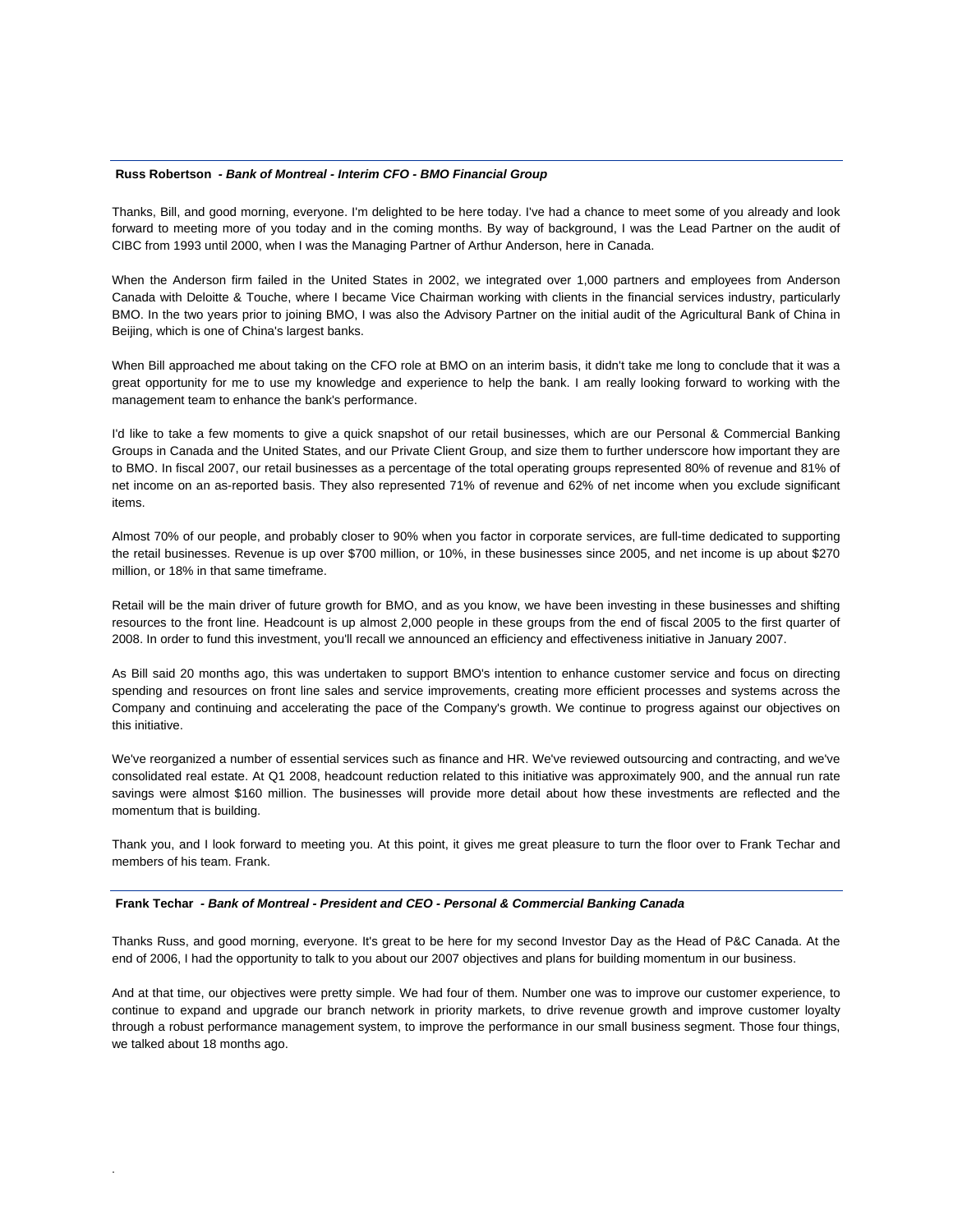One of our objectives today is to demonstrate to you that we have done what we said we were going to do at that time. And while there's still work to do, we are pleased with our progress and we're building strong momentum across our entire business.

I'm going to start today with just a few facts about the business. We represent the largest business in BMO, and we are the biggest contributor to net income and revenue. Based on the average of the past three years' reported results, P&C Canada contributed approximately 50% of the bank's net income.

It's a growing franchise with a strong history of profitability with a compound annual growth rate of net income of 11.4% over the past four years. We have almost 17,000 employees serving seven million customers through a national footprint of 982 branches and almost 2,000 ABMs.

As we discussed the last time I had the opportunity to talk with you, we have some significant strengths that we continue to build on. First of all, we have a powerhouse Commercial Banking business, which is number two in the marketplace, and it is growing strongly. Our everyday banking products are second to none.

We're the largest MasterCard issuer in Canada, and with our AIR MILES partnership, we have the number one coalition loyalty program in the country. And as you'll see a bit later, we continue to maintain our industry-leading credit risk management practices.

Our structure in the business is quite simple. We have strong leadership capabilities in six divisions across the country as well as our Corporate Finance division, which supports the entire network. We've made changes in leadership, and we are focusing on recruiting and promoting top talent as part of our management renewal.

As Bill mentioned, we've had change in our leadership in the business, and three of our seven division heads are new within the past year, and I'm very confident in their ability to lead our people in the field. And one of those seven leaders is here with me this morning. Alex Dousmanis-Curtis, to my left, is our Senior Vice President of our Greater Toronto division, and as many of you know, it is our largest and most prominent division, which covers approximately 16% of the population of Canada.

Alex has joined us to talk about the great results we are enjoying in her division and our new approach to performance management. Alex is approaching her one-year anniversary with BMO. After starting her banking career with our company, she left us and took a few years off to the help the competition. But we're happy she's back home now, and we're thrilled to have her on the team.

Sandra Hanington, our Executive Vice President, is responsible for Direct Banking, our Personal & Commercial segments and strategies, and our Product Management business. Sandra's prior role was in the U.S. at Harris where she had similar responsibilities, and she's brought her knowledge of the competitive U.S. marketplace back to Canada with here.

Maurice Hudon is our Senior Executive Vice President, and he's responsible for our Cards & Payment Services, as well as our Insurance and Auto business. And Maurice is also responsible for managing our distribution investments. He's held various executive positions in P&C Canada for 16 years, and has broad and deep knowledge of our business from the front line right through to the back office.

And Wendy Millar is our Executive Vice President and Senior Risk Officer. Wendy has spent 15 years in our Risk Group with the last three years in her current position. I'm very confident in the strength and the depth of the entire P&C Canada leadership team, and we have a great balance of history and renewal.

The past year has also seen significant change in our overall executive ranks. On the front line, more than 30% of our executive team are now new to their jobs, and a number of them have come from outside the organization. With strong leadership in place, we're reinvigorated. We're passionate about our strategy, and we are ready to win.

Less than a year ago, we set a new course for our business and as Bill mentioned, we put the customer at the center. We recognized the need for a fundamental changed of direction, and we've embedded a customer-centric mindset across the entire organization. And for us, it starts with our vision.

Quite simply, our vision is for every single customer to be a strong advocate of our company. Last year, we implemented the use of Net Promoter Score to track our progress on the loyalty front. This score measures the strength of our customer advocacy, and our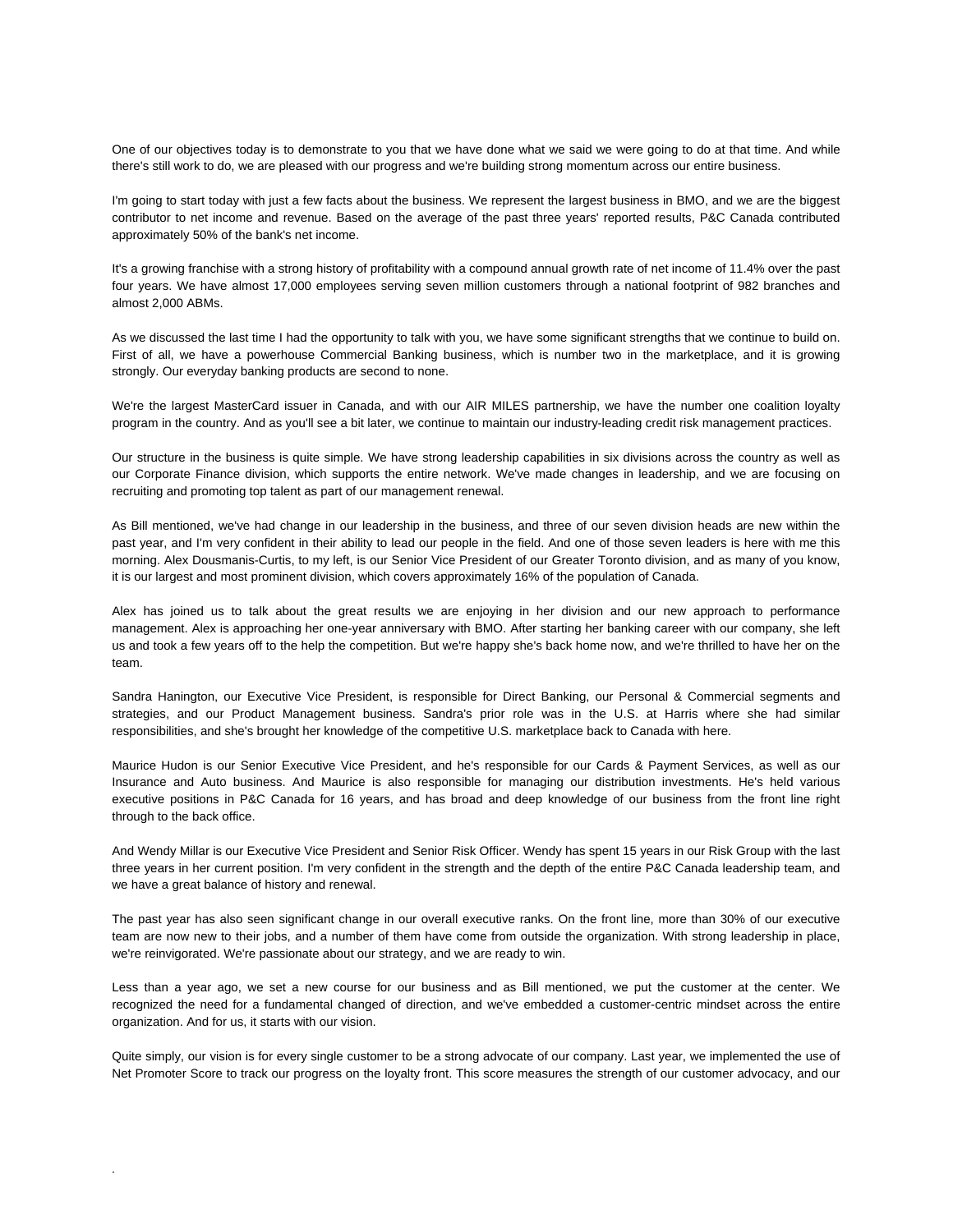vision is to earn a score of 100 wherever we operate. With this vision, our objective is clearly to be number in the marketplace in customer loyalty. We believe this competitive space is open, and we intend to fill it.

Our strategy is quite clear. We will win through the quality and consistency of our customer experience with the most productive sales force and distribution network in the country. And, we have identified six elements of our business that we think will set us apart in this marketplace.

We'll excel at sales leadership and performance management by setting clear targets with clear accountabilities right down to the front line employee, and as I mentioned, Alex will give you some insights into performance management in a few minutes.

We'll leverage customer insights to drive offers in marketing results. We are identifying what customers want and need, and we're getting them to the market more quickly in a straightforward way that is easy to understand. Sandra will talk more about this and describe some of these programs that we're very proud of.

We'll focus our investments and resources on the highest-value sales and distribution opportunities. We are strategically investing where we see the greatest returns, and Maurice will touch on this in a minute. We continue to redesign our core processes and leverage technology to improve our customer experience, free up capacity and reduce operating costs. And, we are building a bestin-class human resource capability that through strong leadership will bring our strategy to life.

Technical qualification of our people is important, but our objective is to have 17,000 customer-qualified people across our business. And underpinning our business, we will maintain our superior credit risk management position, and Wendy will cover this a bit later.

While this strategy and focus is less than one year old, it's working. In a short period of time, we have made a number of changes to the business that are showing positive results. We have overhauled our performance management system. We've launched new offers. We've implemented new credit strategies in our Consumer business. We're managing pricing more effectively.

We have a sharper focus on the customer experience with well-defined customer values that promote specific, consistent behaviors in our front line staff. We've made technology upgrades that have generated capacity, and we've increased the size of our specialized sales forces.

And as you can see on this slide in the upper, left-hand graph, consistent with last year's stated objectives to focus on high-spread products, our growth in personal loans has accelerated from 7% two years ago to 17% in Q1. And our market share is growing strongly and has improved by 80 basis points over the past year.

On the upper, right-hand graph, you'll see that our deposits are also growing. Over the last four quarters, we are seeing improving balance growth, which should turn into sustained share growth. Deposit growth is a priority of ours. We're happy with the recent results, but we know we have more work to do here.

On the lower, left-hand graph, you'll see that our growth in credit card balances has also accelerated from 4% two years ago to almost 14% in Q1, and our market share of net retail sales is holding steady at over 14%. On the bottom, right-hand graph, after making the decision to exit the broker channel one year ago, our mortgage balances are growing once again, and our share declines are starting to ease. And Maurice will speak more about the changes we've made to our mortgage business in his section.

We've seen accelerated growth in our personal products but perhaps more importantly, we're seeing growth in our relationships with both new and existing customers. We're turning customers into advocates, and they are rewarding us with more of their business. And as we stated earlier, our goal is to be number one in customer loyalty, and we're making strong progress.

You can see from the upper, left-hand graph on this page that our 12-month rolling average Net Promoter Score is up two points from a year ago. Our three-month rolling average is up six points, which bodes well for the future, and while the one-month scores are more volatile, we are seeing a nice trend developing.

Each of our six divisions is now well above last year's levels. We now have branches that have seen an increase of as much as 55 points over the last 12 months, and we have a number of them that have achieved a perfect score of 100 for three months in a row.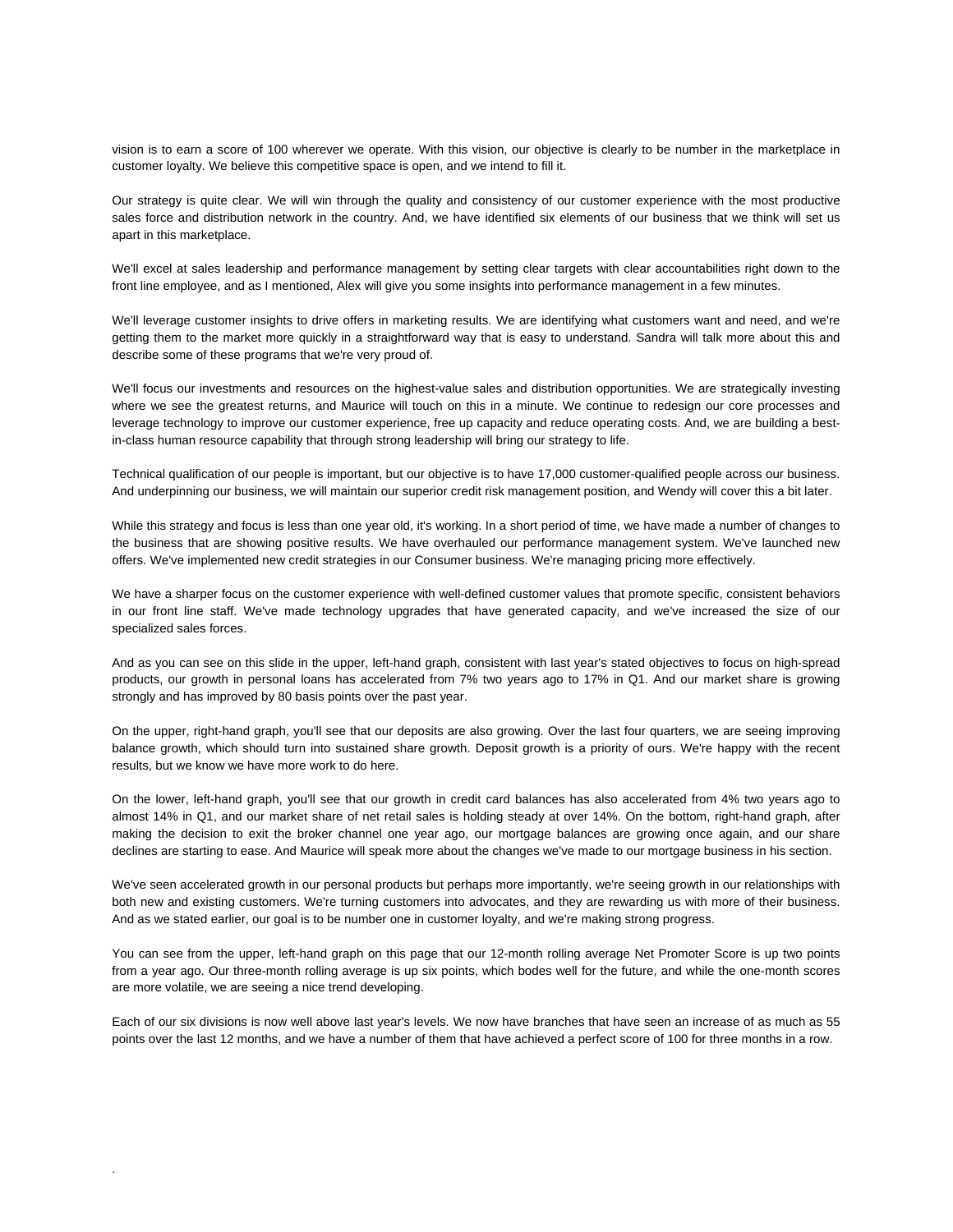You can see on the upper, right-hand graph that the number of active chequing customers is also on the rise. Over the past year, we've added more than 100,000 new active chequing account customers, as a result a number of changes we've made to our business. And across the bottom of the slide, the percentage of households retained has improved from 92.6% to 92.9% since last April, and the number of product categories per household, our share of wallet measure, has risen steadily.

Our growth in active card accounts remains strong 6% and is also showing some improvement. Our customers are noticing, and more and more of them are telling us that something has changed. They're staying with us, and they're rewarding us with more of their business. As you can see from slide seven, something has changed in our commercial business as well. As stated last year, this segment was a focus of ours, and we're delivering.

Our loyalty scores have improved. Our 12-month average rolling score is up three points, from 17 to 20 through February, and as with the Personal segment, the three-month rolling scores are stronger and bode well for the future. As we recently received our March results, our 12-month rolling score went up a further point to 21 in our Commercial business.

And on the upper, right-hand graph, building on our number two ranking in market share for business loans of \$5 million and below, we have seen balance growth accelerate from 7% last year to 11% in Q1, and market share improved 80 basis points.

Much to our competitors' dismay, one of the things we said we'd do last year is change the momentum in our small business segment, and you can also see from this slide that our market share is up 58 basis points in this segment over the last four quarters.

We have seen Q1 2008 share gains in every segment in every geography in our Commercial business, and as you can see from the bottom graph on this page, we are also deepening our commercial relationships as well. We have a great plan and strategy. We're executing against those plans. It's working, and we're making progress.

And I'll now turn the floor over to Alex, who will discuss one of our differentiators, our best-in-class performance management. Alex?

#### **Alex Dousmanis-Curtis** *- Bank of Montreal - SVP - Greater Toronto Division*

.

Thanks, Frank. I'm very happy to be here, and proud to be representing the largest division in the country to share a high-level overview with you of our new performance management program. At the last Investor Day, Frank talked about plans to roll out our new score card and improve performance management.

Our ultimate objective was to bring greater discipline to how we managed our performance in a clear, concise and simple way. So what I'd like to do today is give you, as I said, a high-level overview of the four components to the program, and then, I'd like to show you some of the immediate lift that we've seen in Greater Toronto division as a result of the implementations.

So, let's start with planning. Performance planning is how we establish with our employees their individual and team goals for the year. The key measures have evolved, and teams are measured on three areas, revenue growth, customer loyalty as measured by NPS, our Net Promoter Score, collaboration, which is a key differentiator for us at BMO given our ability to offer customers a seamless relationship between the retail bank, Harris private bank and Nesbitt Burns partners. Performance planning provides consistent, transparent planning, and gives us the ability to insert stretch goals to take advantage of specific market opportunities.

Another key component of our success is to ensure that our team members are crystal clear on what success means, both from a revenue and also a client-loyalty perspective, and they also know how they personally can make a difference. This brings us then to the tracking.

The success of performance management wouldn't be possible without accurate, timely and transparent reporting, so this year, we have introduced three new tools, the first being our weekly scoreboard. We measure what matters. The weekly scoreboard evaluates an individual's results quickly against their targets. It provides comparisons across the network and ranks individual employee and also team results.

The scoreboard provides immediate identification of under and also over-performance at the individual and management level. It provides input for weekly sales meetings at all levels to review progress and areas for improvement. It also provides a basis for insight to develop weekly action plans, coaching interventions and commitments to the team.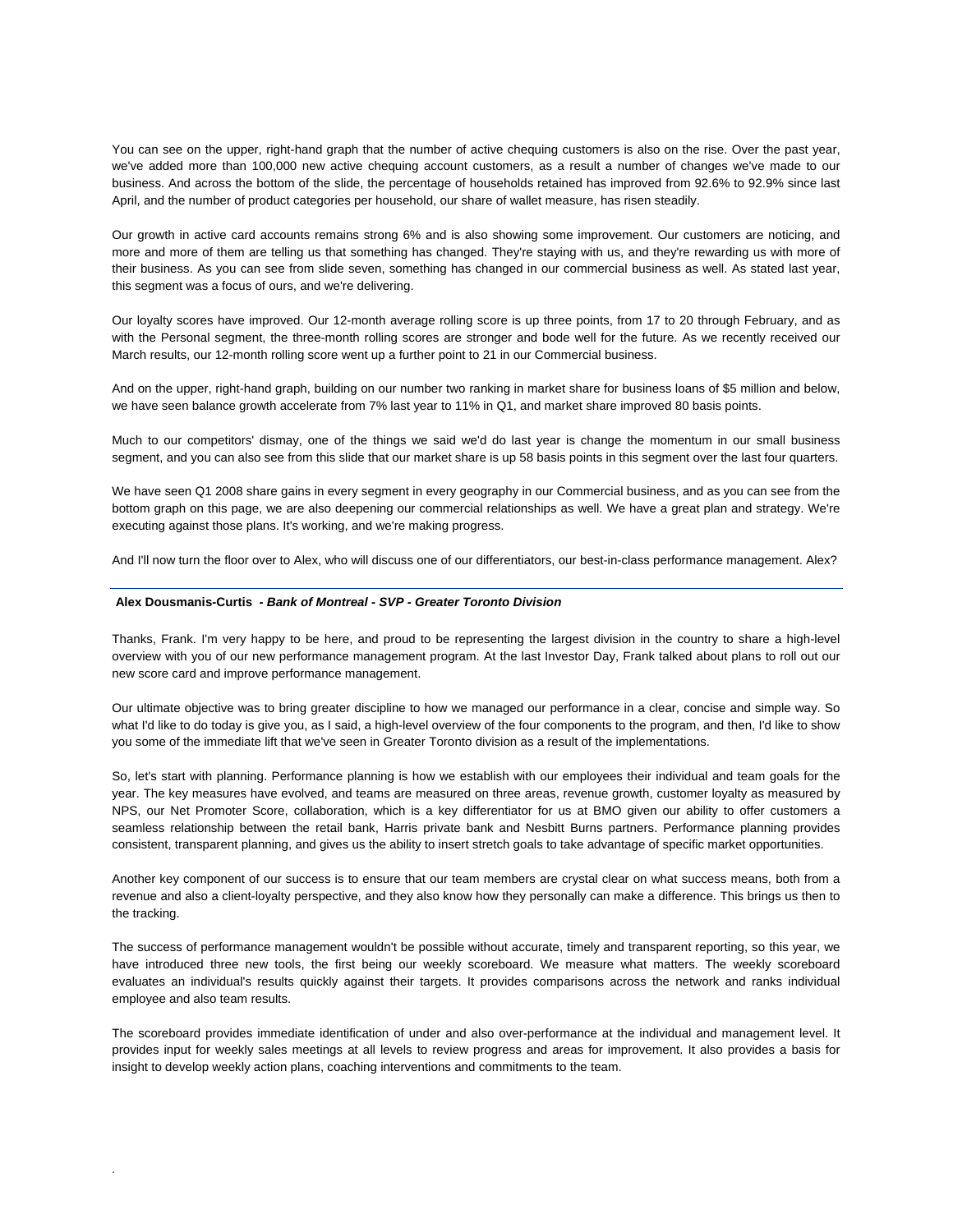My experience with weekly reporting has been very positive. Internal competition increases, which drives superior employee performance. When I was out visiting branches just last Friday, I heard a fairly typical story in the division where a branch manager proudly shared her success with setting daily chequing account targets with her team members. They follow up weekly and since they've been doing this, she was excited to tell me that they'd seen an increase of 33% in their chequing account sales. So, we know this works.

The second tool that is making a difference is our monthly scorecard. The scorecard is a major shift for our teams this year, because it takes a more holistic approach to measure not only revenue, but as I said, how loyal our clients are to us, and how effective and efficiency we work with our partners.

I have a great example of customer loyalty success. Again last week, when I had the pleasure of having dinner with a branch in Scarborough. I had met with them in the fall and their NPS score was 20 out of 100. So, they set targets, developed action plans, really challenged themselves.

And I had said to them if they had reached a score of 75, I would take them all out to dinner. And the manager called me a couple weeks ago, and they had hit 83%, so it was a pleasure to share their success with them over dinner. And this team is an inspiration to what we can achieve.

Accurate, immediate peer comparison has encouraged friendly internal competition, and then also the best practices from branches that have proven to be successful. We have a culture focused on sales and customer loyalty.

Now for our Commercial team, we have our third tool, which is portfolio management report. This is reporting for our commercial account managers showing share of wallet and profitability at an individual client level, rather than gross sales at the portfolio level. This allows our commercial account managers to become even more customer-centric, and it givers us a much broader view of their entire relationship potential.

The tracking introduced this year has been simplified, allowing greater clarity and transparency of results. And clarity and focus helps individuals and coaches make quicker, more effective decisions around what needs to be improved to win. And the key to these reports is that it underscores it an individual's results, and just as critically, how these results are linked to the team's success.

And that leads us to coaching. I think perhaps the most important thing we've done this year is to reinforce a highly disciplined structure for performance coaching that we call passport coaching. It's a chain of accountabilities, with a structured approach to weekly and monthly performance coaching from the front line to Frank. We like to call Frank our head coach.

Everyone leads by example, and everyone is a coach. Coaching identifies what is going well, and also what needs to change quickly in order to achieve improved results. Actions are determined, agreed upon, and then follow-up takes place the next week without fail. Individual outcome-based coaching is our focus, and a key priority for me is to improve the effectiveness of all of our coaches.

We are coaching our leaders to focus on doing what matters with specific outcomes identified and employees held accountable for their results. The transparency we now have been able to achieve through our new metric, allows individuals and coaches to better evaluate expected performance against actual performance both on financial results, and just as importantly, on the loyalty of our clients.

And this brings us then to assessment. Assessment is objective, clear and consistent, and is directly linked to our scorecards and passport coaching. Our assessment provides rigor and differentiation of all our performers, and the new measurement tools provide transparency, and allow individuals to assess their own performance against specific weekly targets, and again team results. It is important to note that end-of-year evaluation and rewards are established against these targets.

Now, I'd like to share some early indicators that tell us we're on the right track. This is actually my favorite slide. I'm excited to show our initial progress and the positive momentum shown here. Our daily target setting, tracking focus and disciplined coaching has resulted in, as you can see, our sales per FTE has improved 27% over prior year. New personal loan and mortgage sales have increased 30% over prior year, and this is just new sales, does not include refinances or renewals.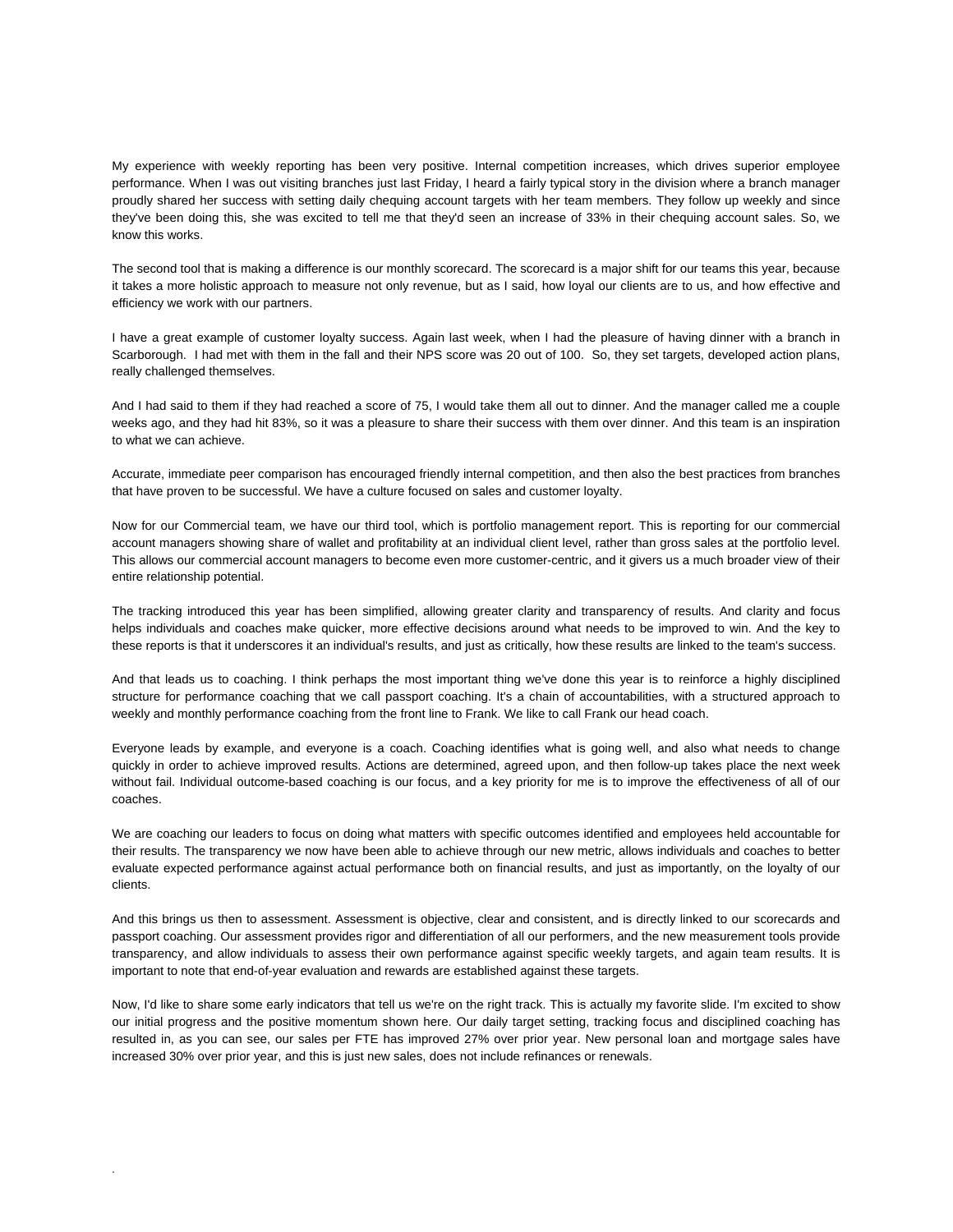Creditor insurance sales are up 37%, MasterCard sales up 52%. New chequing customers have increased 23%. These are new-tobank customers who have a chequing account with us. Commercial borrowing customers have increased 15%, and as you can see, our average products per household have grown 8.4% versus prior year.

I'm really proud of the results generated by the Greater Toronto division team, and I'm confident this positive momentum is going to continue. As Frank said earlier, something has changed. In the time I've been back, I agree that BMO has changed, and I'm excited about our continuous advancements in growth.

And now, I'm happy to turn it over to Sandra.

.

#### **Sandra Hanington** *- Bank of Montreal - EVP - Customer Strategies & Marketing*

Thanks, Alex. Good morning. As the leader of our Personal & Commercial Segments, our Product Management team, and our Direct Banking Group, I'm delighted to be part of the change that's going on here at BMO.

There's a theme running through today that we are transforming our organization into a customer-oriented service business. A big part of that is retail. It is one customer at a time, day after day. And as retailers, it's not complicated. We have to get customers in the door. We have to meet as many of their needs as we possibly can, and we've got to hang on to them for life.

With that in mind, I'm going to illustrate one of the planks of our strategy you saw in an earlier strategy slide, leverage customer insights to drive offers and marketing results. Let me start with a bit of background about a unique feature that we have, one that is worth its weight in gold in what is largely an undifferentiated Canadian retail banking landscape. We have the exclusive banking relationship with AIR MILES.

An active AIR MILES collector can be found in two-thirds of Canadian households. It was just over a year ago that we decided that the program, which we'd had in place for about 12 years, just wasn't working hard enough for us. So, we turned to our customers to explore the opportunities. Our customers and our prospective customers told us that we just had the program structured wrong.

We were rewarding banking. We paid for balances, bill payments, direct deposits and funny enough, that just didn't get them excited enough to change their bank. We probed more deeply with them, and we had a bit of an a-ha moment. And we found that if we instead shifted to rewarding them for shopping, instead of rewarding them for banking, we thought we had something.

It's the old banking saying, no one is actually going out and looking for a mortgage, they're really looking for a house, and the mortgage is the means to the end. And so, we used those insights to develop our AIR MILES on debit card programs. It's possible you've not signed up yet, so I'll take a minute to explain.

We were building off the strength of our AIR MILES credit card program, and then, we moved to a higher place with our customers by telling them if they banked with us, they could also earn air miles on all of their debit card purchases so that with BMO, you're always collecting.

We also built in sweeteners so that the more products they had with us the more they could earn. There's a 10% boost each month if you hold a mortgage, premium-rate savings account, a line of credit, even a small business banking account. And you keep on earning as long as you're with us.

No, it's not an iPod to get you in the door, although you could use your air miles to earn one and then another one and more besides. It is part of the best everyday banking plan in the market.

When we went to launch, we really knew we needed to create some buzz in the marketplace. We were due, and we needed to create some internal excitement with our employees, but we also had very clear business targets for the program. It needed to be profitable for us. We wanted to attract new, core, everyday banking customers. We wanted to increase our share of their wallet, and we wanted to keep customers with us longer.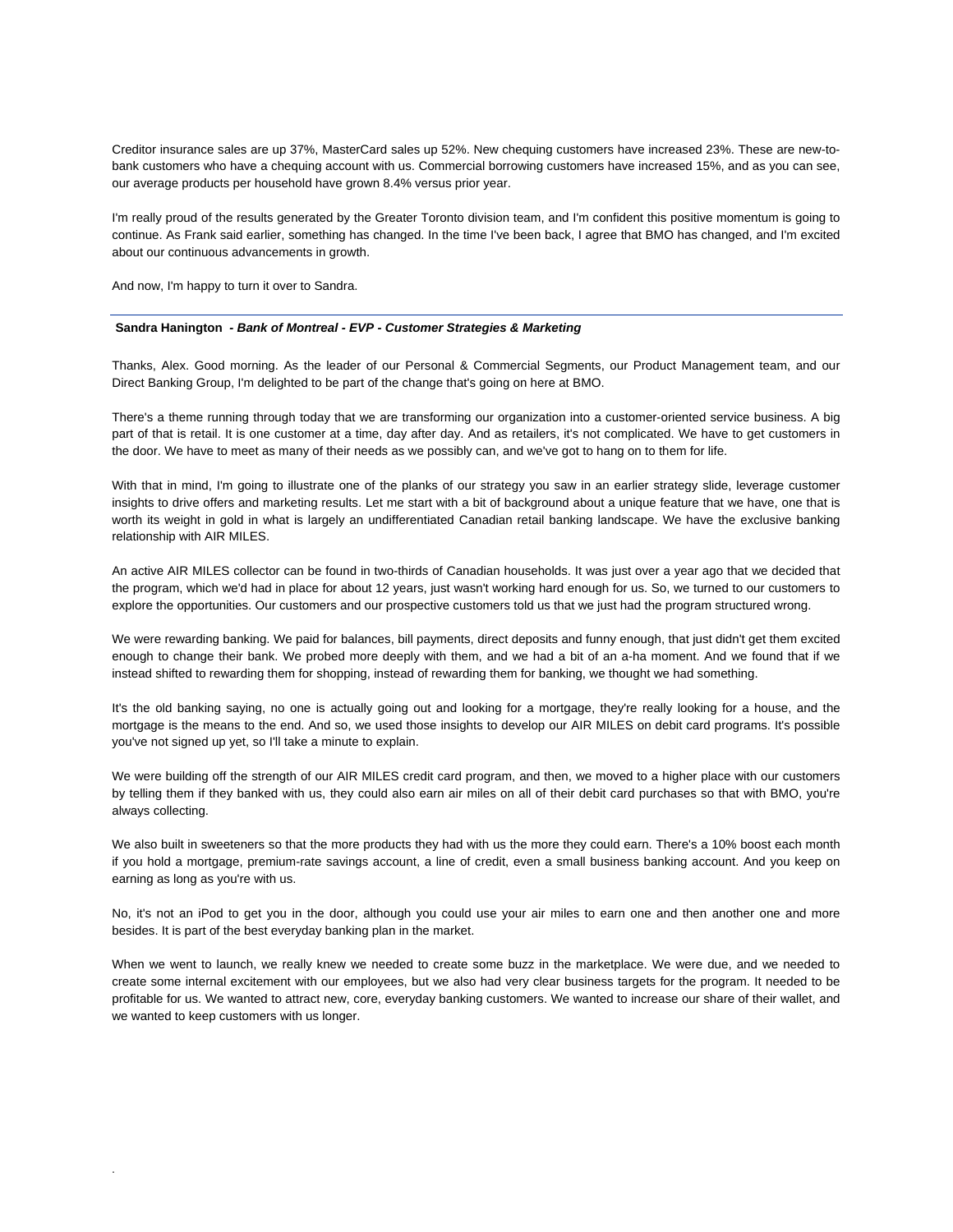It has been less than a year, but the program is working on all three fronts. As you see on the slide, we've had a dramatic increase in our ability to attract new everyday banking customers. Since we started the campaign, we have blown through our share of wallet target, and we're seeing materially better retention with these customers.

Our work is not done. We need to keep thinking like retailers. There are just too many Canadians and many of them air miles collectors who still aren't aware of the program. And so as we originally planned, we're about to go back into the market with more advertising. This time, we're working the link to our very successful Mosaik MasterCard offer even stronger.

We're using that same customer-insight-based approach on other big offers as well. The campaign that's in our branches right now is a great example of how it can work even when we don't have a unique feature. We have a personal-lending product that has been doing particularly well for us recently, and we think it can do even better. It's our Homeowner ReadiLine. It is a great product.

It's a combination of a mortgage and a line of credit, a secured line of credit. And what happens as you pay down the balance of your mortgage, the room that's available to you in the line of credit increases. Once you're in, it's the only loan you ever need. Our Homeowner ReadiLine has been an important part of our accelerating personal loan growth.

We talked to customers to see why it was doing so well and surprisingly, they didn't talk about the loan, they talked about their lives, a once-in-a-lifetime trip, putting a child through college, a compelling business venture. And what we heard is they wanted more control. They wanted to be able to make those decisions to invest on their own. They didn't want to have to approach the bank each time and make a case of why it was a good idea.

And so in our campaign, we have focused not on the product features, although that is so tempting as bankers to do. We have focused on the role it plays in our customers' lives, how it changes shoulda, woulda, coulda into should, would, and could.

We're at the early stages of our launch, so I don't have outcomes yet other than some great customer stories from our front line people, but I will tell you it makes great business sense for us. The product has good spread. The balances are big. This is one of those high-spread products we said we wanted to focus on. Our sales force has proven that they are comfortable selling it, and there is magic in the fact that there's no fixed maturity date. It is indeed the only loan you'll ever need.

Finally, just recently, I think the paint is still drying, is our brand new partnership with Shell. It has got the best package of rewards going, and we know that rewards drive the choice of cards. It also leverages our expertise in cards. We are after all, Canada's largest issuer of MasterCard.

Here's the deal. You get 3% cash back at Shell or 1% everywhere else, or you can choose an equally sweet Gold AIR MILES offer. And you get to double the reward you earn at Shell. For those of you who are keeping track, you might notice it says 5%. That's actually an even better special introductory offer that's available at Shell.

So, why do we like the Shell deal so much? Well clearly, they are a great partner. They are a strong, national retailer, and also a member of the AIR MILES coalition. The program itself has great standalone economics, and we get guaranteed visibility at 1,600 Shell stations across the country.

You might also have seen our recent announcement about our new Gold AIR MILES MasterCard benefits. I think actually it was Rob Carrick at The Globe and Mail who put it the best for us. We've now got a 20% discount on the number of points you need for reward flights with 11 carriers to more than 500 destinations. And then, he did the math to show that with BMO you fly faster.

I'm going to stop there and return to my original theme. We are going to continue to have great visible offers in the market. We are going to leverage unique features when we have them, but in every case, we are going to look at our offers through our customers' eyes. And the offers are going to drive business results, quality customer acquisitions, deeper customer relationships, longer lifetime with us.

Now, I'd like to turn it over to Maurice, who's going to give you the highlights of our integrated distribution strategy.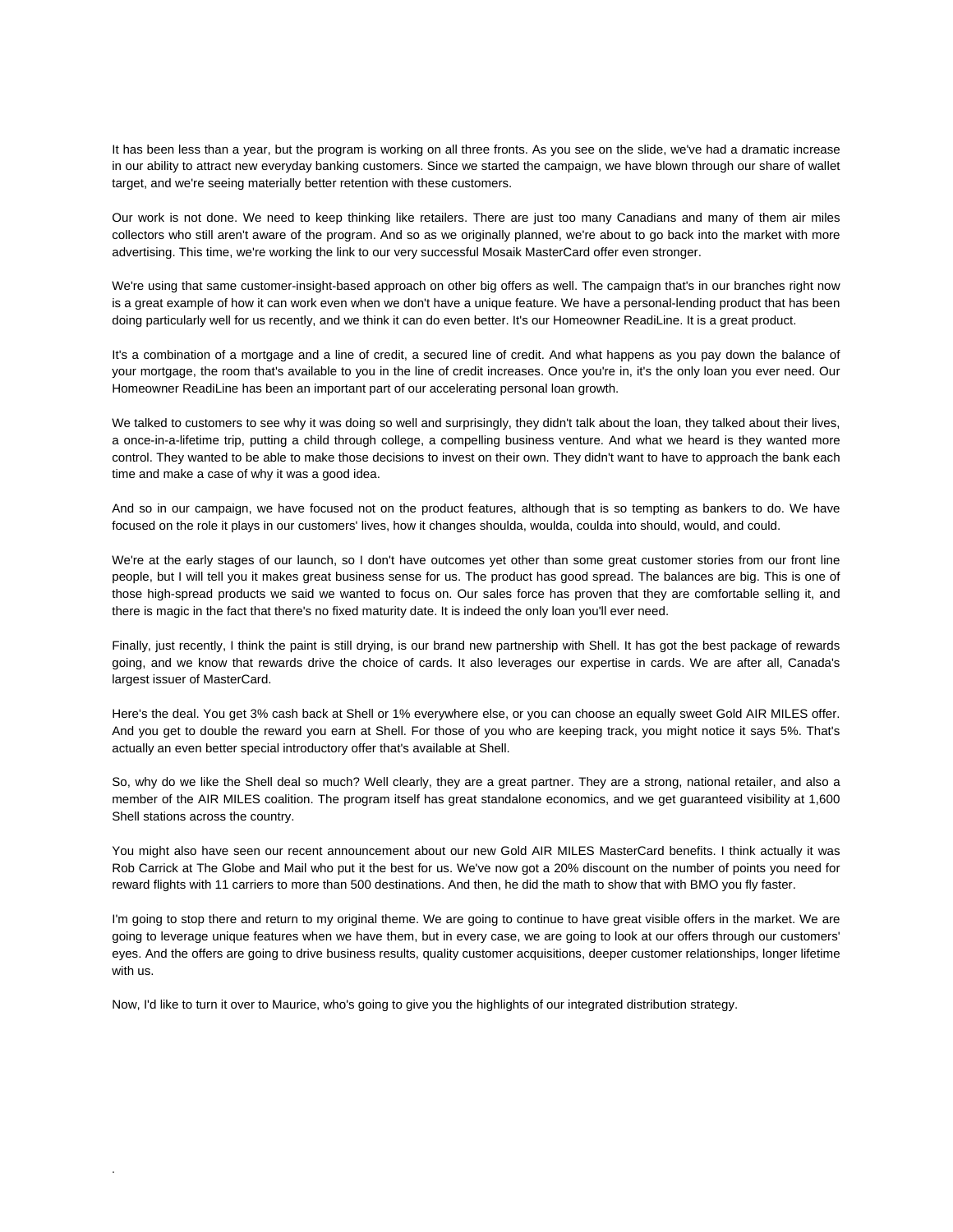#### **Maurice Hudon** *- Bank of Montreal - Senior EVP - Personal & Commercial Banking Canada*

Well, thank you, Sandra. Good morning. My task is going to be to go over how we are focusing our distribution investments to the highest value sales and distribution opportunities available to us. And I'm also going to take a moment to update you on where we stand with our mortgage business. We exited the mortgage broker business early in 2007, so we'll review where we are on that front, but first, the distribution.

Our philosophy in distribution is to move forward on multiple fronts to ensure that we're able to connect to our customers through their channel of choice, while at the same time, provide the ease and convenience needed to bring new customers to the bank. Let's start with the state of our branch network.

In a word, it's in terrific shape. In 2005 and 2006, we refreshed virtually our entire network, along with replacing all of our ABMs. Following that, in 2007, we increased our spend with more focus on expanding our footprint with the addition of 22 branches. And our strategy going forward is to first, maintain our share of branches, and secondly, target our new branches in area with the greatest opportunity for growth.

And now, with every new branch, we're getting better and better at site selection, timing the market, and execution of our entry into these new markets. We have 21 new branches in the pipeline for 2008 with a similar level planned for 2009, so maintaining our share and continuously improving our execution is the order of the day.

We're also spending time thinking about branch formats our customers value most, while ensuring our online and contact centers keep pace with the changing needs of our customers, and I'll refer to that in a few moments.

On another front, we work closely with our business partners to bring a comprehensive suite of services to our clients in one location from Personal to Commercial to, of course, Wealth Management. And for instance, 74% of our traditional branches are serviced either on a full-time or part-time basis by one or more of our financial planners.

Let me turn to hours of service, which of course is an area of attention. In this respect, we are managing this with the customer in mind. Our approach on hours is rooted in the belief that local market knowledge and local discretion will lead to optimal decisions on hours of operation.

In fact, we recently compared our hours of service to those of our competitors Canada-wide and found that we had the secondlongest hours of service among the big five on a national basis, with the biggest increase in hours year-over-year. This is another means of enhancing the productivity of our network.

Another critical area of focus for us is the effectiveness of our specialized sales forces. Their role, simply put, is to drive new sales and traffic into the branches. The establishment of our very successful and highly regarded financial planner sales force gives us the confidence in building an equally successful mortgage specialist network as part of the mortgage strategy that I'll touch on in a moment.

Our number of mortgage specialists has increased from 170 at the end of 2006, to a projected level of over 300 at the end of 2008. And at the same time, the efficiency of this sales force has improved by 31% year-over-year as measured by sales volume. We also know our customers value the direct channel, and we continue to improve this capability. For instance, we most recently have improved the effectiveness of our ability to book mortgages originated through this channel by 7% quarter-over-quarter.

Let me now turn to the update on the mortgage strategy. As Frank mentioned, we decided to exit the mortgage broker business early in 2007. This channel was less profitable, not in line with our objective to use this core offering to build deep and lasting relationships with our customers. As we said we would, we have shifted our originations, as seen on the upper left of the chart, away from the broker channel to our mortgage specialist sales force.

As a result, we have achieved our first goal of replacing the lost originations, and are now seeing growth in aggregate from all channels return to the portfolio, as new originations have made up for those lost by leaving the broker channel. Our second goal is now in sight, which is to grow market share, and we expect to achieve this by the end of 2009.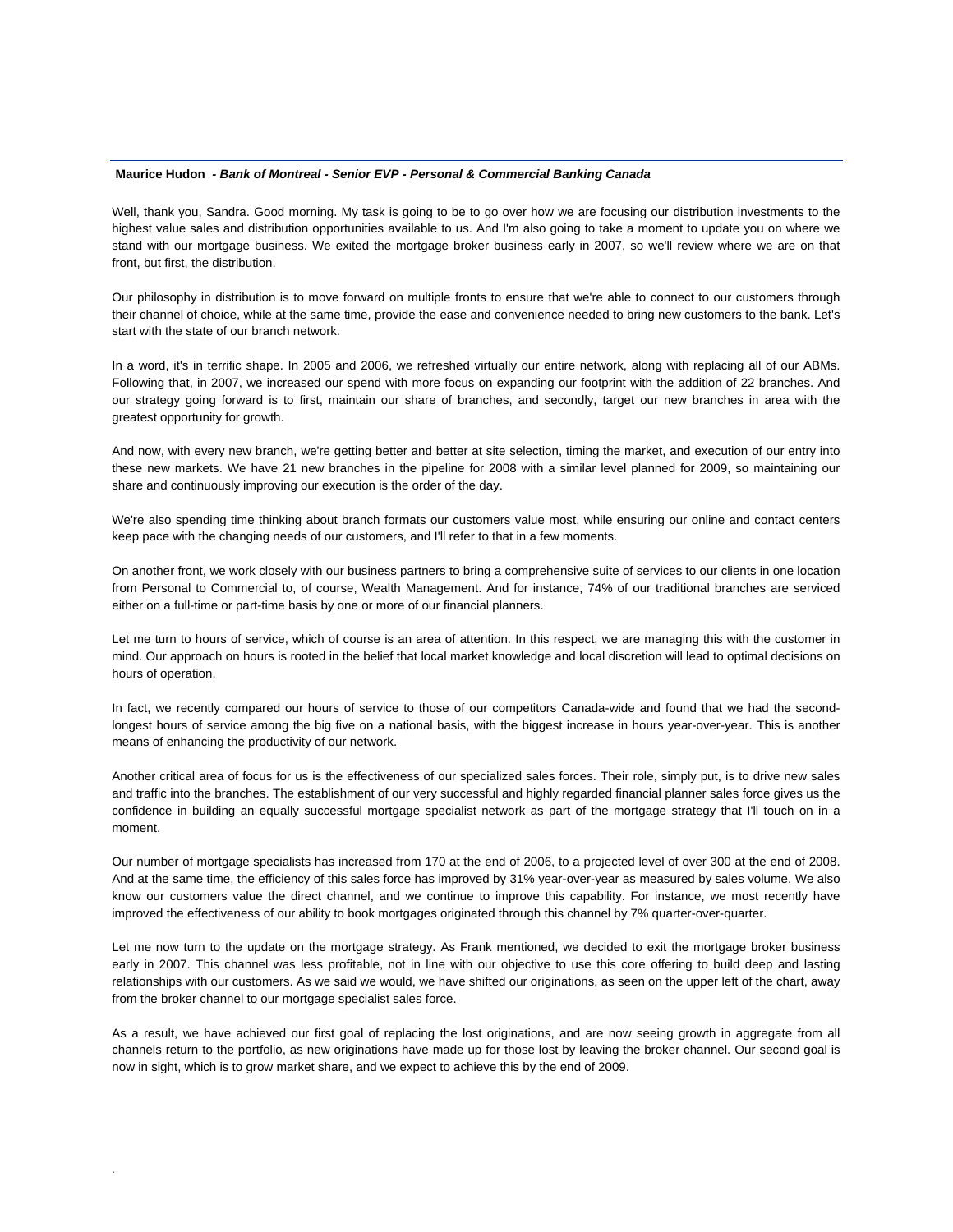With respect to profitability, the chart on the upper right demonstrates we have improved the spread on our new business at a time when competition remains strong. We've gained 37 basis points in spread since January 2007 in new originations, by improving the channel mix, and through renewed discipline on discretionary pricing.

Finally, we're making progress in our quest to deepen relationships. Rigorous sales focus, which you heard about from Alex, is resulting in a deeper share of wallet as we've improved our product penetration for new customers. We track the products for customers new to BMO over a one-year period.

The number of products for these customers increased by 34% from our branch channel, and by 27% for our mortgage-specialist channel, and that does not include the value to our customers of insurance protection, where our penetration levels of mortgage life have improved steadily, as the chart also demonstrates.

So, that concludes the progress we're making on both distribution and the mortgage front, and I'd like to pass the floor to our Senior Risk Officer, Wendy Millar.

#### **Wendy Millar** *- Bank of Montreal - EVP, Senior Risk Officer (P&C Canada/PCG)*

.

Thank you, Maurice. Good morning, everyone. I wanted to take a few minutes to talk to you about our best-in-class credit risk management practices. As Frank told you, our vision and strategy in P&C Canada really puts the customer at the heart of all of our practices and our decision making, and we are very much aligned with that in Risk Management.

If I turn to my first slide, I want to take a minute to talk to you about the quality of our portfolio and what differentiates us from our competitors. We are now at a point in the cycle when economic conditions are more likely to put upward pressure on loan losses. Given the quality of our portfolio however, we have the confidence and fully expect to perform better than our peers despite this uncertainty.

What gives us this confidence is the fact that we have maintained a leadership position in credit risk management in P&C Canada consistently for more than ten years. Our advantaged loan loss performance stems from the quality of our underwriting and the mix of our portfolio. Our portfolio is made up of very high quality assets that are well diversified by industry, geography and segments. Nearly three-quarters of our portfolio is retail-based, of which 92% is secured by high-quality assets.

So, what differentiates us specifically? Well, we have consistent and conservative underwriting standards, a very disciplined lending process, and at the foundation of it is our best-on-the-street credit training and accreditation program. It's because of the strength in our training and practices that we're able to delegate limits to our highly skilled lenders and credit officers in the field.

Each of them is then accountable for the credit decisions that they make. In other words, lending decisions are not made by committee here. We are the only bank that actually provides up to \$50 million in authority limits to our regional divisions and credit units. In contrast, at some of the other banks, when deals hit the \$10 million or \$12 million level, they are often routed to their Toronto office for final authorization.

Another advantage of this decentralized approach is that local knowledge and experience is always factored into the decision. This local loan decisioning gives us quite an edge on our peers, and allows us to provide faster approvals to our customers. Having said that, we do have our checks and balances in place.

Commercial lending is a dual-approval process, which requires sign-off on a transaction from both a line officer and a credit officer. Given that credit reports independently into the broader enterprise, we ensure consistent and prudent underwriting standards are maintained. We aren't about to jeopardize our long-term profitability for short-term gain.

On the retail-lending side, our modeling expertise drives the effectiveness of our credit risk strategies across the lifecycle of a loan, from the front-end underwriting stage, right through to account management strategies such as automated line of credit increases for existing customers, triggers for review of deteriorating accounts, and if necessary, to the back-end collection process.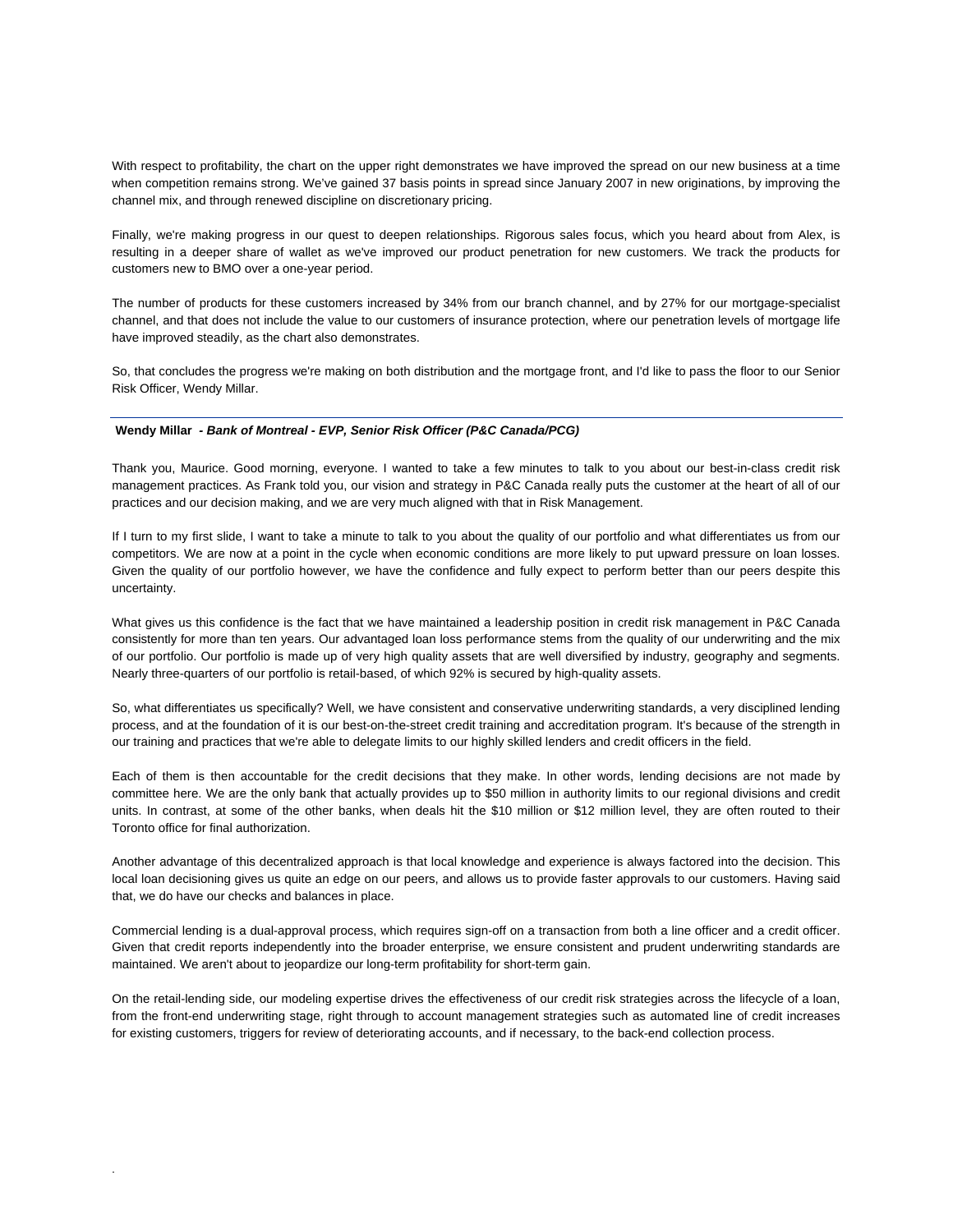Designing our automated lending credit strategies is both an art and a science, with the art provided by mapping the actual thinking behind a credit decision of a credit officer into our strategies, and then balancing this with the science provided by models that are purely data-driven. Getting the right balance between the two is what we're actually really good at. Supporting this expert decisioning system is a very disciplined monitoring process to closely track credit strategy performance to ensure our risk tolerance is maintained.

Another advantage is that we recognize deteriorating accounts earlier than our peers. In support of this approach, we have a specialized unit that has highly trained expertise in working closely with customers who have financial difficulties to ensure we return them back to health. Of course, there's always going to be some accounts that can't be brought back to health, and in these cases, appropriate and often swift action is taken to minimize our loss.

To sum up, historically at the first sign of a downturn, many other institutions pull back, tighten their lending criteria to minimize their losses. The strength of our portfolio, combined with our differentiated approach, allows us to remain consistent to our good quality customers right through the credit cycle.

Just like Alex, Sandra, and Maurice, using metrics and benchmarking our performance is important to tracking ourselves to our peers. This chart clearly demonstrates that we are delivering the best credit risk management performance consistently year-overyear. We're first in installment loans. We're first in line of credit, and we have been first in credit cards as well. While we don't have a ranking for mortgages, our losses have ranged in the one to two-basis-point range for over ten years.

And we're not just in first place by a hair. For personal lending, we are two to three times better than our peer average in terms of loan losses. For credit cards, we've been 60 to 100 basis points better than our peer average for loan losses. But, we're not about to become complacent on this -- with these results. Our goal is to maintain our best-in-class positions by leveraging our risk expertise in support of driving sustainable and profitable growth.

With that, I'll hand things back to Frank.

#### **Frank Techar** *- Bank of Montreal - President and CEO - Personal & Commercial Banking Canada*

Great, thanks Wendy. I hope we've been able to demonstrate to you that we have a strong and confident leadership team in place, and that we do what we set out to do. Just a few takeaways before we go to Q&A. We have a new clear vision and strategy that puts the customer at the center of everything that we do.

We are improving our branch performance and holding individuals accountable for delivering results. We're bringing customer offers to the marketplace faster, and we're becoming more visible in the marketplace on a daily basis. We are continuing to make strategic investments and expanding our distribution network and specialized sales forces.

And we are certain, that our credit loss performance will be better than the competition, no matter what happens in the marketplace. This is a large business. We set some tough aspirational goals. There's no doubt that we're on the right track. Our strategy is working. We can compete, and we believe we can win.

So with that, we'd be happy to answer any questions that you have.

# **QUESTION AND ANSWER**

## **Unidentified Audience Member**

.

Your loan growth has been accelerating over the last year and a half. What is it due to? And what are the different credit metrics for a…what are you seeing recently in terms of credit performance across the different buckets? And the second question, can you comment on the recent mortgage originations and the trends, which you are seeing in the industry?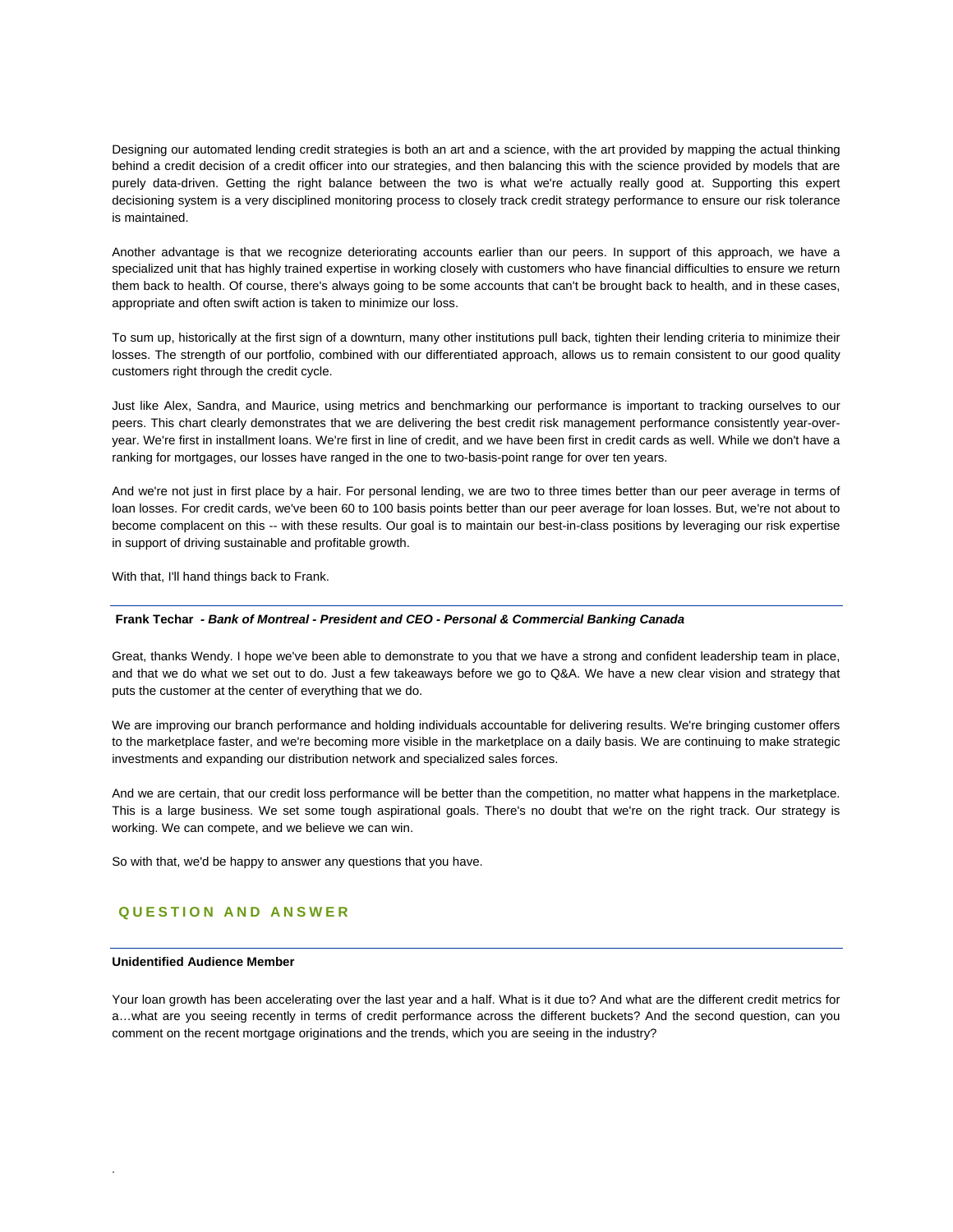## **Frank Techar** *- Bank of Montreal - President and CEO - Personal & Commercial Banking Canada*

I'm sorry. I didn't hear the second part of the question.

## **Unidentified Audience Member**

Mortgage originations and credit trends across your mortgage portfolio?

#### **Frank Techar** *- Bank of Montreal - President and CEO - Personal & Commercial Banking Canada*

Okay. I'll let Wendy answer the credit-related parts of both of those questions. The reason that we're seeing growth in our consumer lending book is as a result of a number of the changes that we've made to the business. Alex talked very specifically about performance management, setting clear targets, holding people accountable for those targets, and that has clearly been part of the change that we've seen in the growth in all of our products across the business.

So, we're managing our sales process more effectively with the changes that we've put in place. We've changed some of our credit strategies for our consumer lending businesses as well over the last few years, and that has helped. In particular on the credit card business where we've seen very large growth, we have re-engaged our sales force in the branches to sell this product.

Historically, we had not been doing a very good job in selling the product through our branch staff, and we now have them clearly on board. It's one of our key metrics that we use in our performance management system and our individual target setting. And we're starting to see the results.

So it's just transparency, focus and holding people accountable that's having the biggest effect. So, Wendy, maybe you can touch on what we are seeing or not seeing relative to any changes in losses for both consumer lending and mortgages.

#### **Wendy Millar** *- Bank of Montreal - EVP, Senior Risk Officer (P&C Canada/PCG)*

Certainly. I just want to stress that our risk appetite hasn't changed. We're closing more deals, and we're also extending more credit to our good quality customers. And that has been underway for the past two … three-plus years and accounts for the increase that we've been seeing.

As I mentioned earlier, we have been optimizing and leveraging our automated lending system, and for instance, when a customer comes in to apply for a mortgage, our back-end system also runs them through our decision engine and will, if appropriate, crosssell them for a line of credit or an overdraft facility or another product. So, we have really been growing share of wallet with our customers using our back-end decision engine capability.

So through all the channels, just as Frank said, with offering MasterCard through the branches this has greatly helped us grow, both to existing customers, as well as to new customers. As the chart that was up previously indicated our delinquency rates have remained very, very good compared to our peers. For instance, those personal loans, they are two to three times better than our peers, and so, there isn't a concern from that perspective.

#### **Viki Lazaris** *- Bank of Montreal - SVP - Investor Relations*

Great. Next question? One here, Michael, the mic is coming.

#### **Michael Goldberg** *- Desjardins Securities - Analyst*

.

I have two questions, and I guess the first two are for Alex. First of all, can you explain to us what you mean by Net Promoter Score and collaboration , and how do you measure these criteria?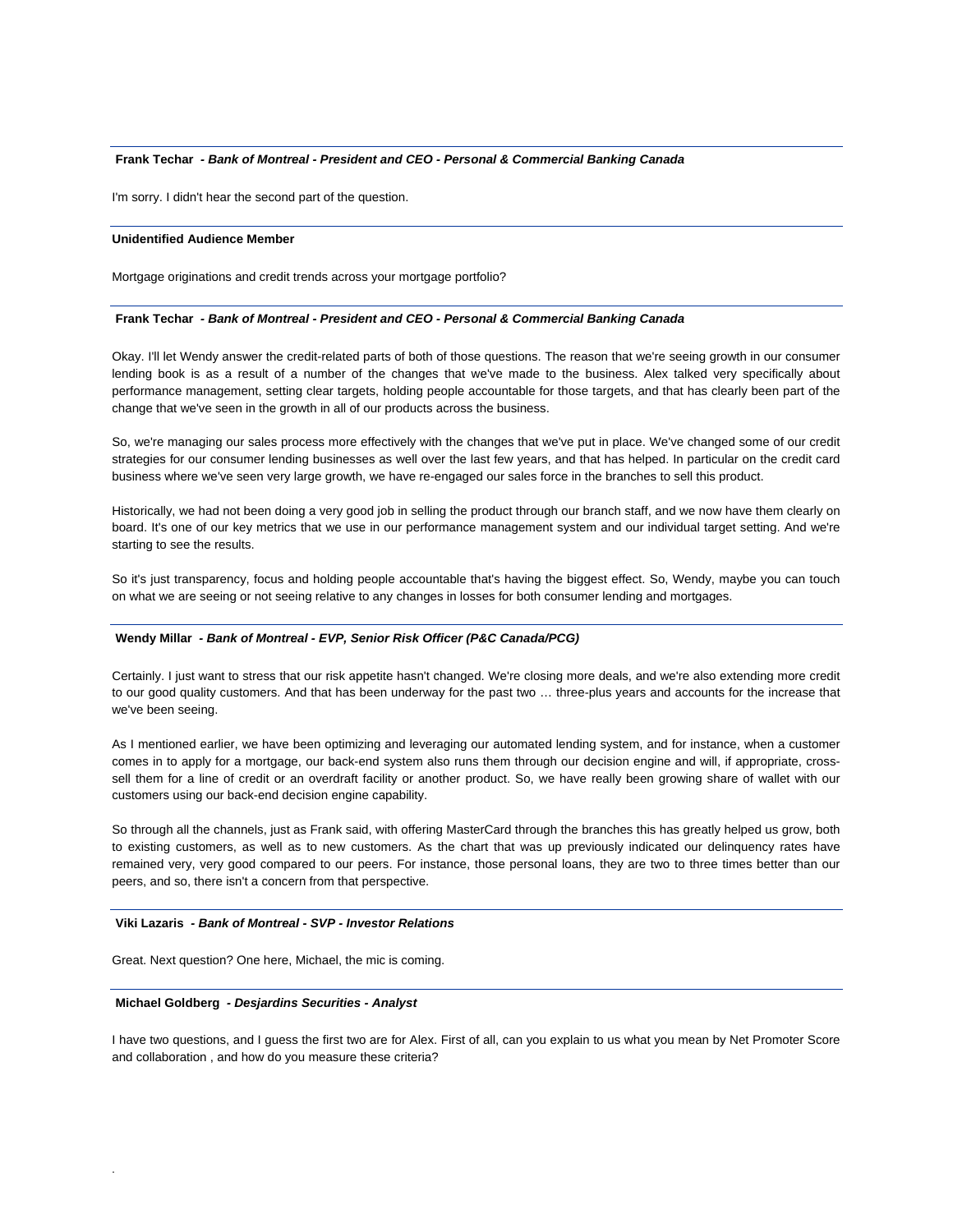Second, what's unique about your home owner ReadiLine product from others that are out there? And for Wendy, what percent of commercial loans are secured by hard assets? What sort of loan to value do you aim for, and what's your understanding of how this compares with peers?

#### **Alex Dousmanis-Curtis** *- Bank of Montreal - SVP - Greater Toronto Division*

So actually, I'm going to … am I allowed to turn them over to somebody?

#### **Frank Techar** *- Bank of Montreal - President and CEO - Personal & Commercial Banking Canada*

Sure.

.

#### **Alex Dousmanis-Curtis** *- Bank of Montreal - SVP - Greater Toronto Division*

The home owner ReadiLine is really Sandra's, and as well how the workings of the Net Promoter Score. But what's important from our perspective in the division and for all of the employees in the division is they take these scores very seriously and we have targets set, and they care about their customers.

And this is the measure of the customers telling them how they're taking care of them. So it's something that really drives their behavior as we've been seeing, as Frank mentioned the numbers are steadily increasing across the division. So that's how we use the scores.

#### **Frank Techar** *- Bank of Montreal - President and CEO - Personal & Commercial Banking Canada*

Okay maybe I can take the first one Sandra and then you can add to what Alex has said the Net Promoter Score targets have been set right down to the branch levels. So again, this is a measure of loyalty. We survey our customers and we survey the competition's customers on a monthly basis within each one of our branch catchment areas.

So we have a score that is tied right into the team scorecard that Alex mentioned. The collaboration piece of our scorecard has to do with how we're doing in referring and closing business amongst the groups within the Company. So I think you'll hear from Gilles and his team one of the things that we're particularly proud of, and we think we actually do a better job of than the competition, is that referral process, how we coordinate and collaborate in our performance in closing those deals.

So there are specific targets for referrals into our Private Client Group, and referrals from the Private Client Group into the P&C Group that are on the scorecards as well. So we think that's a very important differentiator for us and we've built it right into our performance management system.

#### **Sandra Hanington** *- Bank of Montreal - EVP - Customer Strategies & Marketing*

I'm going to give you first a product manager's answer about the home owner ReadiLine, and then I'm going to give you two seconds of a customer's view of what's unique about it. You know any of my product managers could at the drop of a hat do a great chart.

Some of the unique features about it, the fact that as you're paying down your mortgage that balance actually shifts over and becomes available to you in a line of credit. That's a cool feature, not fully unique to us. I think I said it's actually not the uniqueness of the product that makes it a big offer for us.

The customers, while they value those as they have, it doesn't actually make them search it out. This is one of those opportunities for us where it wasn't about talking about the individual product features. It was talking about the role it could play in our customer's lives that made it unique. It was resisting the temptation that makes them follow down that little chart of features and options with us.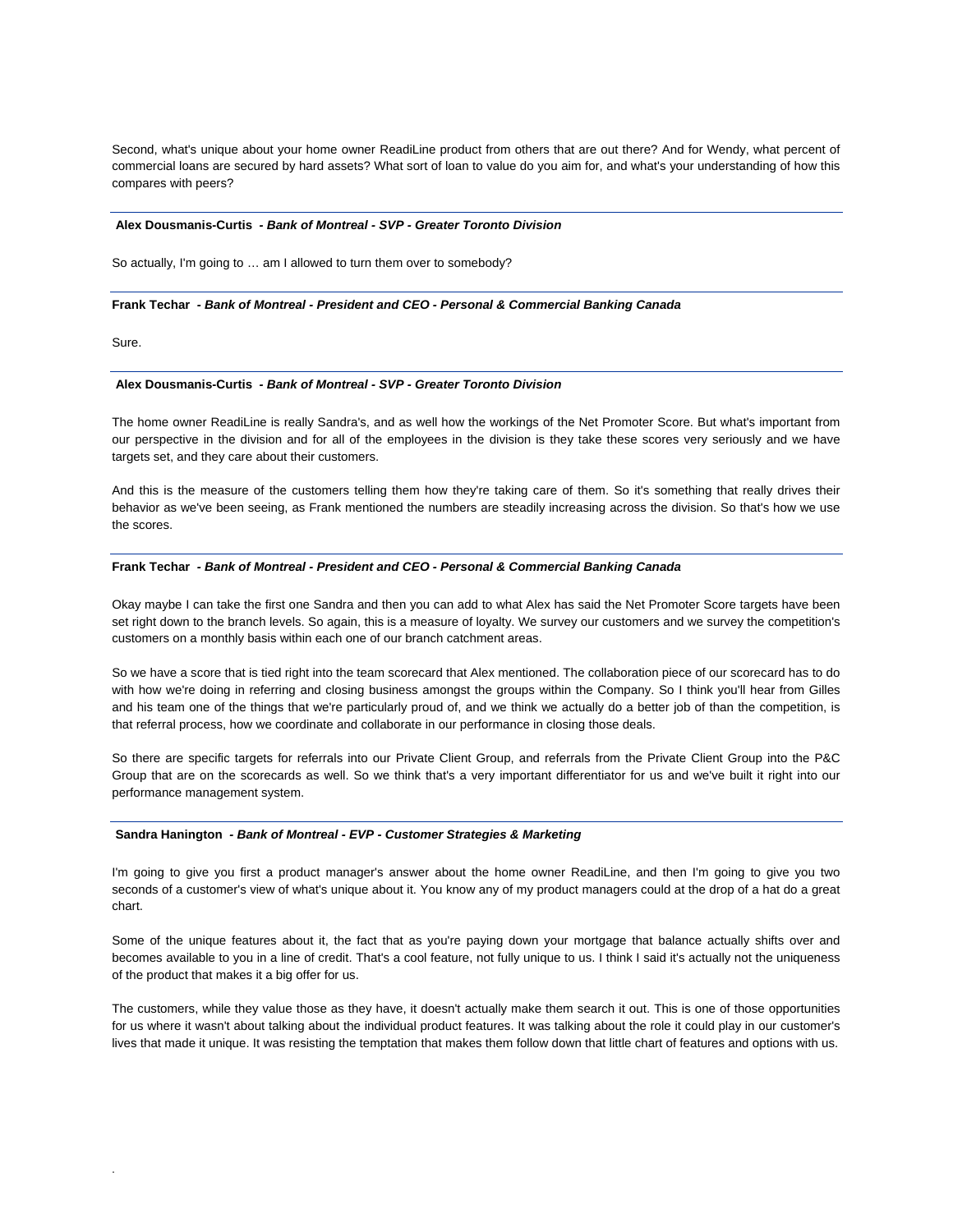## **Viki Lazaris** *- Bank of Montreal - SVP - Investor Relations*

There was another part?

#### **Michael Goldberg** *- Desjardins Securities - Analyst*

The commercial business?

#### **Wendy Millar** *- Bank of Montreal - EVP, Senior Risk Officer (P&C Canada/PCG)*

Greater than 70% … this pertains to the commercial loans. Greater than 70% of our commercial loans are fully secured by good quality hard assets. Our loan to value really depends on the quality of the customer. I have to say we were back two, three years ago out of the market with respect to loan to value, and we moved up to the market. And so, in some cases it's 70%, in other cases it's 75%, but it depends on the quality of the customer and the quality of the assets. And then, compared to peers I would say we're at market.

#### **Viki Lazaris** *- Bank of Montreal - SVP - Investor Relations*

Great thank you. Next question? Darko?

.

#### **Darko Mihelic** *- CIBC World Markets - Analyst*

Darko from CIBC World Markets. A couple of questions, I think this one is for Frank. I noticed in an earlier slide from Russ that the run rate of cost savings achieved it about \$160 million, if I remember correctly, it was \$300 million is the goal. So where does it stand in your division in terms of cost cutting?

And presumably, you're also the biggest user of the cost saves in terms of the cost reducing initiatives. So maybe you can tell us maybe what your revenue or slash expense targets are for the year? And then, I guess my final question is the Net Promoter Score. You're sitting at about 32, your goal is 100. Can you help us quantify, what would it mean revenue-wise if you went from 32 to 100?

#### **Frank Techar** *- Bank of Montreal - President and CEO - Personal & Commercial Banking Canada*

Darko, I'll take the second first. Our vision is to have every one of our customers be a strong advocate, which as you quite rightly articulated is a score of 100. We haven't quantified what that would mean because we're a long way from that target at this particular moment in time.

And the science in one point of increase in Net Promoter Score turned into revenue is not as precise as we would like. So the way we're tracking it is some of those measures that we shared with you this morning, how is our retention doing? Because we think retention is important, how is our share of wallet doing? Those types of things.

And we think, as we get more seasoning in our experience with this score, and our experience with the reaction that our customers have to us doing a better job, we will be able to quantify that. At this point in time we're not far enough along to be able to do that with our own customer base.

As far as the cost savings are concerned, we were the biggest participant in our program from last year. And then, I think as we've talked about over the last few quarters, we've reinvested those savings in some of the strategic initiatives that we've had over the course of the past year or so, new branches as Maurice mentioned, specialized sales forces some of the product and advertising and those types of things.

So we have been using those savings to reinvest in our strategy agenda, and that's really where our focus is. I've said this before in other forums, our medium term objective relative to operating leverage is to maintain a 3% revenue to expense differential. We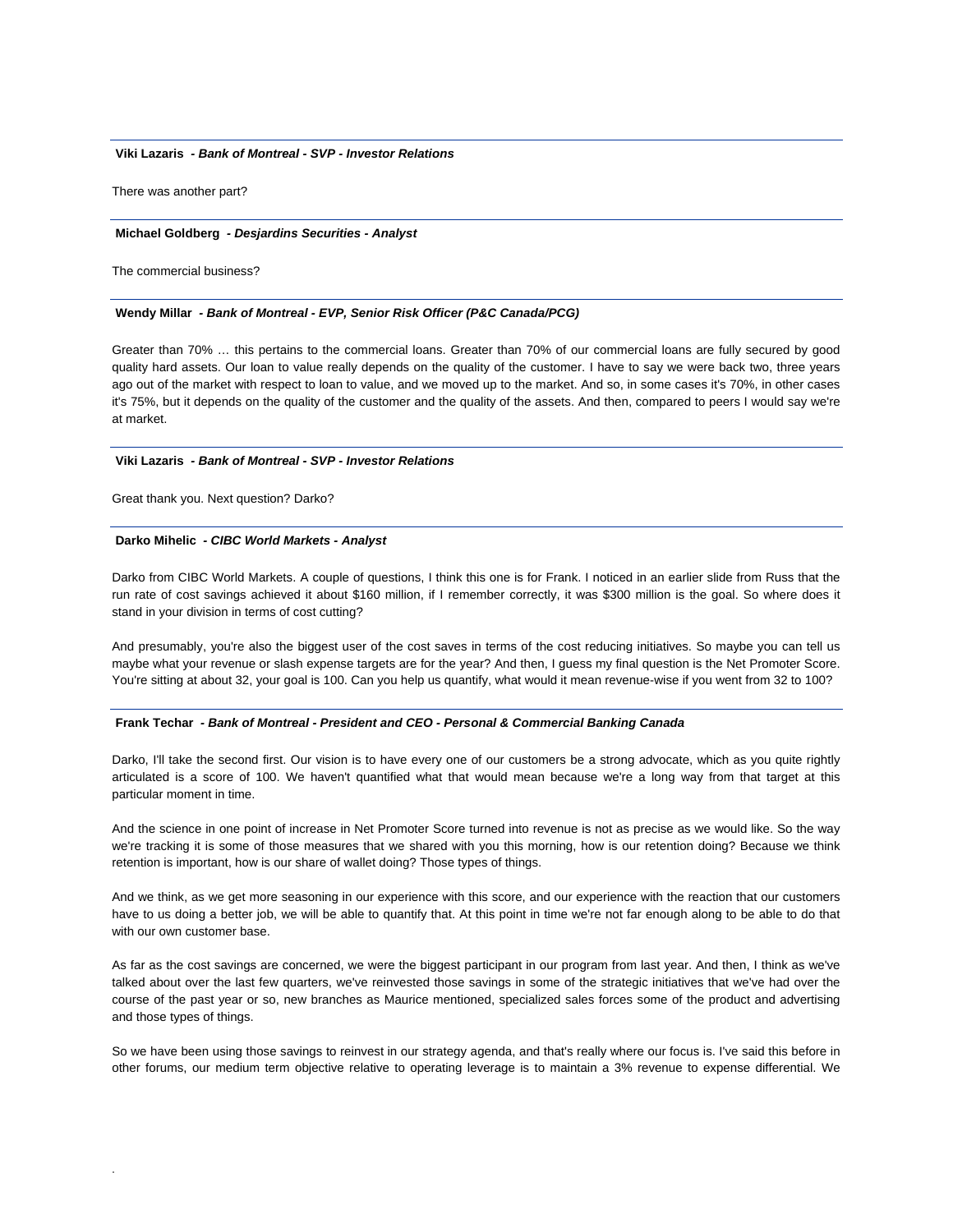clearly haven't done that over the last couple of quarters, because we've been challenged in the marketplace regarding our cost of funding and the interest rate environment.

We would have actually expected to see an expansion of our net interest margin over the course of the last few quarters as a result of some of the product mix changes that have been going on, and we haven't been able to extract that from the marketplace.

So our near term objective, our medium term objective is still that 3% differential. We've clearly invested in the business over and above the savings that we've seen come through in that initiative. And as we go forward, we're going to continue to invest wisely in our strategic agenda, and manage all of the tactical spends that we have very tightly until we can get more transparency regarding the top-line growth in the business.

So, I don't have a target for you relative to where our expense levels are likely to go over the course of the year, but suffice it to say we're managing them very closely, in particular over the next couple of quarters.

## **Viki Lazaris** *- Bank of Montreal - SVP - Investor Relations*

All right, thank you. Next question?

#### **Stu Kedwell – RBC**

Maybe just to follow on Darko -- asked a different way. Households retained and the growth that you're seeing in some parts of your business … how important has absolute new growth been, versus just changing your retained score? And, what is the opportunity … where can you get that households retained too, and how can we think about that opportunity? Thanks.

## **Frank Techar** *- Bank of Montreal - President and CEO - Personal & Commercial Banking Canada*

I think, if you look at the results so far probably the biggest win has come from doing more business with our current customers. We're happy, as I mentioned, with the number of new deposit customers that have brought into the organization. But we still have a lot of work to do in building that share of wallet. Our opportunity, the way we measure share of wallet is to have five product categories per customer, is it five, Sandra?

#### **Sandra Hanington** *- Bank of Montreal - EVP - Customer Strategies & Marketing*

Seven.

.

#### **Frank Techar** *- Bank of Montreal - President and CEO - Personal & Commercial Banking Canada*

Sorry, seven product categories per customer. We're well away from that seven number at this point in time. So we still think there's a big opportunity to grow share of wallet with our current customers. And as a result of, as Wendy mentioned, some of the changes we've made to our underwriting systems, that's been driving a lot of the growth so far. So we think it's an untapped opportunity.

## **Viki Lazaris** *- Bank of Montreal - SVP - Investor Relations*

Great. We'll take -- sorry.

## **Unidentified Audience Member**

Can retention go like up another 200 basis points? What would be the goal there?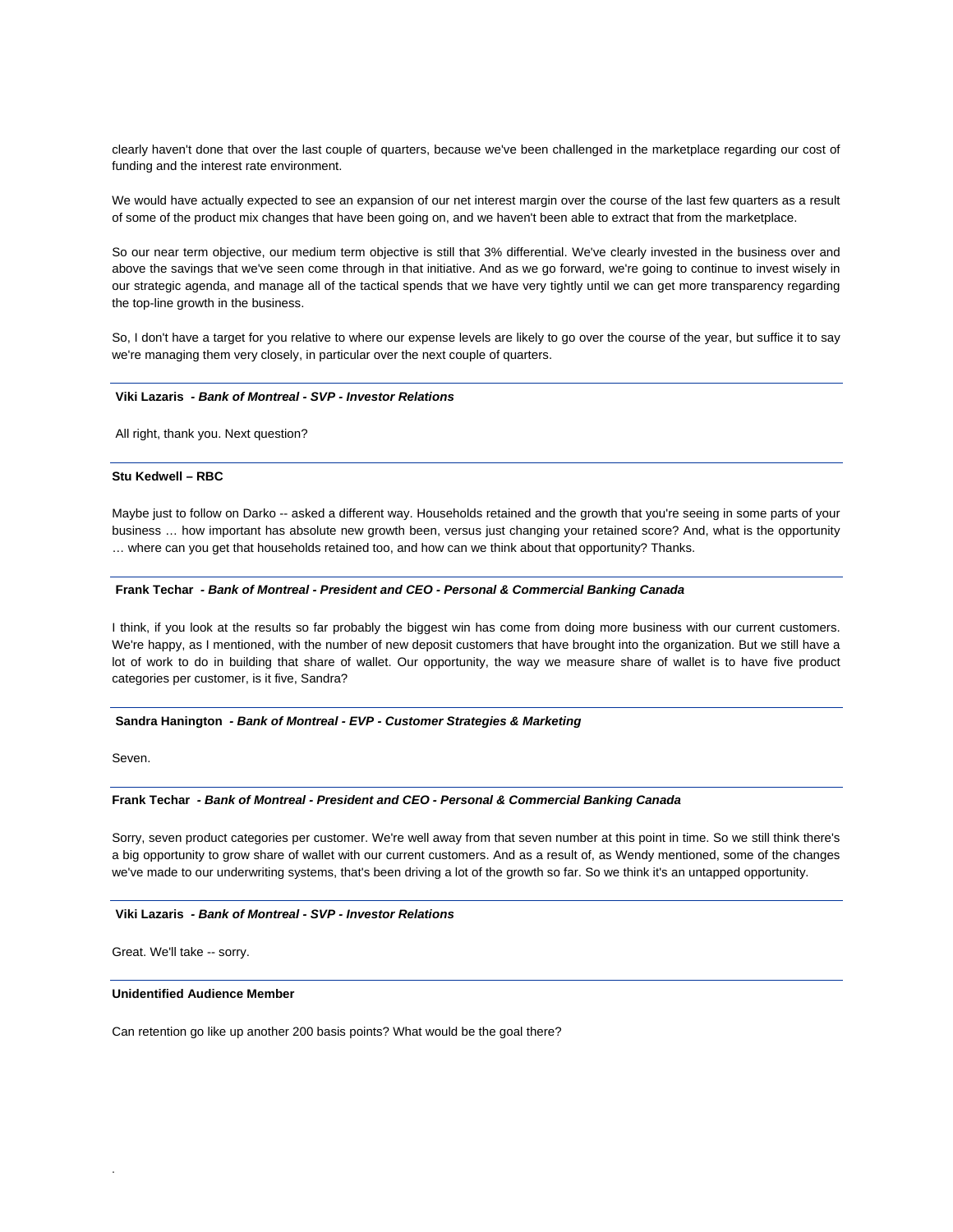#### **Sandra Hanington** *- Bank of Montreal - EVP - Customer Strategies & Marketing*

I don't think we've set a specific target. More is clearly better. But I don't think that we've set a specific target. I think to Frank's point we'd like to hold onto our customers for longer periods of time. But it's the depth of our share of wallet with them that's driving the greatest economic opportunity.

#### **Viki Lazaris** *- Bank of Montreal - SVP - Investor Relations*

We'll take Rob over here, and then Andre.

#### **Rob Sedran** *- National Bank Financial - Analyst*

Rob Sedran, National Bank Financial. It's a question I guess regarding the broker channel, Frank. Was part of the decision to exit related to some of those Net Promoter Scores that we saw? And as you improve your service scores is it a viable channel at some point for customer acquisition, again? In other words, how important is the ability to cross-sell out of that channel, to reenter that channel?

## **Frank Techar** *- Bank of Montreal - President and CEO - Personal & Commercial Banking Canada*

Well, as Maurice mentioned there were a number of reasons we exited the channel. First was, it was a less profitable channel for us. The second one was, from a customer experience perspective, actually our customers were confused because we were in the market with the same product at two different prices, BMO branded products at two different prices, and our customers were feeding back to us that they were confused about that offer. So just by getting out of the channel, and we think we've actually improved our experience with our customers.

And the third element was we had proven to ourselves that we could not cross-sell those customers coming through that channel very effectively, and that we had more of an opportunity cross-selling the customers coming through our proprietary channels to build that business and build share of wallet.

So I can't envision a time in the future when that dynamic would actually change. We think we have enough opportunity with building our sales forces, bringing more customers through the door and doing a better job of building that share of wallet than we do with customers coming through that other channel. And I think until we exhaust that opportunity, which by all accounts is large, we'll probably stay away from that channel.

#### **Viki Lazaris** *- Bank of Montreal - SVP - Investor Relations*

Great, Andre?

.

## **Andre Hardy –** *RBC Capital Markets - Analyst*

Thank you, I have two lines of questioning, so the first on Net Promoter Scores. Your scores are up. Where would they rank versus the other four banks? And how would the other four banks have improved or not in the last year?

And the other one relates to compensation at the branch levels so clearly encouraging balanced growth, loyalty, at what level is the check on costs and the check on credit? So said differently is the bank willing to accept the low average operating leverage for the next few years as it improves its customer service platform?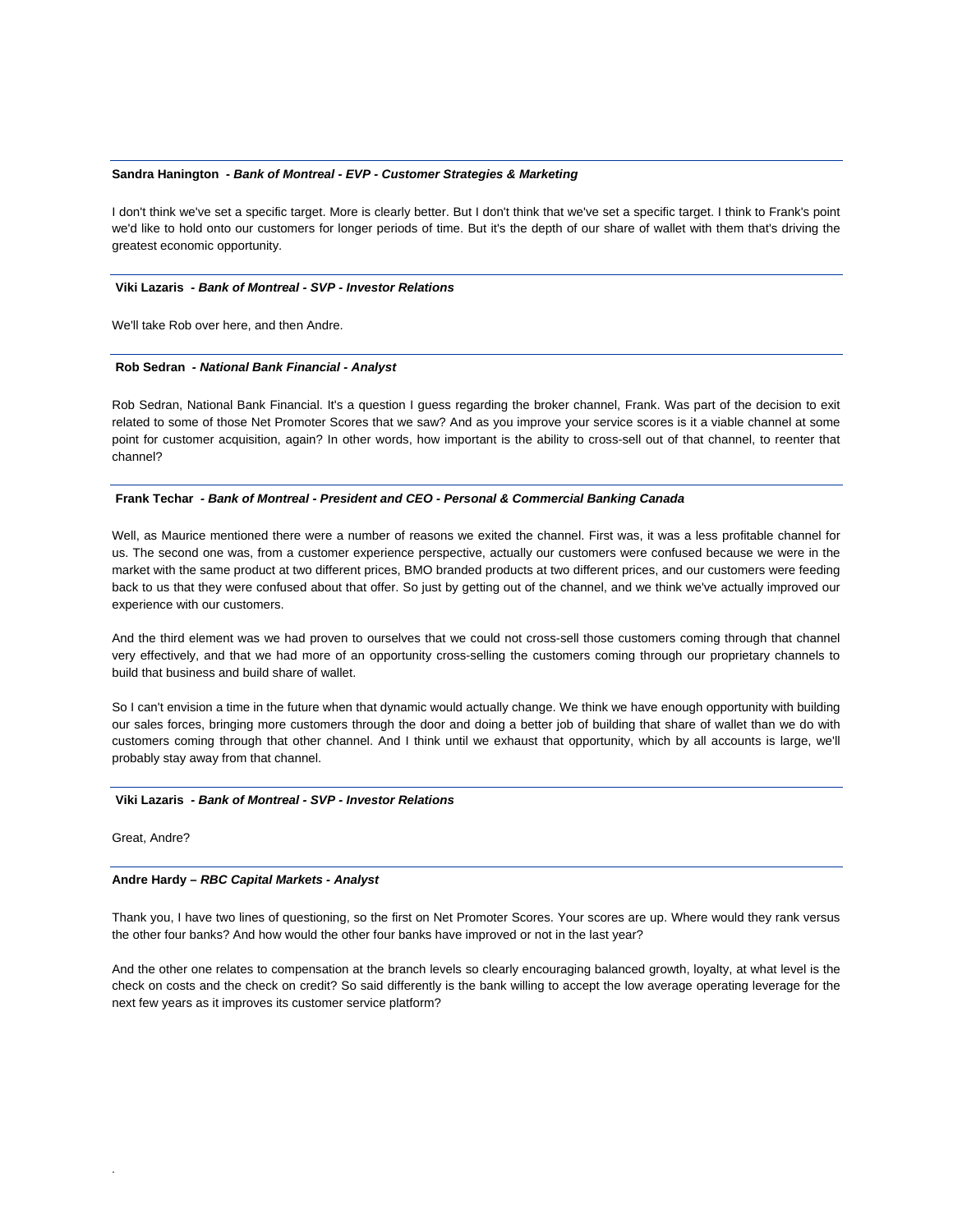#### **Frank Techar** *- Bank of Montreal - President and CEO - Personal & Commercial Banking Canada*

Net Promoter Score relative to the competition in the personal segment has remained relatively flat or the gap to the exemplar has remained about the same, over that short period of time that we've been measuring. So while we're happy with the increases we haven't made up any ground on the competition, and right now we're in fourth place.

On the commercial side we have made up ground against the competition. The gap isn't nearly as large. And so, we believe we're going to be closing that a lot more rapidly than on the personal side. So that's what I can tell you about Net Promoter Score.

And again, these are proprietary numbers. We do survey the competition's customers as well. So we don't want to get too far ahead of ourselves in disclosing specifics. The second question around operating leverage, I think as we continue to invest we will see some quarters where that 3% operating leverage target we're not going to achieve. But we don't think that we need to be in that situation quarter, after quarter, after quarter.

So, I would say that looking forward the performance is going to be a bit lumpy relative to operating leverage as we manage the strategic agenda over the next couple of years. But our objective is still that 3% revenue to expense. And if you look at some of the things that we talked about growing the top-line is really important to us and the strategy. And if we can improve our revenue growth by a percent or two it will give us a little more flexibility from an expense perspective.

So the answer is no, we're not going to undermine that operating leverage target forever just to deliver those strong customer experience for us that we want. We think it's both. We need the financial performance and the experience.

#### **Andre Hardy –** *RBC Capital Markets - Analyst*

Maybe I'm getting too far ahead, but what about the next step which is new customer acquisition, as opposed to increased share of wallet and return cost numbers? Would that be a more costly proposition in terms of marketing, advertising?

## **Frank Techar** *- Bank of Montreal - President and CEO - Personal & Commercial Banking Canada*

I mean, if I gave you the impression that the only lift we're getting is from our current customer base, then I apologize for that. Because, I think as Sandra mentioned, some of our offers are driving in new customers to the business and it is important to us, and we do have some current capabilities that aren't costly that are allowing us to bring in new customers.

The strength of our commercial business and what we believe is a differentiated way to come to market is having a big effect. Our AIRMILES offers that are in the marketplace right now are driving new customers in. So we don't think that it is going to cost us dramatically to change the momentum in the rate of growth of our new customers as well.

## **Andre Hardy –** *RBC Capital Markets - Analyst*

Thank you.

 **Viki Lazaris** *- Bank of Montreal - SVP - Investor Relations* 

Our next question, Jim Bantis?

 **Frank Techar** *- Bank of Montreal - President and CEO - Personal & Commercial Banking Canada* 

Hey, Jim.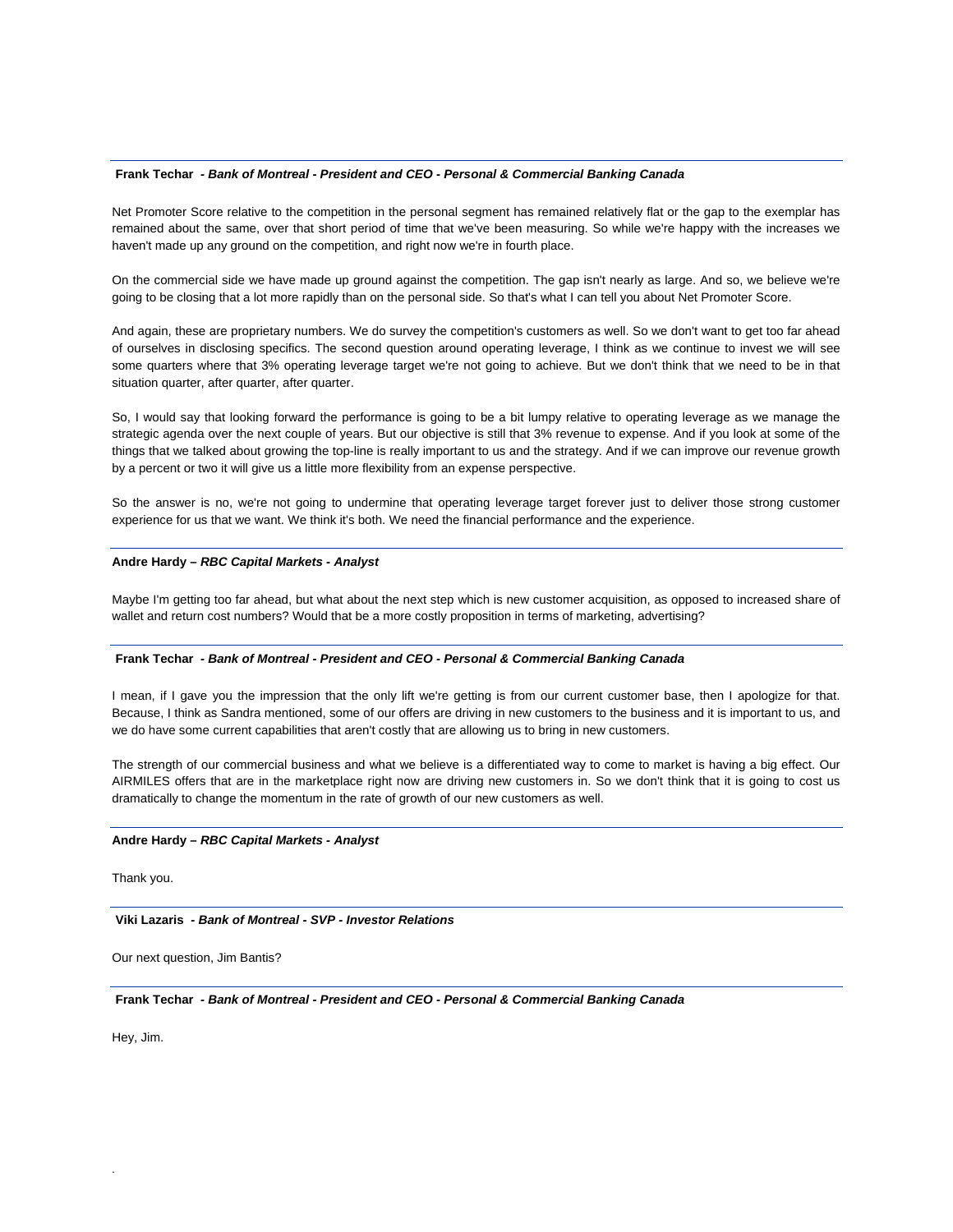#### **Jim Bantis** *- Credit Suisse - Analyst*

Jim Bantis, Credit Suisse. Just looking at … thinking of Eastern Canada, Western Canada, Bank of Montreal has been a little underrepresented in Western Canada. Can you talk about the initiatives you've got in that marketplace with respect to branch expansion, and maybe some of the gains you've made recently in Western Canada?

And then also for Wendy, on Slide 21 you've shown us a PCL performance and some pretty good times in terms of '04 and '07. But maybe you can remind us what peak levels were in maybe 2000 or maybe going back to the 1990s given that we've got a slowdown in terms of the economy approaching us?

#### **Frank Techar** *- Bank of Montreal - President and CEO - Personal & Commercial Banking Canada*

Relative to your first question if you look at our distribution network across the country we have been probably most underrepresented in the GTA relative to the competition, and maybe second would be the West, Alberta and B.C. So starting with this past year and the branch build that Maurice mentioned earlier, we have put more and more of our resources against those two marketplaces.

And my expectation is we would continue to invest in the West and in the GTA predominantly as we move through the next couple of years. And that's probably not a surprise to you given the strength of the economy out West.

But we have a bit of a gap, a bit of a larger gap in the GTA relative to our number of branches. And we're going to try to change that over the next couple of years. So that's really the focus, and we think it's going to be positive for the business top-line growth perspective as well. As Maurice said, we're trying to pick those spots that have the highest, you know, the highest growth potential, and so we're competing heavily for those locations.

#### **Jim Bantis** *- Credit Suisse - Analyst*

You made a really good point there, when you think of competing for those branch locations with TD and Royal, everyone is looking three years out with respect to those locations. How is BMO going to compete against them in selecting those branches?

#### **Frank Techar** *- Bank of Montreal - President and CEO - Personal & Commercial Banking Canada*

I don't think there's any magic. You know they're out talking to developers and doing the same analysis that we're doing. I think the reality was over the last three or four years we weren't doing it, and now we're back. But there's no reason why we can't compete. There's no magic to the science, and there's no magic to the relationship building that's required to get those sites and prove to ourselves that we're getting the best sites in those marketplaces.

So hopefully, if you talk to them they'll be talking about the fact that the heat has been turned up a little bit because there's a couple of others who are in the marketplace competing more aggressively for the properties. The reality of that might be that prices might go up, but we're going to compete very aggressively in those marketplaces. I don't think they have a proprietary system that is allowing them … we probably seeded a little territory to them over the last couple of years.

There's a second question about peak losses I think, Wendy.

.

#### **Wendy Millar** *- Bank of Montreal - EVP, Senior Risk Officer (P&C Canada/PCG)*

Unfortunately, I don't have the exact historical data. By memory, I believe it's about five to ten basis points higher than what we have for installment loans and line of credit on the chart. So that was 30 basis points for installment loans, and 15 basis points. So, about five to ten higher than that would be through the peak of the cycle.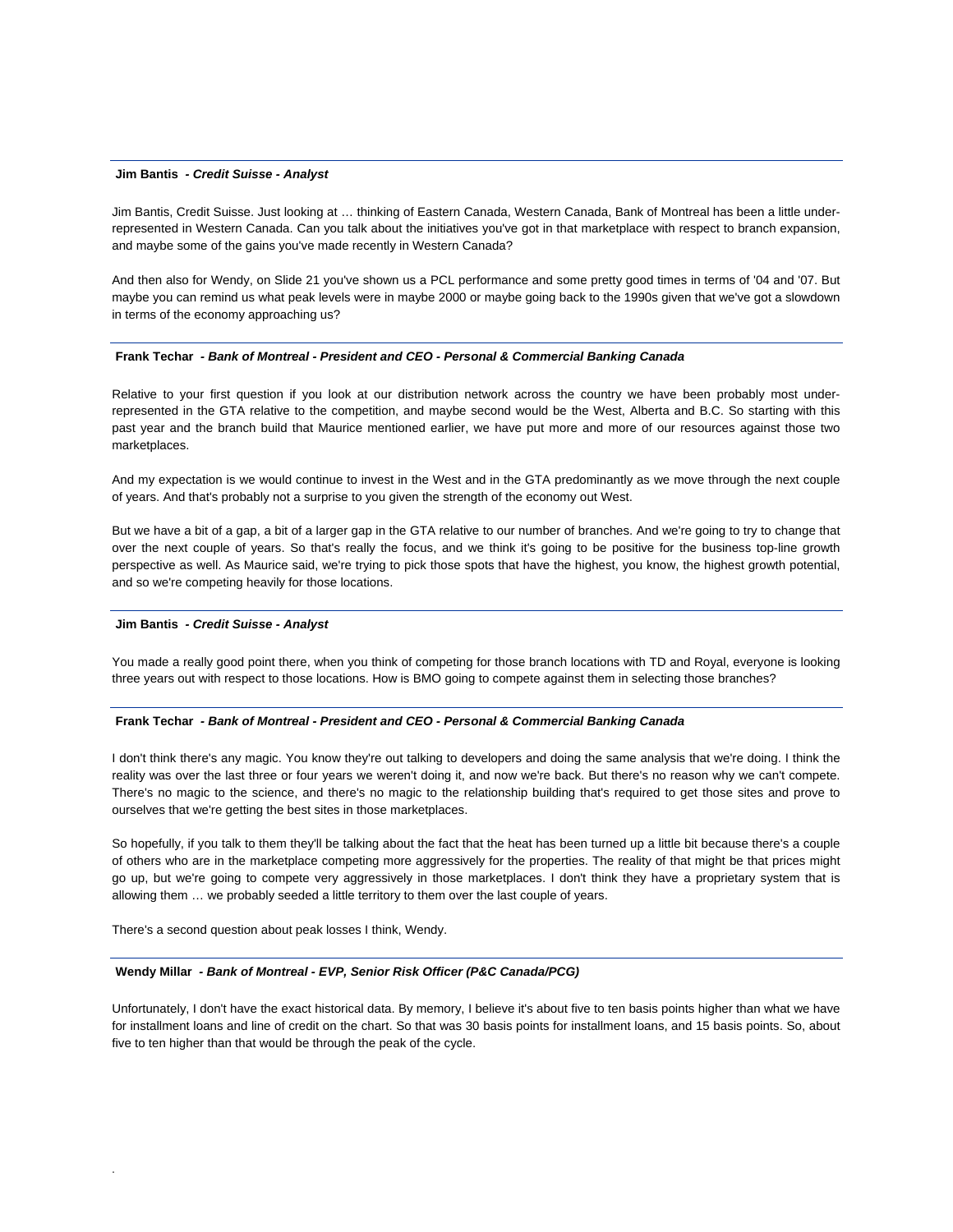For credit cards it would be a little bit higher than that, probably about 20 basis points. But I don't have the firm numbers and we can provide that. Keep in mind, we have had the lowest loan losses versus our peer averages for more than ten years, even though that cycle.

#### **Frank Techar** *- Bank of Montreal - President and CEO - Personal & Commercial Banking Canada*

So that number one doesn't change even if you go back through the turn of the century.

#### **Viki Lazaris** *- Bank of Montreal - SVP - Investor Relations*

Great, any other questions? Great, so I think at this point we're going to take a ten, 15-minute break and be back here just before ten to start the next team's presentation. Thank you.

(BREAK)

.

# **PRESENTATION**

#### **Bill Downe** *- Bank of Montreal - President and CEO - BMO Financial Group*

Before I turn it back to Viki I was asked a question about the Net Promoter Score in the break. And I operate under the assumption that many of you are quite familiar with the measurement, it's a measurement that a lot of firms in the U.S. use, it's one that we've used widely.

But I thought I'd just provide a 20-second perspective from my view on Net Promoter Score, and why it's as important as it is. We used to use a proprietary measure here at the bank called Secure Customer Index, and it measured customer satisfaction.

Basically, it involved interviewing customers of ourselves and other financial institutions, asked about 35 questions. And the objective of the questions were to determine if the customer was satisfied with their last transaction, if they would do another transaction and if they would refer someone to the bank who they knew, if they knew that they had a banking requirement.

And the advantage of that is you really get a sense of where the customer loyalty is high, where customers are satisfied. But we notice that a difference in the Canadian market in our own experience where our sales performance was actually quite good, but the growth wasn't at the same level as we would have expected, and it had a lot to do with retention.

That's why it was so important that Frank talked about the increase in retention. One of the elements of Net Promoter Score that we really value is that it takes what I described as the Secure Customer Index and it subtracts from the people who would promote, people who have negative feelings about the bank or about another bank.

And that's particularly important in an industry where you have to recognize that people really aren't universally satisfied with the banking, and that goes across the whole industry and across all competitors. So that's why we've focused on that particular score. And the question about why do you shoot for 100?

Well, it should be within the aspiration of any manager or any business unit to have a Net Promoter Score of 100. That if you're on top of your business, all of the people who come into your location ought to be happy and willing to refer, and you would have no detractors.

And so, you can find individual locations where there are 100s. And I've spoken to branch managers in the last six months who are quick to come forward, and say in my location I've got 100. Now generally, because it's early days, it's within a small enough area, a small branch or unit where they actually are so visible they know all of their customers.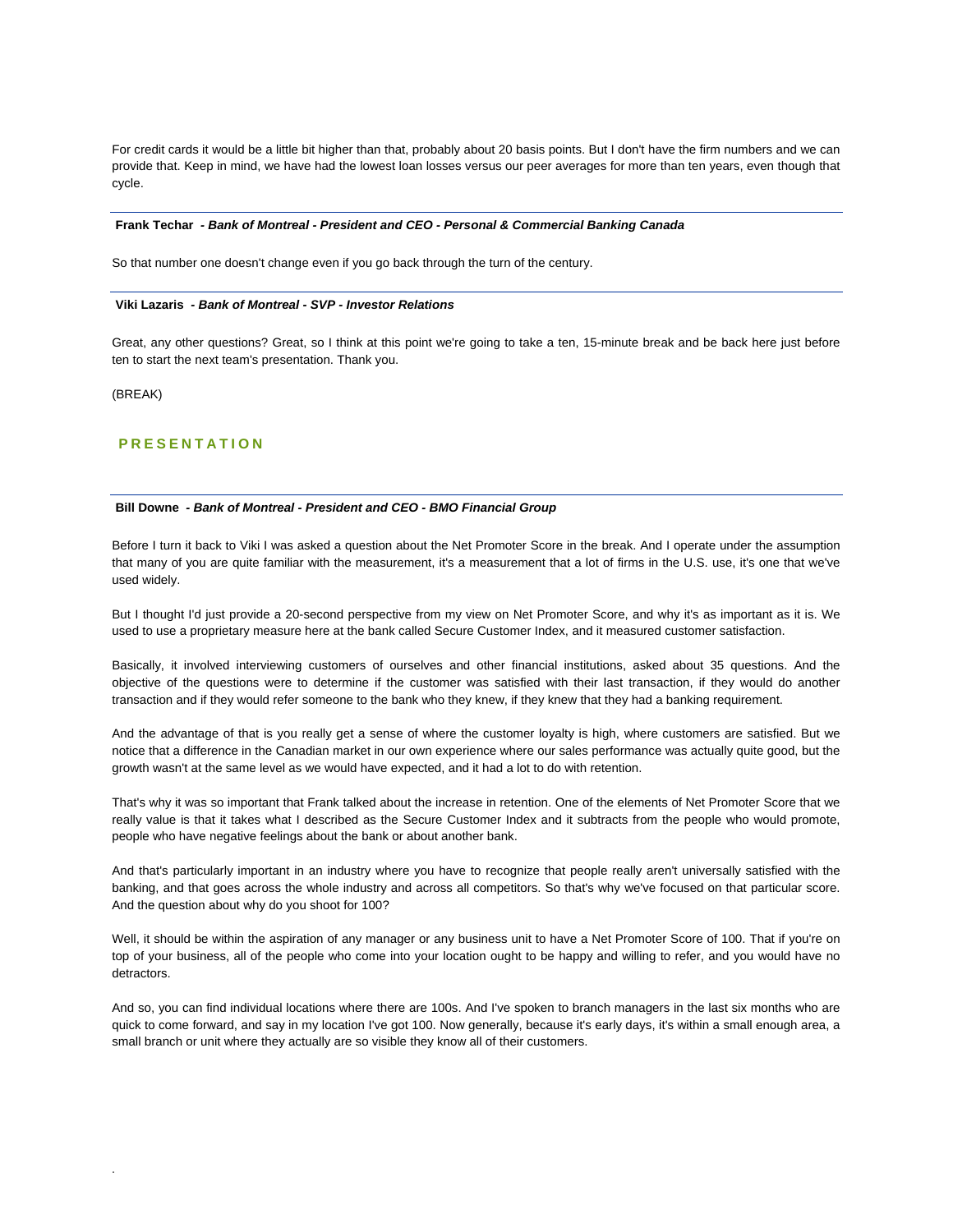But across the whole system having a Net Promoter Score of, say 50, would be outstanding. You would be a market leader anywhere in the U.S. the best financial services companies tend to be in that range, and as you'll hear from Ellen and her colleagues that's the level that we're very close to.

So it's the right aspiration for us to have, to have 100s in business units. I think if you want to think about the number getting into the 50 range means that you have a very satisfied customer base, and that would be a source of competitive advantage.

The last element of it that is extremely valuable is because we're now doing it at the branch level. We can differentiate between leaders in markets and leaders in branches. And so often customer satisfaction really is a function of the leader, the environment in the branch.

And where we're seeing the biggest opportunities for gain in personal and commercial banking and where the numbers have improved, is because we're now able to go into those individual locations and diagnose what's the issue. Because what we see is a wide distribution of Net Promoter Scores, very high scores in some areas and not so high score in other areas.

The temptation might be on the part of someone leading the business to say, well it's hard, the business is hard, the market is hard. But the score now is granular enough that we can get down to the individual and sit down with them and talk about is it you have an issue, is it an environmental issue that we can correct.

So, I was operating under the assumption that all of you had a pretty clear view of NPSs, and it's our score since we use it to analyze our competition. It's not something that we want to publish the numbers around our competitors or around ourselves. But we thought the glimpse of the tool and how we're using it would be a pretty powerful example of the focus that we have on the customer.

So, I wanted to say that before we went to the next group, because both Gilles and his team, and Ellen and her team will be speaking about that loyalty measure. Thanks very much. Viki?

## **Viki Lazaris** *- Bank of Montreal - SVP - Investor Relations*

.

Great, thanks, Bill. Well as we said the next group up is our wealth management business, the Private Client Group, and I'll just turn it right over to Gilles and his team.

#### **Gilles Ouellette** *- BMO Financial Group - President and CEO, Private Client Division*

Great thanks, Viki. Good morning. And before we begin, I'd like to introduce the leadership team. To my immediate left is Dean Manjuris. He's the Vice Chairman of BMO Nesbitt Burns, the Private Client Division. Then Connie Stefankiewicz who is the President and CEO of BMO InvestorLine and Ed Legzdins, who is the Senior Vice President and Head of Retail Investments. Andrew Auerbach, Senior Vice President and Chief Operating Officer of BMO Harris Private Banking, and Terry Jenkins who is the Senior Vice President and Head of the Harris private bank in Chicago.

And also joining us today are Graham Parsons who is the Executive Vice President of Global Private Bank, and Harold Hillier, Head of BMO Asset Management. I'm going to start this morning by providing you with an overview of the Private Client Group, the wealth management capabilities and strategy. And then, I'm going to turn it over to my leadership to talk about each of their businesses and the growth strategies.

Before we start, I'd like to point out that in our slides there's a lot of detail. I think it's been a little while since we have a chance to meet the investor community, and so we provide a lot of detail. It may be actually easier to follow the slides with the booklet. But anyway, when you go back home you'll have lots of data to look at, and I think some of the stuff that you haven't seen before.

So, let me start off with speaking about the wealth management market. The wealth management market continues to be attractive, and there are significant opportunities to serve evolving client needs. We believe that this is a great industry despite the near term capital market volatility.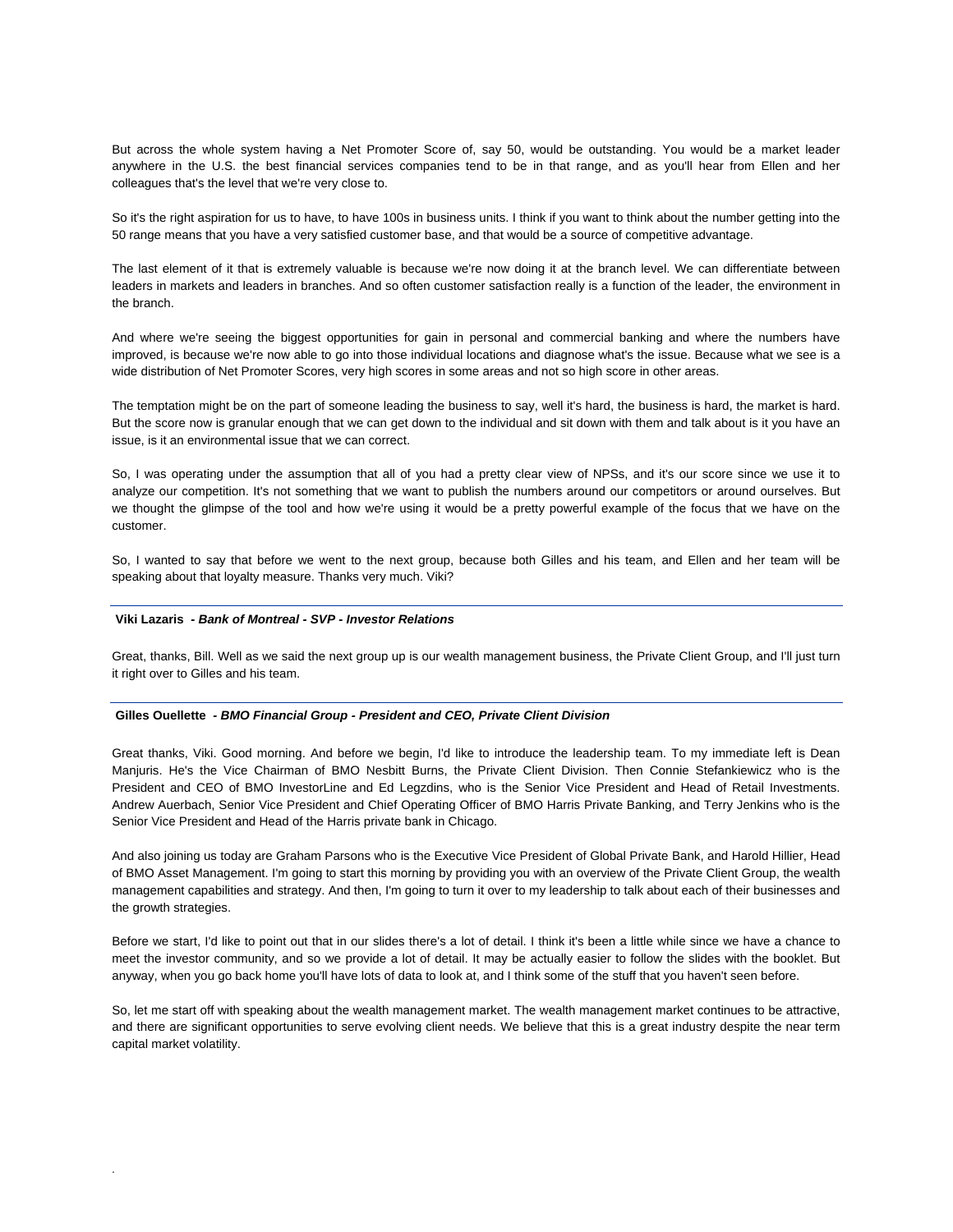And we believe there's significant opportunity existing in our client base. We also believe that our service offerings positions us very well to gain new clients. As you can see in the top right box in the slide is that the wealth industry remains attractive, and wealth assets are forecasted to grow by 8.6% annually in Canada and 7% annually for North American high net growth individuals. And that's approximately twice the growth rates of the GDP.

In the bottom left box it helps to have history that the wealth is becoming increasingly concentrated in the hands of individuals who are 45 and older. And we recognize the need to leverage the retirement market opportunity.

In the bottom right box indicates that our client needs are changing and becoming more complex and require more sophisticated solutions. The boomers are driving the need for capital preservation income, and they're embracing the opportunity for advisory services and that's validated by the industry growth.

And our intent is to capture more than our fair share of the wealth market. Our leadership team will illustrate their commitment to this goal as they individually review their strategies with you. By bringing together BMO's wealth management capabilities under one team in 1999 we created a very strong platform.

This has allowed us to dedicate greater management attention to taking advantage of national synergies among the businesses, and to focus on growing the number of clients we serve, as well as increasing our client assets under management. And the result has been improved financial performance.

The Private Client Group has a diverse client base as illustrated in the slide from mass retail to ultra high net worth, as well as institutional clients across Canada and in select U.S. markets. Our businesses provide a broad offering of wealth management products and solutions, and our successful businesses represent every major part of our industry including full service and online brokerage, private banking, investment products, and asset management.

Now I'd like to take a minute just to highlight our track record of delivering strong financial performance. As you can see from this slide that our revenue CAGR for the four years ending in '07 is 9.7% in source currency. Our net income CAGR for the same period was 24.6%.

And our cash productivity has improved by 1160 basis points during the same period. And you can see that our asset under management CAGR this is our fee business, is growing by 12% a year, and our AUA by 7.5%. But we're not satisfied with a term CAGR of 1.6% and this is an opportunity for improvement and we're focusing on it.

But we've experienced a recent turnaround in term market share. Since last August, our term market share has improved by 24 basis points. PCG's contribution to the bank has grown since 2003 and we believe that PCG is very well positioned for future growth.

Since 2003, four years, we've grown our percentage of BMO Financial Group's revenue from 17% to 22%. And given the value of the wealth business we're continually targeting a larger role in BMO's portfolio. We continue to grow from a position of strength and know that BMO Nesbitt Burns' full service investing, BMO InvestorLine, BMO Harris Private Banking and our mutual funds are all performing well.

But we also recognize that Term and that the Harris Private Bank U.S. provides opportunities for improvement in growth. Terry and Ed will address some of their ongoing actions targeting these opportunities.

There's significant competition given the attractiveness of the wealth market itself. And we're competing against a complex and broad range of competitors including banks, insurance companies, foreign multi-nationals, boutiques, as well as dealing with the potential threat from non-traditional players.

As you can see from our rankings in the bottom right hand that we have well-positioned businesses roughly landing in third spot. And we continue to work on improving our current ranking, and we're confident that we can succeed.

PCG's strategy is clearly focused on ensuring that we meet the wealth needs of our clients. And core to our strategy is delivering an exceptional client experience and continuing to improve the productivity of our sales force. Our strategic priority is clear. We remain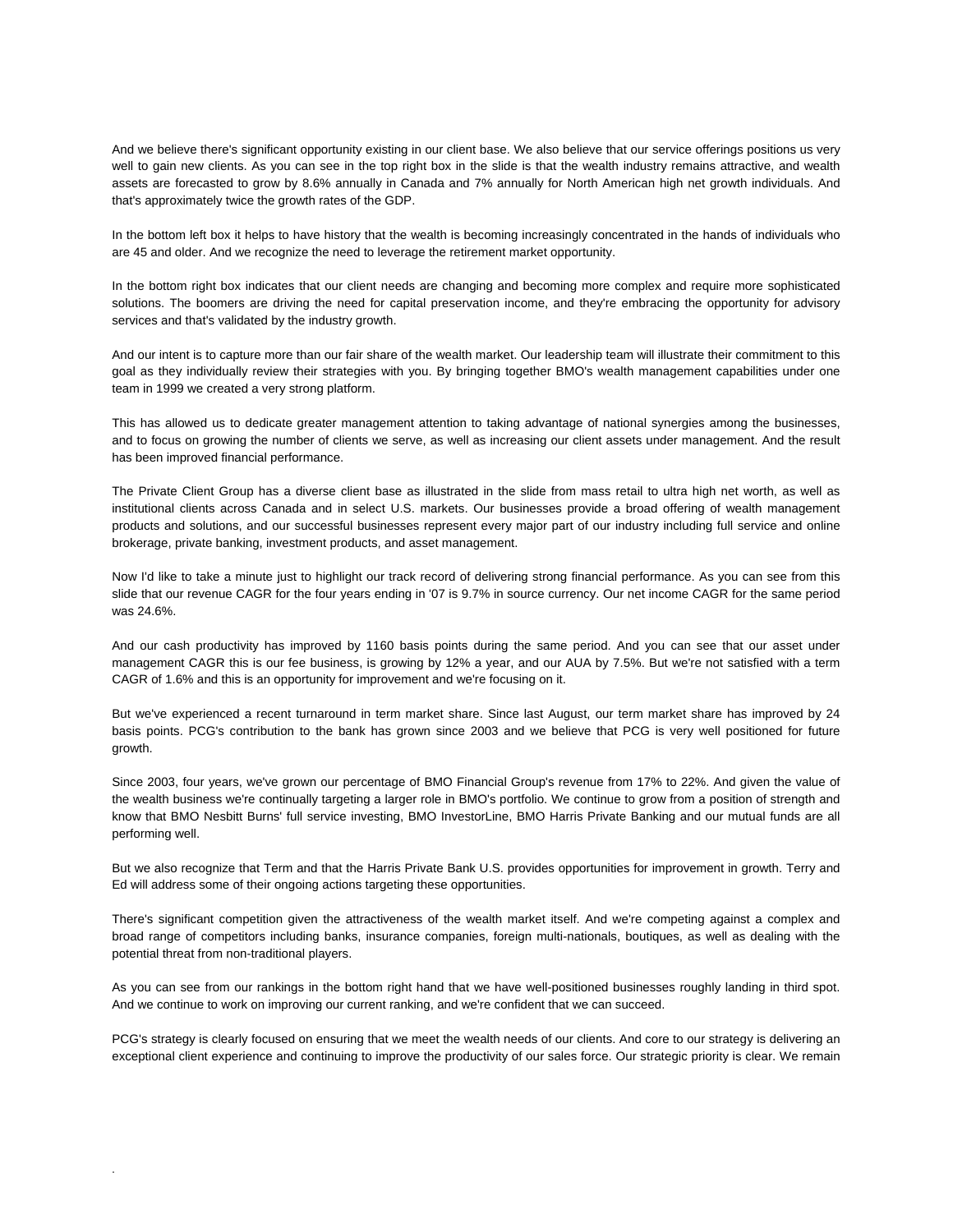committed to five key strategic priorities. First, we will continue to focus on delivering an exceptional client experience, and driving our Net Promoter Score and our client share of wallet performance.

And we deliver this exceptional client experience by differentiating in things like advice based financial planning, and on the breadth of our customer solutions. And we know that we're succeeding in our efforts. For example, we see very high client satisfaction reviews at both BMO Nesbitt Burns and BMO Harris Private Banking. We've received numerous accolades at BMO InvestorLine, and BMO Mutual Funds is one that has won the DALBAR Service Award for the past two years.

Second, we concentrate on providing best-in-class wealth management solutions, with a focus on helping our clients invest and plan for their retirement years. For example, over the years we've launched very successful managed asset programs, and more recently we launched several innovative life cycle funds. We believe that these types of solutions are valuable to our client, and they're aligned to their changing needs.

Third, we've expanded our sales force and we've improved our productivity by doing things like focusing on enhancing sales capabilities, and reducing their administrative burden so they can spend more time providing advice to clients. This is a large source of leverage for us, and something that we've been focusing on for the last couple of years.

Fourth, we're going to enhance our business models and invest selectively to create incremental value. We've removed significant cost in our business, and as a result we've experienced a substantial improvement in our cash productivity. We continue to ensure we capitalize on synergies, most recently with the merger of our GGOF and BMO Mutual Fund management.

And finally, we continue to build a culture of innovation to meet our client's evolving needs. We know that innovation is critical for the future. And highlighted at the bottom of the slide we've chosen to differentiate ourselves on three capabilities.

First, we'll deliver an exceptional client experience. As you've heard today from my colleagues, an exceptional customer experience is a core focus for us at BMO and it's no different in PCG. We believe this is one of our key differentiators and we're building from a position of strength, and we continue to be well-positioned for future growth.

Second, we see collaboration both within PCG, and more importantly, with P&C in Canada and in the U.S. as being a crucial differentiator and a key part of our future success. PCG has a long and proven track record of collaboration within BMO, and we plan to continue to build on this strength.

The true integration of wealth and retail banking is unique, and we believe that we're leaders in this area. For example, we have Nesbitt Burns resident investment advisors in many of our branches across Canada, and we have private bankers co-located with our commercial and corporate bankers.

But the product that's even more exciting for BMO is the collaboration with P&C and the tremendous opportunities in the U.S. As you'll hear from Terry Jenkins and Ellen Costello, it's one that we're aggressively pursuing. Through our strong U.S. branch network, our powerful brand, and our capital markets relationship, we have access to a huge base of attractive wealth customers.

And the collaboration both in Canada and the U.S. drives significant benefits for both P&C and PCG. And finally, we'll attract, develop and retain superior talent. We have a number of initiatives underway to ensure that we can attract and retain superior talent to our organization, given the intense war on talent.

In summary, I'd like to highlight a few points on the critical role that PCG must play in the success of BMO Financial Group. Given its importance to our portfolio, full service investing must continue to focus on growing assets by being run effectively, and by increasing the productivity of its sales force.

We must continue to leverage our BMO InvestorLine platform and brand by focusing on cross-selling other BMO products and services, and by continuing to increase referrals. Given the importance to both P&C and PCG, we must continue to increase our share of our retail business by better leveraging our proprietary distribution channels and expanding our branch-based sales team.

We must continue to grow our Term business so it can reach its full potential, and primarily by better managing term maturities. We must continue to build on the success of BMO Harris Private Banking and their success in collaborating across BMO. And finally, we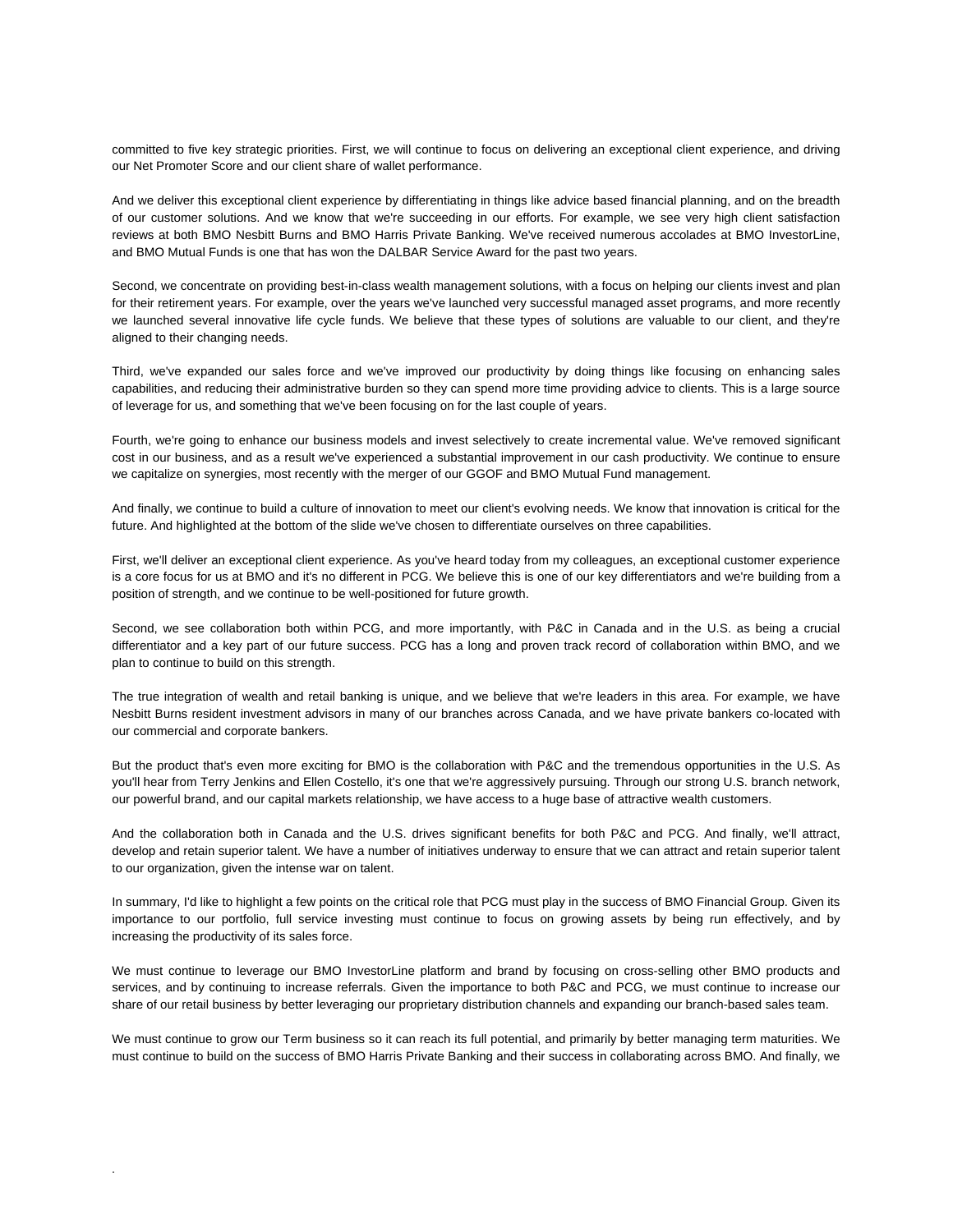must take advantage of the tremendous U.S. wealth opportunities by leveraging the strong client relationships within our U.S. branch system.

I'd now like to turn it over to our leadership team to talk about their businesses and their strategies for growth, and we'll start with BMO Nesbitt Burns full service investing and Dean Manjuris. Dean?

#### **Dean Manjuris** *- BMO Financial Group - Vice Chairman, Private Client Division*

Great, thank you, Gilles. Good morning, everybody. What I'd like to do today is provide you with a quick update on the Private Client Division, and then conclude with some thoughts on the business going forward. We were a strong, proud and determined organization with deep roots in the financial services industry. We have our sights firmly set on being number one in North America in investment advisor productivity as measured by the annual Boston Consulting Group Benchmarking Study.

But at its core our business is really one of relationships. It's relationships that our investor advisors have with our clients. And as the clients needs change the role of the advisor has changed over time as well, one from being focused on investments, which is the traditional stockbroker role, to one of being really a financial quarterback for the client.

And, why is that? Because we have the unmatched capability to bring the power of the BMO Financial Group to support our client evolving needs, whether it's locating loans officers visiting in our BMO Nesbitt Burns branches, or as Gilles was saying, it's physically locating investment advisors in our bank branches. Or, maybe it's locating investor advisors in our BMO Harris Private Banking offices, or working with Private Banking via deal teams to bring customized solutions for the high net worth markets.

From a P&C perspective, this allows us to bring our clients mortgages, lines of credit, banking for small business, credit cards et cetera. This, combined with leveraging our top ranked research, a broad array of products and services primarily our managed asset business, and one particular type of account in the managed assets businesses, architect, which is unified managed accounts, the only one in Canada, and it's one of the very few in North America, and by leveraging our technology platform.

It's the only one in Canada, and one of about 65 worldwide that's received the CMMI Level 4 accreditation for technology development standard issued by the Carnegie Mellon Institute which means that we've got a full suite of answers for our clients.

So, what's the result of that? Very high client satisfaction levels. In fact, of the 18 categories that measure client satisfaction, we rank number one amongst our competitors in nine of them. Focusing on the client has resulted in a strong P&L. The Private Client Division has the highest pretax operating margin in Canada.

Also contributing to our strong P&L is our healthy recurring revenue, which was 57% for fiscal '07, and for the first quarter of this year has moved to 62%, primarily coming from our strong managed asset and fee businesses. We've continued to grow our sales force. In fiscal '07, we became the second largest sales force in Canada, and although we ranked number three in assets, our market share amongst the top five still continues to be at 20%.

Going forward, we've made strategic investments in growing our sales force and enhancing technology. Technology helps us improve the knowledge that we have of our clients, and as Gilles was saying, it also helps enable our IAs to become more productive by eliminating manual process that will free up their valuable time.

As an example, putting a simple link to research in our retail information system, which in itself is unique on the Street, has helped our IA save about ten minutes per client discussion. This in turn, should help them manage more clients and more assets going forward.

We're also focused on continuing to grow our sales force through active recruitment and new and experienced IAs. In fact, we recently hired the person who many considered to be the top recruiter on the Street to help us drive this. In summary, ours is a story of growth which is accomplished by leveraging our leading edge client offerings, our strategic capabilities, our strong P&L, and our growing sales force.

So now, I'd like to turn it over to Connie Stefankiewicz, President and CEO of InvestorLine.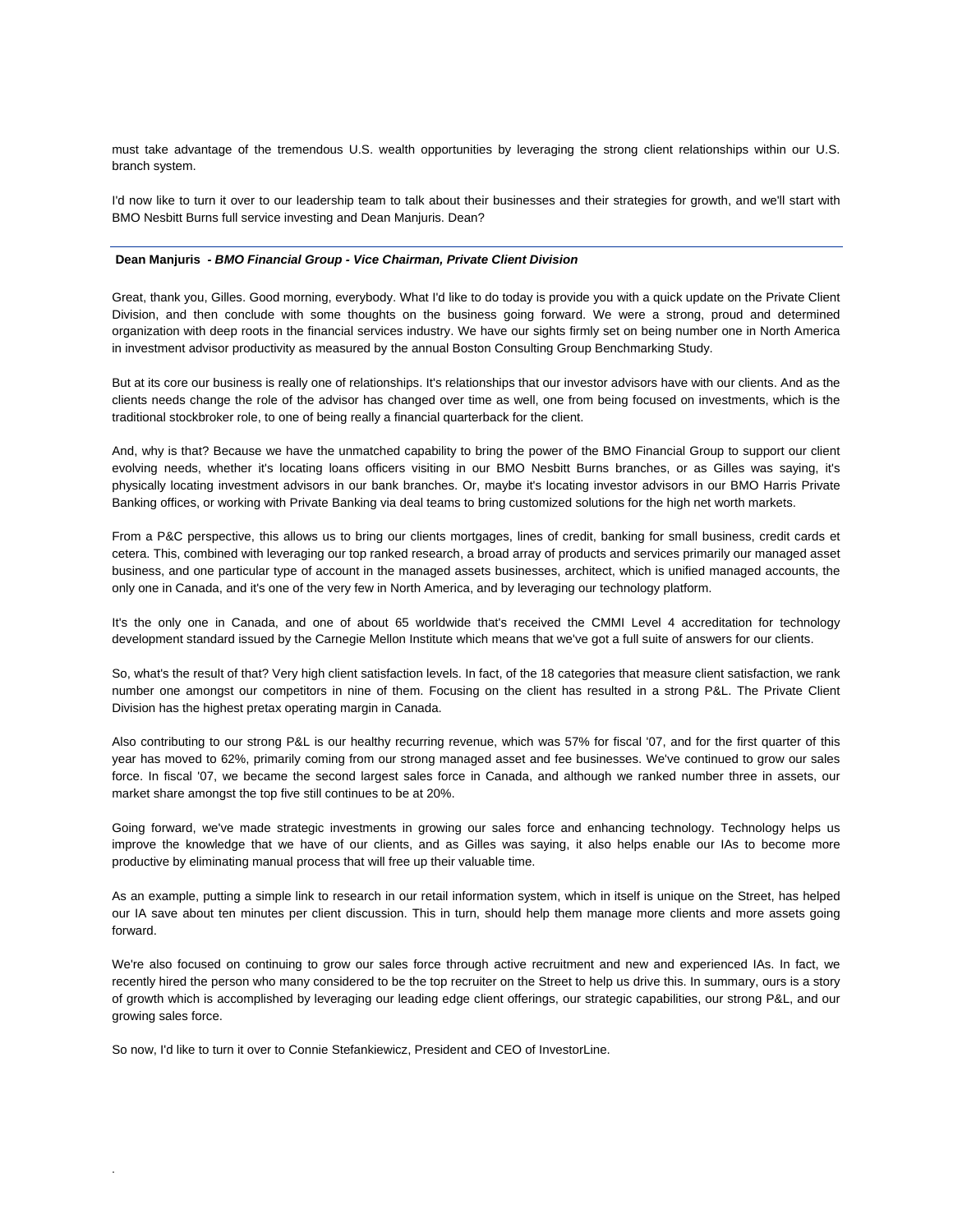## **Connie Stefankiewicz** *- BMO Financial Group - President and CEO, InvestorLine*

Thanks, Dean. Good morning, everyone. As you can see from my slide at InvestorLine we're focused on proactively helping our clients to be financially successful. This is a lens that we use when we're looking at enhancements to our website, changes in our call centers, so really anything that we do. And this is something that appears to have been noticed by our clients. Our client satisfaction scores are very high.

In fact, in two independent surveys that were done at the end of 2007 by Ipsos Reid and Phase 5 we had the highest client satisfaction scores in the industry. In fact, the Ipsos Reid report went onto to say that, and I quote, "BMO InvestorLine leads all major online brokerages as most stable to meet client needs." This focus on our clients has helped us to grow the business in terms of both assets and profitability.

And despite what has been quite aggressive and intensive pricing pressure, which have seen average commissions in the industry drop by 50% between December '05 and December '07, our revenue growth has had a CAGR of 11% over the past four years, and almost 16% over the past two years.

This is driven by increased assets, higher trading volumes, and spread revenues. Our assets have grown at 19% CAGR, and this has translated into increased market share over the period. And despite the current market conditions this momentum has continued into fiscal '08. In fact, we had the strongest RSP season since 2001 as measured by new accounts in this past year.

Our focus is on maintaining this momentum and continuing to grow our market share. So we continue to invest in the business. According to Gomez we have the fastest online broker's website in Canada. And while speed is obviously important in the online channel, it's also important that our website is effective and meets the needs of our clients.

And so, to that end, we continue to enhance the functionality and the services that we provide on our website. Later this year we are going to be introducing portal technology, which will provide the foundation for us to build unique client experiences for different types of investors, and ultimately it will give your clients the opportunity to customize their online experience.

The goal of this is to simplify the online experience for our clients. Now our client database and MyLink, which we introduced in the fall of last year, give us a unique ability to better understand our clients and their needs. With MyLink, we can actually send out targeted personal messages to our clients to better inform them about their portfolio and their holdings. We think this will help them to be more successful investors, that it will increase their confidence, and ultimately, it will increase their overall satisfaction with us.

And by targeting clients based on the information that we have on them in our client database, we can intelligently cross sell other BMO products and services using the online channel. And while over 90% of our client contact is through the online channel, personal support remains critical. So we've ensured that we have adequate staffing in our call centers to minimize client wait times, which is a key client dissatisfier, and also to ensure an exceptional experience when they do call.

All of our call center agents have received sales training, and they proactively look for opportunities to talk to clients about consolidating assets with us, or when a need is identified, to refer that client to one of our partners to solve that need for that client. Now new business comes to us from many sources. The P&C retail channels continue to be very important to us.

Our collaboration with P&C, and in particular, our integrated sales and marketing strategy seem to be working, as we have strong referrals from the branches. And we're also seeing strong new account growth coming directly from our online advertising. In the last year, we've run several Mosaik MasterCard, AIRMILES promotions, which has driven net new business both Mosaik MasterCard and to BMO InvestorLine, and we plan to do more of these.

And leveraging the fact that the Phase 5 report indicated that our clients are the most likely to refer in the industry. We're going to be launching an ongoing refer-a-friend program later this month. So in closing, our focus remains on delivering an exceptional client experience and continuing to grow the business by increasing the share of wallet with our existing clients, as well as attracting new clients to the organization.

And with that, I will turn it over to my partner, Ed Legzdins, who is the Head of Retail Investments.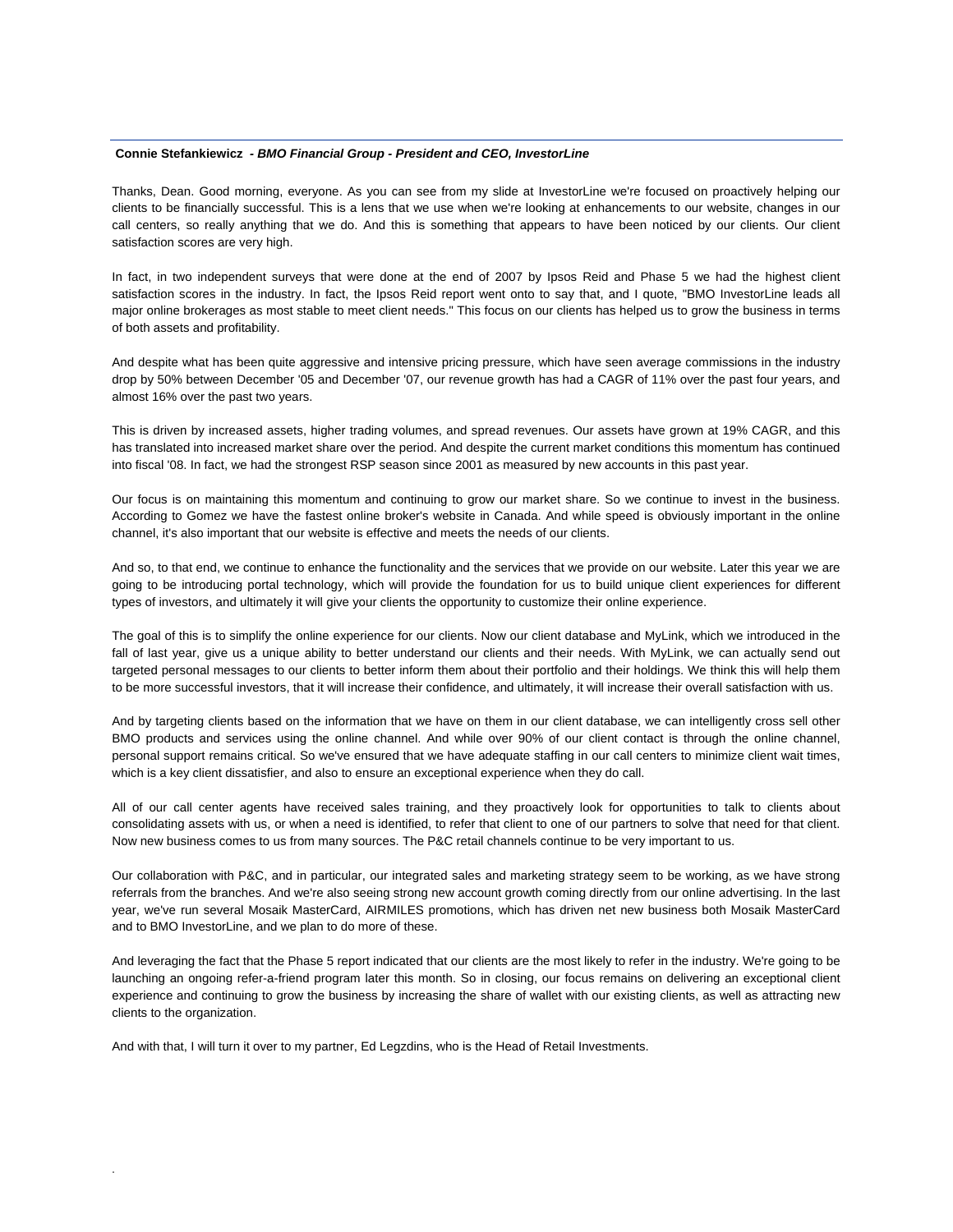## **Ed Legzdins** *- BMO Financial Group - SVP and Head of Retail Investments*

Thank you, Connie, and good morning, everybody. The Retail Investments line of business consists of mutual funds, term deposits and the program management for the financial planners that are resident in branches of personal and commercial banking Canada. BMO Mutual Fund are sold primarily through branches of P&C Canada and GGOF, or the Guardian Group of Funds are distributed primarily through third-party advisory channels and in particular IDA firms.

We purchased GGOF in 2001 for \$187 million, when it had assets under management of about \$2 billion. Today GGOF has AUM of \$5.5 billion, so clearly this has been a very successful acquisition for us. Over the past five years, BMO's mutual fund AUM and industry market share growth, including both BMO Mutual Fund and GGOF, have been significant.

AUM increased by \$20.2 billion to \$37 billion, and market share went up 98 basis points to 5.46% of industry assets. Compared to the other Big Five banks this ranks a very solid second behind only RBC. That growth was due to growth in the size and productivity of the financial planners in the P&C Canada branch network, innovative and timely products, and very good investment performance.

It is also due to the excellent collaboration between P&C Canada and PCG. I sit on Frank Techar's leadership committee for P&C Canada representing all of the PCG businesses, so I've been able to have input to the development of the P&C Canada strategic agenda and its prioritization.

A key element of that agenda is the importance of the specialist investment sales force, the financial planners' retirement and investment planning. This network has grown to approximately 700 professionals over the past seven years. Our objective is to continue to enhance our financial planning capabilities by broadening the scope of the conversation our financial planning professionals can have with our customers.

We also intend to continue to expand our network of financial planners, which has increased by about 85 professionals since the last Investor Day in December of 2006. Our key mutual fund distribution priority has been and continues to be our proprietary branch channel. The branch-based advice channel is projected to be the fastest growing channel to 2016. This is why expanding our network of financial planners is a high priority.

While expanding the mutual fund share of wallet we have with our branch-based customers is our highest priority, our second major priority is achieving greater presence in the third-party advisory channel, that is, selling mutual funds through IDA and MFDA advisors.

Recognizing that scale is planning an increasing role in how mutual fund companies can compete, we recently brought BMO Mutual Funds and GGOF under common management. The realized synergies will enable us to be a stronger competitor, particularly in the highly competitive third-party advisor channel.

This distribution channel, while not having the projected growth rates of the branch advisory channel to 2016, is projected to continue to be a dominant one for the mutual fund industry. Today the IDA and MFDA advisor distribution channels account for approximately 64% of the mutual fund industry's AUM. GGOF has significant penetration in the IDA adviser channel, though the breadth and size of GGOF product owned in this channel represents an area for improvement.

GGOF has lower penetration in the MFDA adviser channel, which we aim to increase by offering a broader array of products and services that we feel will be particularly attracted to this channel. Now let me now turn to the term deposit business, obviously a very important business for BMO.

This is a business that hasn't grown market share like the mutual fund business has. In fact, the Term business has lost about 100 basis points market share over the last five years, but as Gilles mentioned, market share has increased by 24 basis points since August of 2007. We are pursuing four initiatives to grow this market share and realize the full potential of this business.

First, a renewed emphasis on the management of term deposit maturities. We are changing our processes to ensure that we better engage all of our clients prior to the maturity of their term deposits to increase our retention of their business.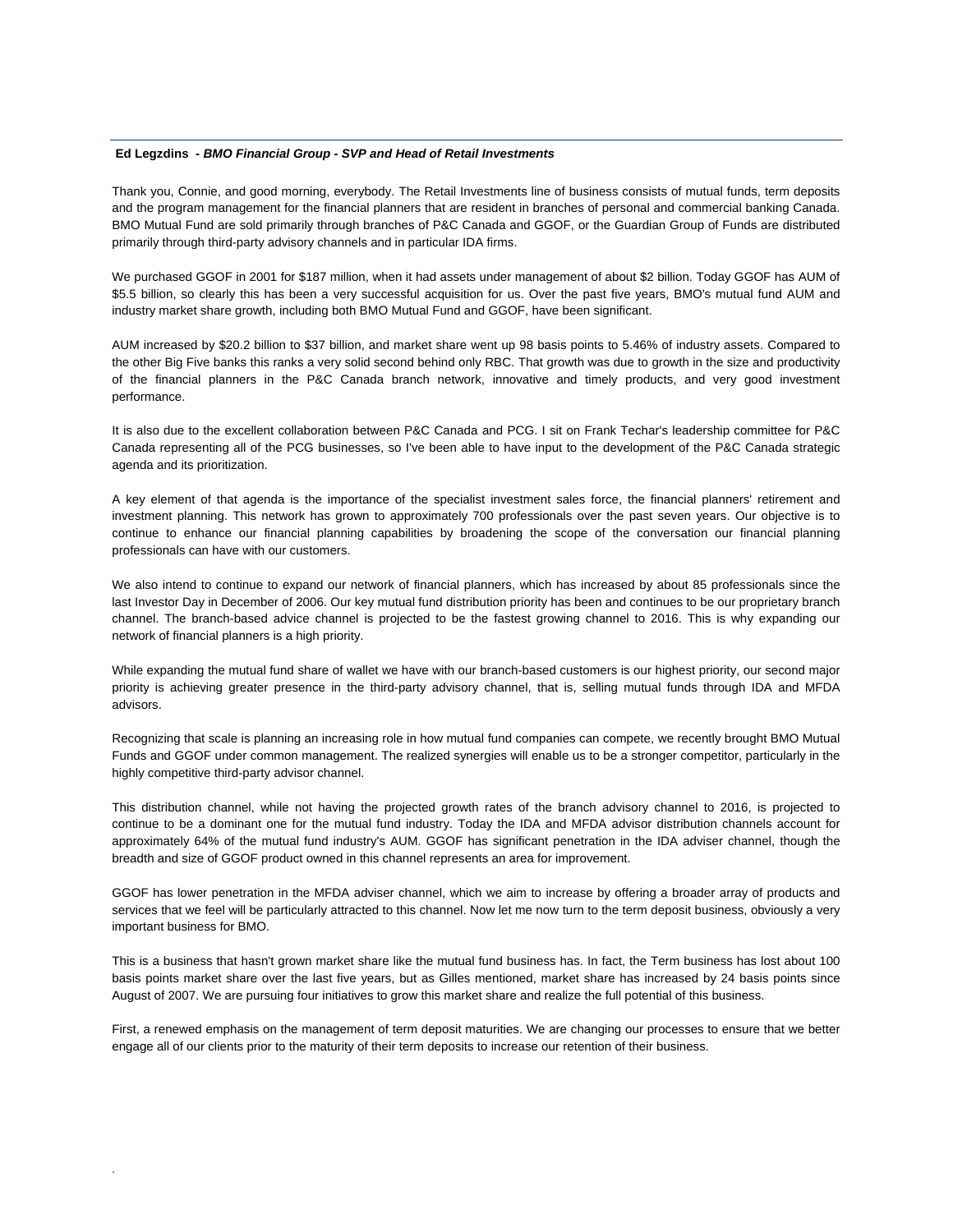Second, our branch-based general sales force is critical to the growth of our term deposit business. Over the past few years, they have relied more on the financial planners to conduct invest including term deposit, discussions, and transactions. We are working to reengage the general sales force in simpler term deposit, as well as mutual fund transactions with our customers.

Third, we have a very broad range of term deposit solutions for our customers needs, perhaps too broad for our general sales force to properly position to their customers. We will be narrowing the product array available to our general sales force to enable them to better meet our customers' needs.

And fourthly, we have done a detailed review of our operating processes and supporting technology and have identified numerous areas where improvements are required. We will be prioritizing our ongoing investments to improve these processes to enhance the customer experience to increase capacity in our front-line sales force and to decrease errors and delays.

Finally, some of you know that we have an investment in a Chinese fund management company. In fact we were the first foreign financial institution to purchase an equity stake, currently around 28% in one of the original ten mutual fund companies in China, Fullgoal Fund Management of Shanghai. At the time Fullgoal had AUM of less than CAD\$1 Billion. Today its AUM is just under CAD\$10 billion, and we're broadening the cooperation between Fullgoal and BMO's capabilities in North America.

Furthermore, given how important personal relationships are in China, we have developed significant relationships through our Fullgoal investment and its ongoing governance that have been, and we think will continue to be important sources of opportunities for BMO Financial Group in the Chinese marketplace.

So in summary, Retail Investments in collaboration with P&C Canada is well-positioned to continue to expand its Mutual Fund business in both our proprietary and third-party advisory channels, and to grow our term deposit market share. I will now pass it over to Andrew Auerbach, Chief Operating Officer of BMO Harris Private Banking.

#### **Andrew Auerbach** *- BMO Financial Group - SVP and COO, BMO Harris Private Banking*

.

Thank you, Ed. Good morning. I'm pleased to be with you and talk about the strategy and direction of BMO Harris Private Banking. Let me start by talking about our strong market position. As you can see in the competitive position section, BMO Harris Private Banking is the fastest growing investment counsel firm in Canada based on the most recent market share data with the largest absolute dollar growth of any investment counsel firm.

As at December 31, we are the second largest investment counsel firm in Canada improving by one position. During this period, our market share improved by 79 basis points, and our market position strengthened to 7.97%. As you could see our compounded growth rate is 14% for revenue growth and 21% for assets. These are large numbers, and see significant growth opportunities ahead for us in the business.

There are tremendous growth opportunities in the high net worth and ultra high net worth spaces in Canada. These marketplaces are extremely attractive and forecasted to grow dramatically over the next ten years. On the wealth side, it's estimated that \$1.6 trillion of wealth is concentrated in households, with \$1 million or more in assets. Over the next ten years, the forecast is this will grow to \$4 trillion in wealth assets.

BMO Harris Private Banking has been successful, executing as a business focused exclusively in the high net worth and ultra high net worth segments. Our professionals are entirely immersed in this space, and our solutions and approach are tailored directly to this market. This allows us to continually build our expertise in this high specialized area.

Our clients come to us looking for solutions. These are individuals and families that have accumulated significant wealth and wealth can create complexity. I'll take you through our strategy, and how we've been able to achieve the level of success I've described in the past, but more importantly, how we're positioning our business to grow in the future.

Our strategy is centered around delivering an exceptional client experience in the high net worth and ultra high net worth marketplace. We're implementing our strategy in three key ways. First, delivering planning solutions and capabilities that meet and exceed the needs of the high net worth and ultra high net worth marketplace.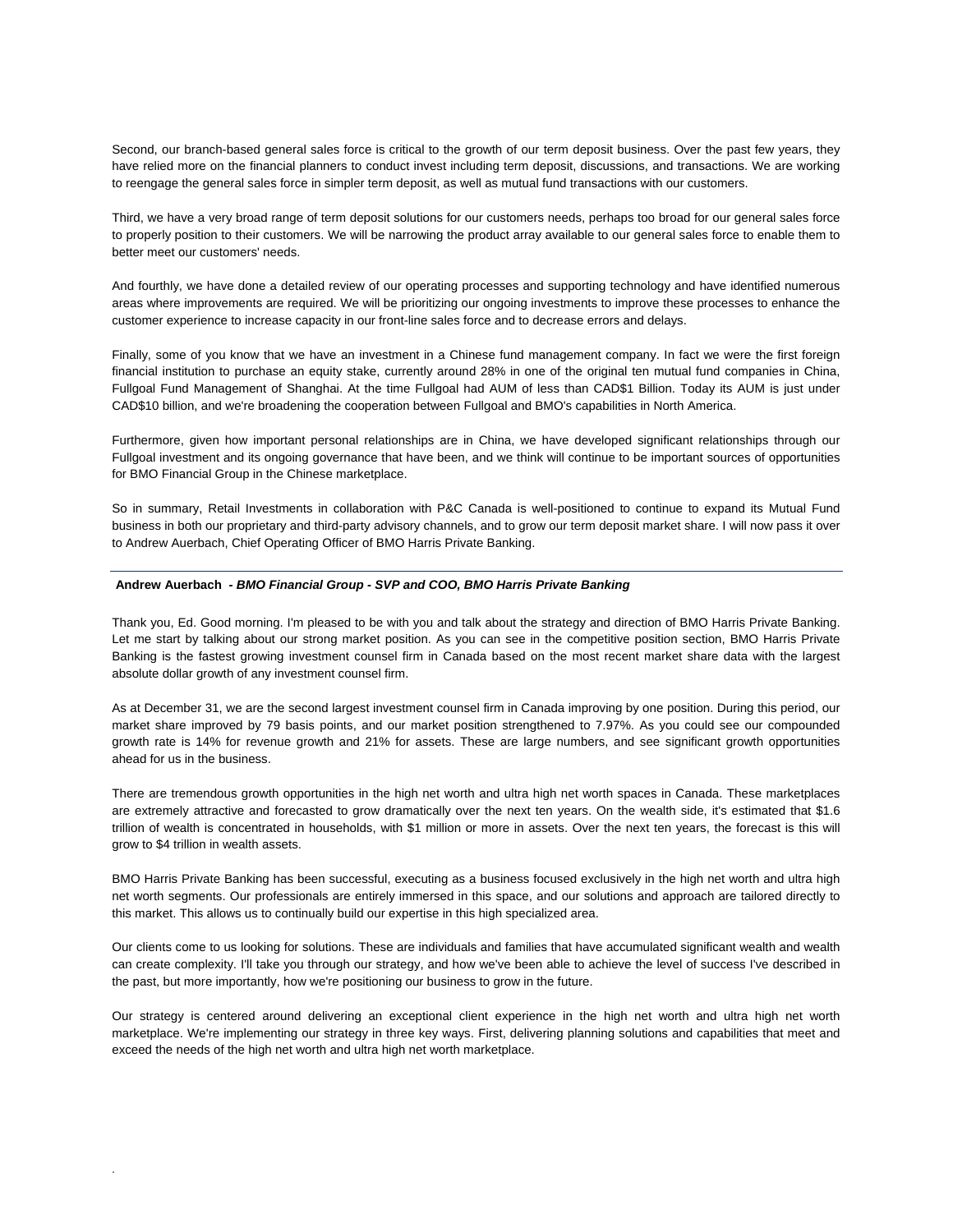Secondly, attracting and retaining the very best talent in the marketplace. And finally, working across the bank to add value to clients that we are introduced to, and providing solutions across BMO.

So let's start by talking about delivering planning solutions and capabilities that meet the needs of the high net worth marketplace. As Gilles spoke about earlier we exemplified the integration of wealth and banking services in a seamless way. The professionals that I've described are at the top of their field in delivering private banking, investment management, estate and trust, tax planning, philanthropic expertise and business succession planning.

Our VP of Business Succession Planning, Sean Foran has just released a book on this topic. We are seeing an increasing number of business owners selling businesses and this is creating significant liquidity events as a result. We have specialized expertise in business succession planning that allows us to work with clients years before the business is sold. Our value in developing the plan is an example of how we can differentiate ourselves in the marketplace.

So our strong advice-based planning capabilities are a key to our success and future growth strategies. The second key area of focus for us is the need to recruit and develop talent. You'll see in the strategies section that recruiting and retaining top professionals is a priority for us. The key to success in our space is the quality of the professionals in the business focusing on delivering an exceptional client experience.

The most important part of our roles is making an emotional connection with our clients that allow us to build and deepen the relationship over time. We recruit and retain the very best professionals in our space. We run our business in a way that ensures that our professionals actively participate in shaping the direction of our business.

This ensures a high level of engagement with our employees in this highly competitive talent landscape. In addition, we've developed a professionals' development program and have made significant investments in this program, to ensure that professionals joining our business are provided a rigorous orientation and training program that not only covers technical competencies to our profession, but also has a number of modules that orient professionals to our unique approach to the marketplace.

The final component of our strategy is around providing an exceptional client experience by assisting clients with products and services across BMO. As I've highlighted the high net worth marketplace is highly concentrated, and we grow our business extensively by working with our partners.

In Personal and Commercial, for example, we work closely with Frank's teams across the country to provide a private banking capability to clients. We're co-located in numerous offices with the commercial bank and corporate finance divisions coast to coast.

Within the Private Client Group, as you've heard already, we work closely with all businesses. As I've described to you the Private Bank has broad capabilities in numerous disciplines, and we are able to deliver capabilities that enhance and broaden the client experience working with other Private Client Group businesses.

We're very excited about the future potential and strategy for the private bank in Canada, and we have confidence in our strategy and approach. I'll now turn it over to Terry Jenkins, Head of Harris Private Bank.

#### **Terry Jenkins** *- BMO Financial Group - SVP and Head of Harris Private Bank, U.S.*

.

Great. Thanks, Andrew. Good morning, everyone. You'll see from the strategy overview on the screen that the private bank in the U.S. goes to market on a client segment basis. Essentially, we serve clients in the mass affluent, the high net worth, and the ultra high net worth segments.

As you've heard from Andrew about the Canadian private bank, we too at Harris Private Bank are an integrated business comprising banking, investment management and trust services, along with in the U.S. a multi-family office capability delivered through our Harris myCFO platform.

We've got a footprint in 12 wealth markets in the U.S. delivered through 26 locations in states such as Florida, Arizona, California, Washington, to name a few. As you can see from our annual growth rates we've had positive growth in the asset management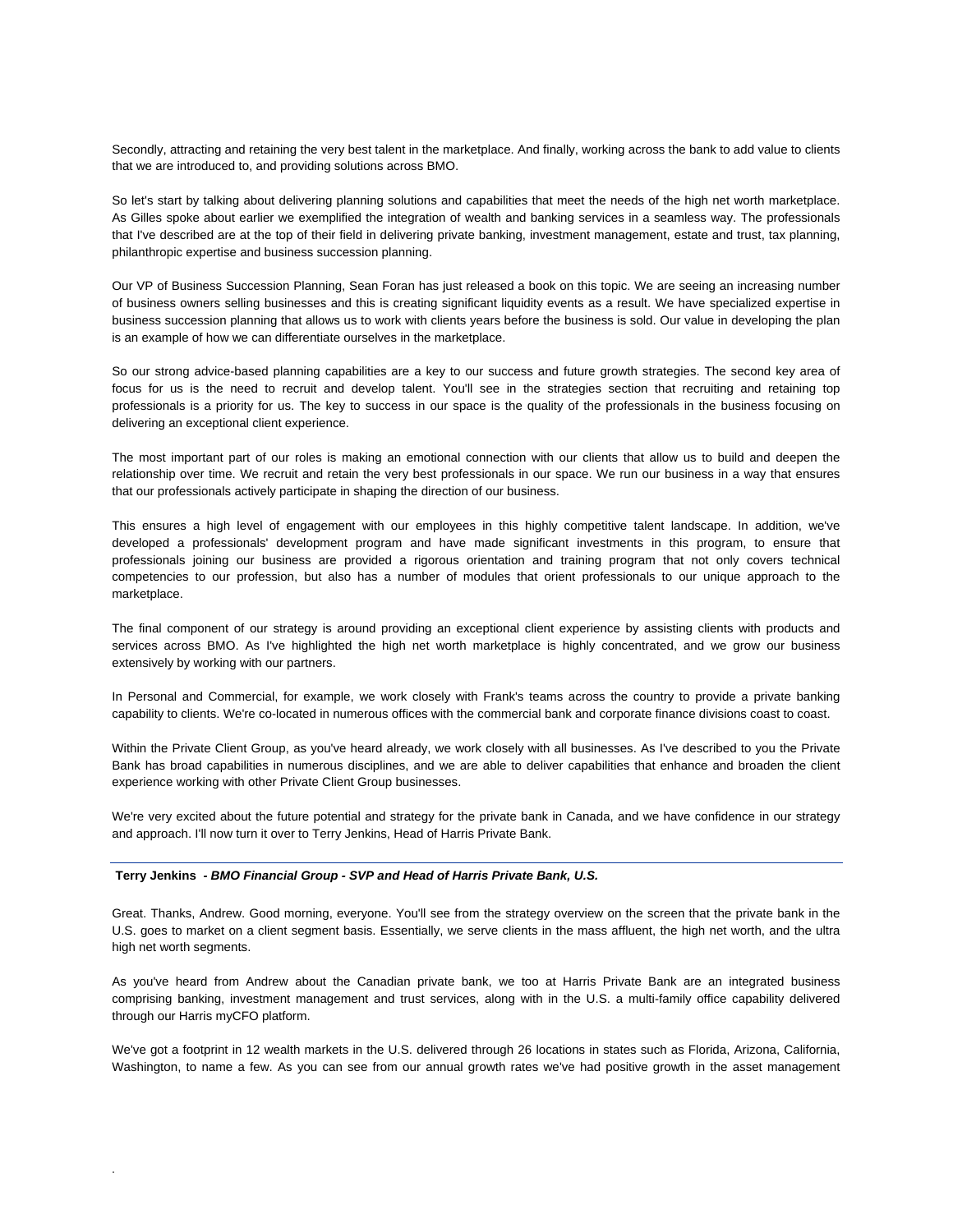businesses with growth of approximately 12%. But our overall revenue growth is clearly not at the levels that we want or we expect in this business.

Historically, we've made good progress managing costs carefully in this business while still investing in our platform and our distribution. And now that we have these in place our focus is squarely on growing the top-line and improving revenue growth.

We've had good success with our ultra high net worth segment with our Harris myCFO, where we now have in the U.S. a very competitive multi-family office platform that serves U.S. families with net worths greater than \$100 million from seven offices across the country and through 150 professionals. This business is growing quickly, and delivering double-digit revenue growth for us.

To address the revenue growth opportunities in the business more broadly, we've identified four key drivers for this business. First, as you've heard from just about all of my colleagues in the PCG businesses, our client experience is very important to our success. We in the U.S. private bank have moved to an advisory model, and in the last year alone have added 25 CFPs and CPAs either through new hires or new employee designations.

Second, as Gilles highlighted earlier on for PCG overall, sales and distribution with a particular focus on productivity is fundamental to our success. In the last 12 months we've put an increased emphasis on our sales and our sales management skills.

This, combined with the work on client experience that I touched on earlier, has led to improved sales force productivity for us of 60% year-to-date '08 versus the same time period in '07. We still opportunities, however, to take advantage of improving our sales force productivity.

Over the next 18 months, with a continued focus on this area and the progress we're making on our new initiatives, we're confident that we will continue this positive trend. In addition to improving sales force productivity, we're selectively adding advisers to our network and leveraging primary growth opportunities.

Thirdly, from the slide, our most significant opportunity, in my view, is leveraging our partnerships with the community bank and with BMO Capital Markets in the U.S. Those of you familiar with the Harris history know that we have a strong legacy in the wealth business in the U.S. In the last 12 months we've completed a full review of all of our wealth businesses and we've prioritized our opportunities for growth.

We've identified six priority markets and 23 submarkets in the Chicago land area where our community bank has an overweighted share of affluent and high net worth clients. These branches range from having clients numbering 20% of their base to 70 plus percent of their base falling into the affluent and high net worth segments.

To take advantage of this opportunity we work in close partnership with our colleagues at capital markets and with Ellen and her team in the community bank. We've added a new wholesale sales force dedicated exclusively to leveraging the opportunity to convert clients to our wealth offerings. For the first four months of this year as a benchmark we've seen closed referrals increase close to 20% year-over-year.

And fourth, much along the lines of Andrew's comments, we continue to focus on attracting and retaining the very best people and advisers to our business. We have made some excellent additions to our team over the last 24 months. And when one is building out and advisory model, as we all know intuitively, the quality of our people is paramount to our business.

And we recognize that increasingly in our industry we compete for people as much as we compete for clients. So in summary, when you take the four key initiatives for growth that I've discussed building out our advisory based client experience, number two, a strong focus on our sales and our distribution skills.

Number three, the partnership with Ellen and her team and our capital markets colleagues, and number four continued focus on attracting and retaining the very best people, I'm confident that we're on track for substantial growth in the wealth businesses in the U.S. Thanks for listening, and I will turn it back to Gilles.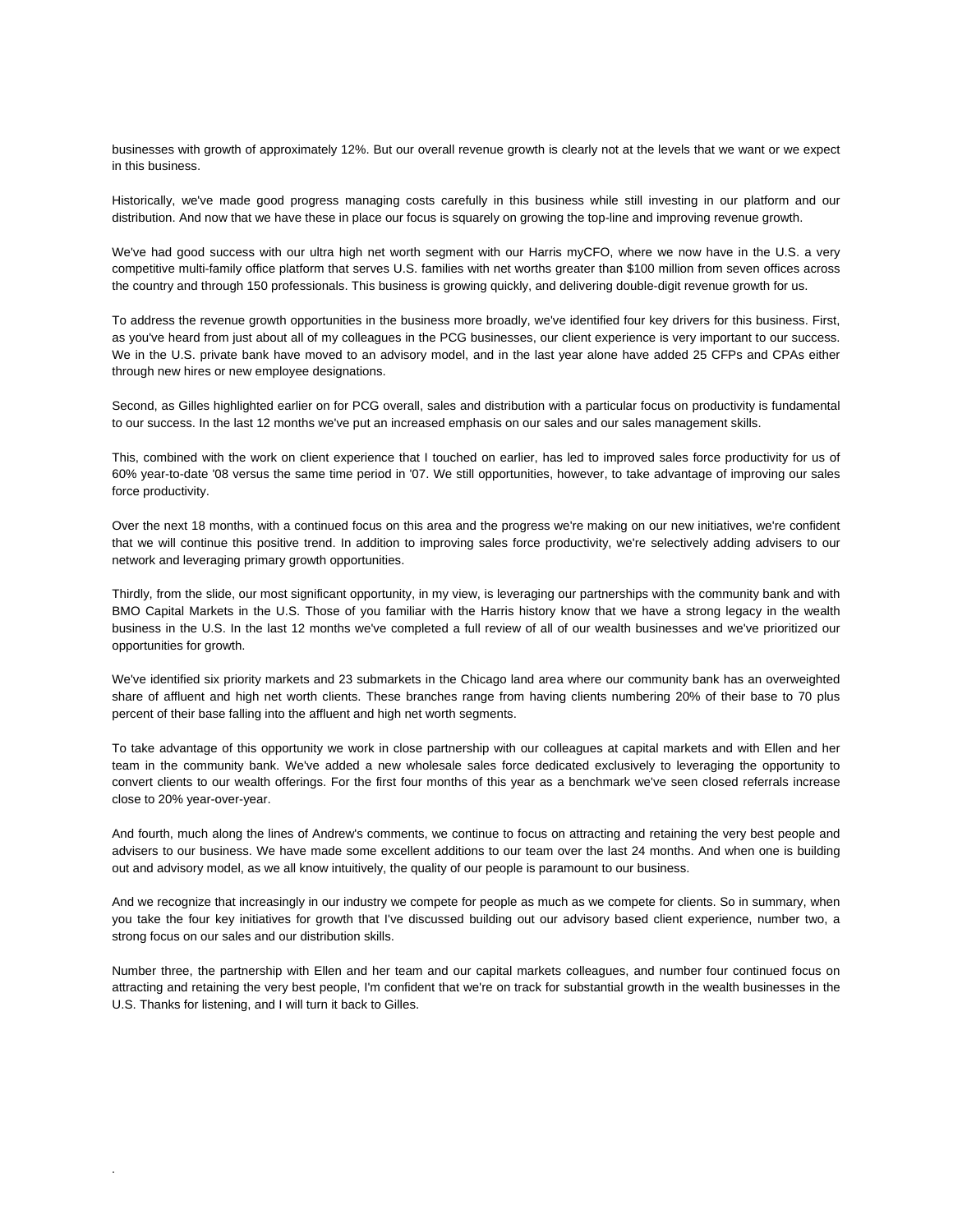#### **Gilles Ouellette** *- BMO Financial Group - President and CEO, Private Client Division*

Thanks, Terry. We believe we've got great businesses with BMO Nesbitt Burns, BMO InvestorLine, BMO Mutual Funds, and BMO Harris Private Banking. And we have opportunities to improve the Term and the Harris Private Bank businesses. We're confident we have the right team, and all are well-positioned to continue to deliver strong results.

#### **Viki Lazaris** *- Bank of Montreal - SVP - Investor Relations*

Great, thank you, Gilles. Can we just open it up now for questions on the floor.

# **QUESTION AND ANSWER**

## **Viki Lazaris** *- Bank of Montreal - SVP - Investor Relations*

Okay a question here.

#### **John Aiken** *- Dundee Capital Markets - Analyst*

Thanks, John Aiken, Dundee Capital Markets. First a quick question for Ed. You talked about projections for the Mutual Fund growth rates through 2016 are different between the branch and the third-party networks. So are you uncomfortable telling us what those growth estimates are?

## **Ed Legzdins** *- BMO Financial Group - SVP and Head of Retail Investments*

More the order of magnitude, so I would say that the growth rate for the branch advice model is about a third higher than it is for the third party advisory channels. However, as I mentioned the biggest pool of mutual fund assets currently exists in the IDA and MFDA channels so those pools even at a lower rate are going to be very, very important channels going forward. So both channels are very important to us and that's what I was trying to get across.

#### **John Aiken** *- Dundee Capital Markets - Analyst*

And just secondly for Dean sales force growth I have to assume is very difficult in terms of the competitive environment. How did you differentiate your offering, and what is costing you to bring people on board on an ongoing basis?

#### **Dean Manjuris** *- BMO Financial Group - Vice Chairman, Private Client Division*

Recruiting, like recruiting for everybody else and probably most businesses it's difficult. So we've -- that was the point behind hiring the person that many considered to be the top recruiter on the Street to really drive that effort.

And then underneath that, we've instituted certain incentives in place in our branch system, and we actually have incentives for people who refer people within the organization and who refer people that we would like to hire in place. So the flow of people has been pretty good although it's very tough. The second part of your question was again -- can you repeat the second?

#### **John Aiken** *- Dundee Capital Markets - Analyst*

What it actually costs you?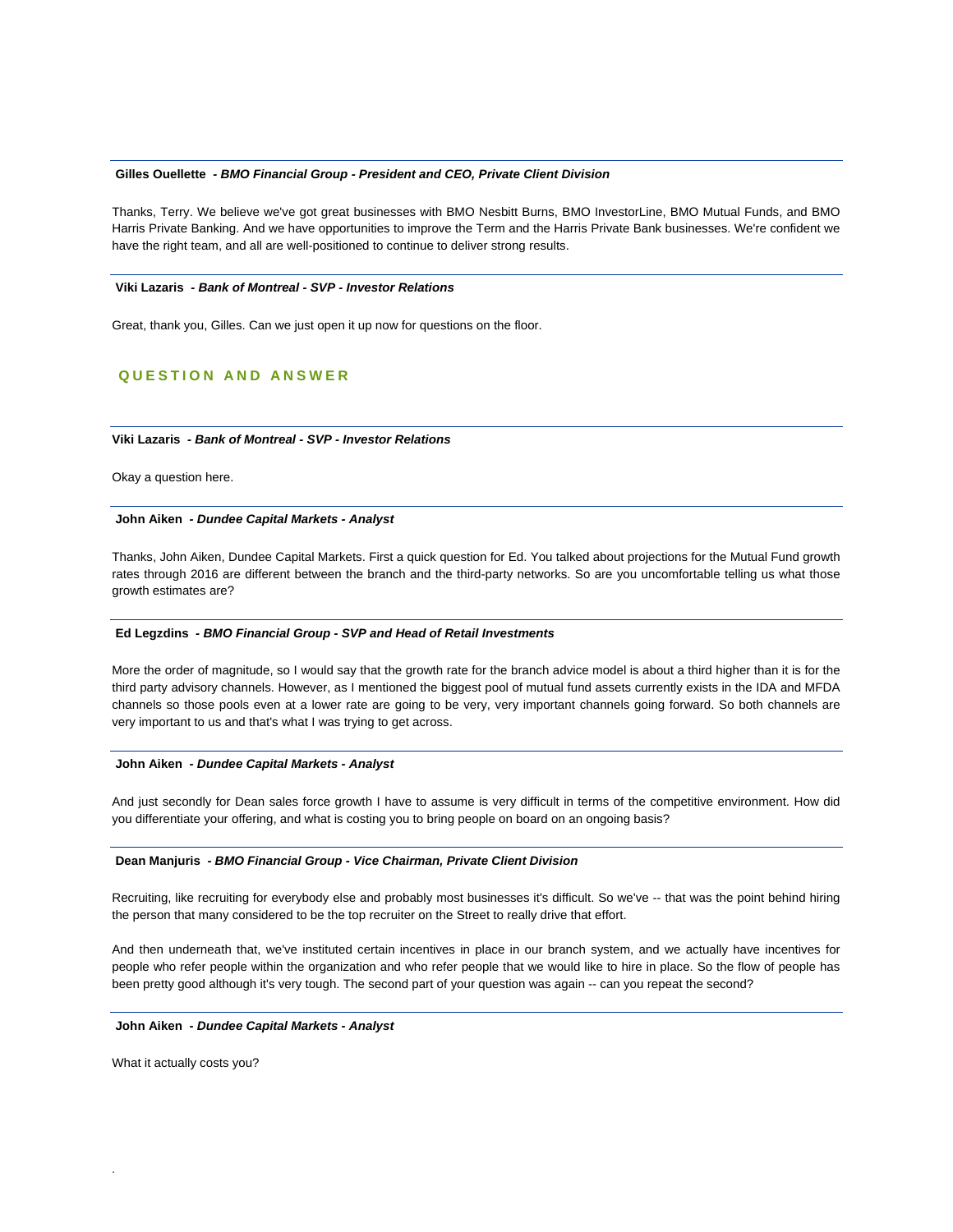## **Dean Manjuris** *- BMO Financial Group - Vice Chairman, Private Client Division*

Oh the cost. The cost, yes the marketplace I think we're lucky to be in Canada and not in the United States where the recruiting costs are amazing. But we've chosen actually not to pay at say, the going rate in the marketplace. We've chosen to compete on our platform, the value we bring to the client base and to the culture that we provide in a working environment for the investment advisors. So we've chosen to compete on things like the number one ranked research.

So if we're bringing in investment advisors, trying to bring an investment advisor over that's one clear thing that they can demonstrate to their clients is a benefit for them moving over what anybody else has. The value of, that's why I was using words like the strong, proud and determined organization sets sights on becoming number one.

And we will take them through what all that means, how we will work with them, what that means for their client base, what that means for their business plan, what that means in working and collaborating with everybody else in the BMO Financial Group.

And then lastly, this thing about culture where it's not just a caring culture or a culture where we try and have fun but it's a culture that demands success. And we impose the desire on ourselves to become number one, and by osmosis we impose that on each other and we measure that -- we measure that all of over the place.

I used the term -- when I was in Ottawa a couple of weeks ago I said, I said, we don't wake up in the morning thinking we're going to be the Toronto Maple Leafs. We wake up in the morning thinking we're going to be the Montreal Canadiens or the Detroit Red Wings. I think that's kind of sums it up there.

#### **Viki Lazaris** *- Bank of Montreal - SVP - Investor Relations*

Great thank you. Next question here.

.

#### **Michael Goldberg** *- Desjardins Securities - Analyst*

Michael Goldberg, Desjardins Securities. I have a couple of questions. I haven't heard the word insurance in any of the PCG presentations including products that are aimed to deal with longevity risk. Can you discuss the current role of insurance and your objectives, and do you need more resources in this area?

And secondly, with respect to term product I've never seen term deposits as really being a high margin product. Is the objective here aimed at insuring appropriate matching with term assets more than just the growing share of the product itself?

## **Gilles Ouellette** *- BMO Financial Group - President and CEO, Private Client Division*

Yes, Dean will take the insurance question because our insurance executives reside in the Private Client Division.

#### **Dean Manjuris** *- BMO Financial Group - Vice Chairman, Private Client Division*

Yes, the insurance business when I talked about our recurring revenue and recurring revenue being strong because our managed assets and our fee businesses insurance would fall under the fee business.

Right now it's a small but growing component of the Private Client Division, and in fiscal '07 the revenue probably grew 20%. We've targeted higher growth rates for this year, and we've structured around statement and insurance advisors that we have located in major centers across Canada.

And their role is to work with the investment advisors in a planning process, primarily a state planning process. So it's not about being out there selling seg funds and all that sort of stuff. It's about augmenting the role this financial quarterback role that IA plays with the clients. And we found that doing that has accomplished two things.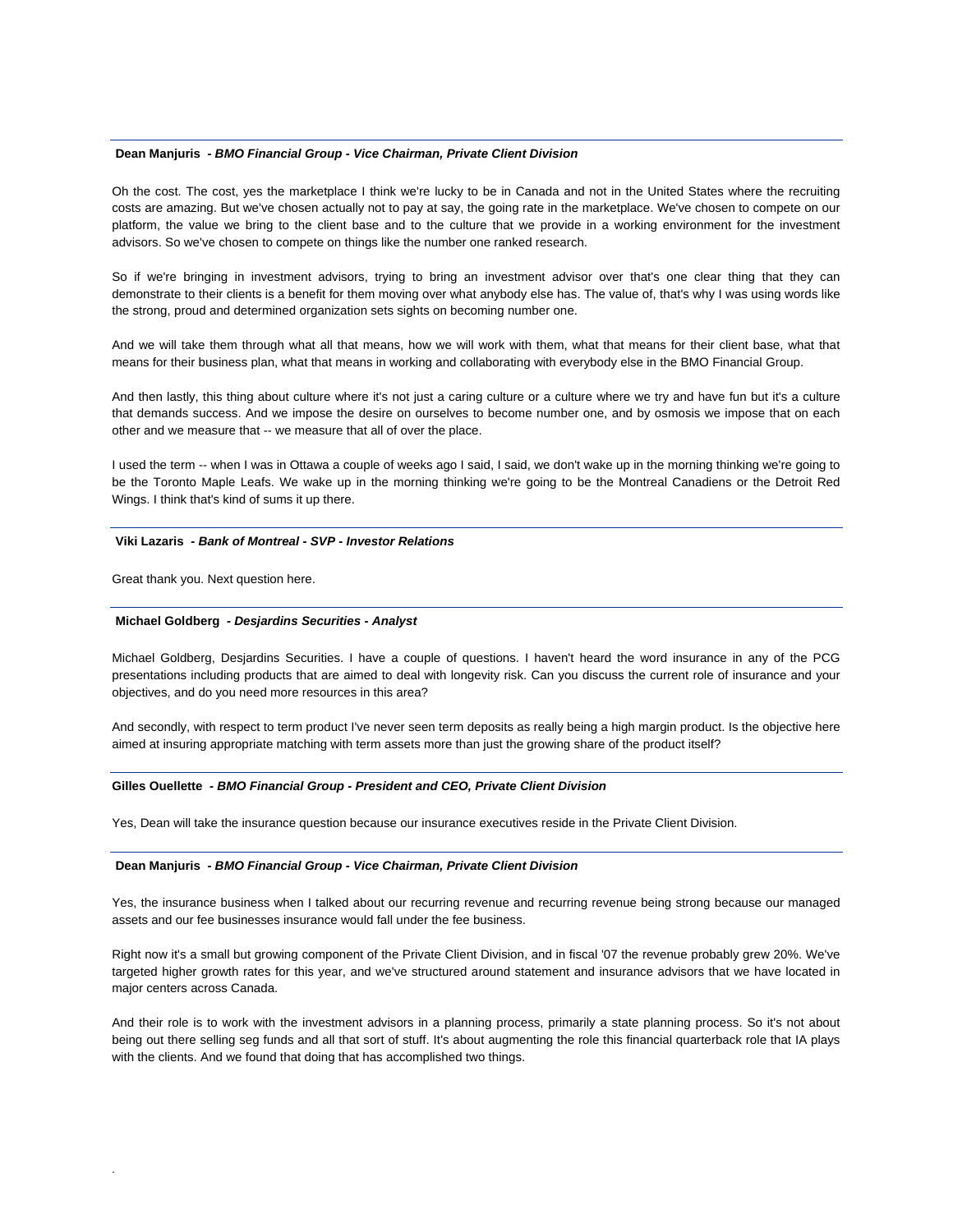One is that it has helped them bring new assets into the firm as a result of that. And the second thing that we've seen happen as a result is that the average commission ticket generated by our insurance advisors is about twice the average on the Street.

#### **Ed Legzdins** *- BMO Financial Group - SVP and Head of Retail Investments*

You know on the term side there's a couple of aspects. Certainly it is a very important product to fund the balance sheet, the asset side of the balance sheet, so that for sure is an important role that term products play. But they also generate pretty steady revenues and net margins -- particularly in market downturns.

So where a number of our businesses, certainly the Mutual Fund businesses are negatively impacted when markets go south often you looked at a Term business to pick up and in fact that's what's happened for us over the past half year or so.

So not only have the balances substantially increased but as we've mentioned our market share there has increased. In terms of the margin on the Term business certainly it is less than the overall margin on the entire mutual fund book. That is you look at comparable mutual fund products to term products like money market products the margins are kind of in the ball park so it's kind awash in terms of margin.

#### **Gilles Ouellette** *- BMO Financial Group - President and CEO, Private Client Division*

Michael, the only other thing I'd add to the insurance question is that this is a business that we've been in for 14 and 15 years - we've been in this business for a long time. But it's only in the last couple of years that we've developed some traction.

I mean, this is -- we've always in the Private Client Division focused as Dean mentioned the IA is a financial quarterback. But insurance is something that -- that's in spite of the fact that we probably have, what's a number, maybe half of the IAs who are licensed?

## **Dean Manjuris** *- BMO Financial Group - Vice Chairman, Private Client Division*

Correct.

.

#### **Gilles Ouellette** *- BMO Financial Group - President and CEO, Private Client Division*

Probably half of the IAs are licensed. Insurance has been a tough thing for them to get their heads around, and the organization's structure around insurance has evolved over time. So now we think that we've got finally -- we think we've got a model that's developing traction. But there's a natural complement to our -- to our other business.

#### **Unidentified Company Representative** *- BMO Financial Group -*

This is the same thing that happened with the managed asset business way back when, when we first came out. It took -- we were one of the first on the streets with that. It took -- it's only in the last six or seven years that the managed asset business in Canada has really grown and it looks like insurance is taking on that same kind of track.

## **Viki Lazaris** *- Bank of Montreal - SVP - Investor Relations*

Great. Thank you. Next question, Andre?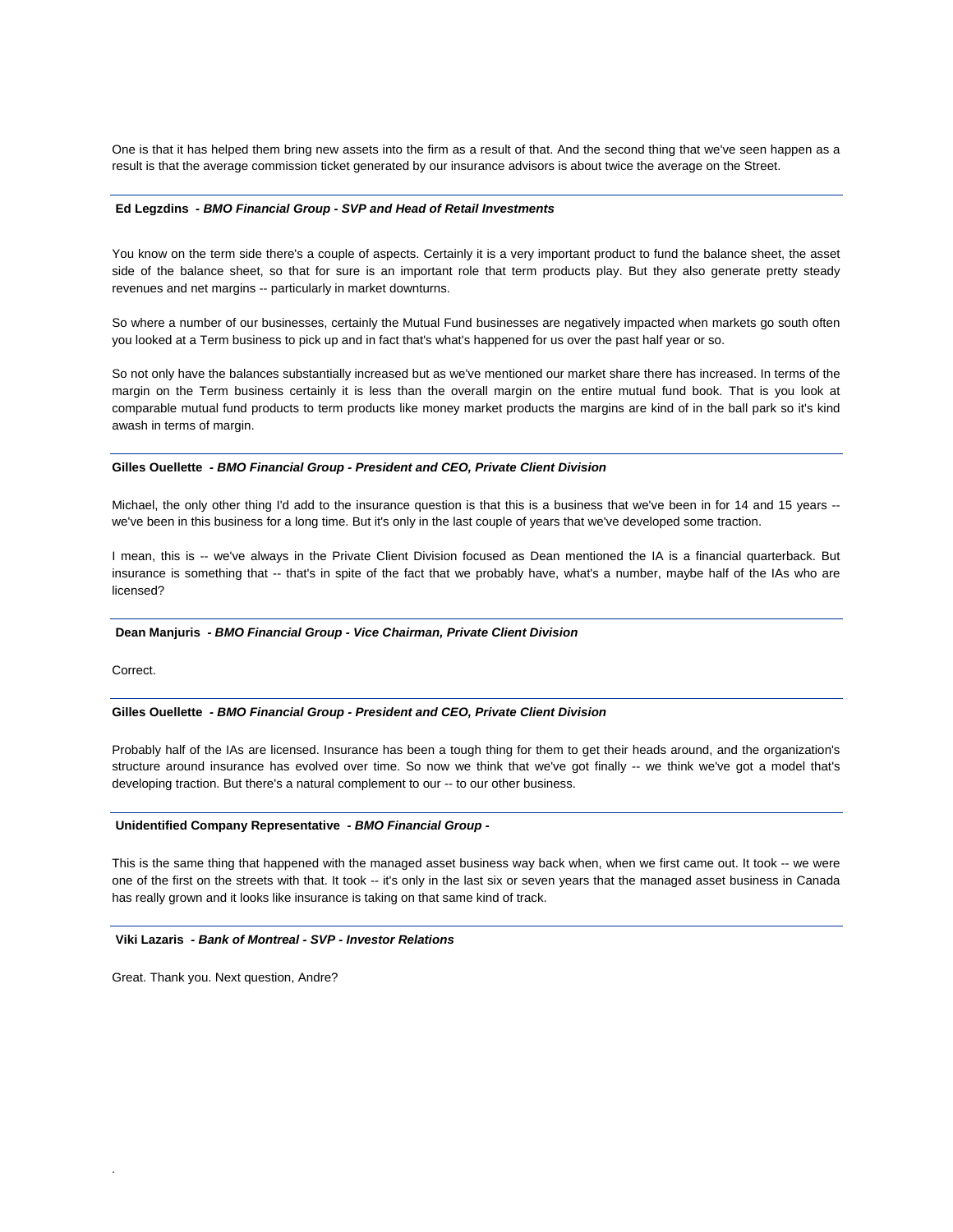## **Andre Hardy** *– RBC Capital Markets - analyst*

Thank you. Gilles I don't know if you've done this exercise, but can share with us if you have the sensitivity to equity market levels i.e. if they're up or down 10% what that does to fee revenues and then Dean's business on the commission activity? And you're in a business with a lot of variable cost so how much of the revenue increase or decrease would be offset by changes in compensation?

#### **Gilles Ouellette** *- BMO Financial Group - President and CEO, Private Client Division*

 Yes, our market -- our business is very influenced obviously by the vagaries of the market. I mean our revenues are all based to either function of fees, transactions, or spread. And over time the fee business has represented a larger and larger part. I mean, we've got the Mutual Fund business they're all based on fees.

The Private Banking business are all fees. And now as Dean mentioned from what we've ten years ago maybe 10% of our revenues would be fee business or recurring business and PCD it's now up to 57% and now more recently 62%.

So obviously the volatility of the market has a big impact on it. Now the other thing too is that when the markets come off transaction volumes tended to dry up and that will impact the other 40% of the PCG but also InvestorLine. And in terms of PCG the variability is something in the order of about 40%.

And the reason for that is because PCD represents something like 48% of the revenue stream in the Private Client Group. And so we're heavily weighted towards the Private Client Division and as you know the variable tails in that business when you include IA compensation and manager's compensation et cetera it can be something like 55%. It's around -- for PCG it's around 40%.

**Andre Hardy** *– RBC Capital Markets - analyst*

Thanks.

.

## **Viki Lazaris** *- Bank of Montreal - SVP - Investor Relations*

Another question? Right there, Sumit?

## **Sumit Malhotra** *- Merrill Lynch - Analyst*

Sumit Malhotra, Merrill Lynch. First for Ed. You referenced a few times the market share gains you've made in term deposits over the last year. Can you compare that or contrast that to what's happening on the long-term side of the business, long-term assets invested? And for Gilles small acquisition in the UK last year on the manufacturing side of the business. What's BMO's appetite right here where evaluations haven't come in, in asset management names?

#### **Ed Legzdins** *- BMO Financial Group - SVP and Head of Retail Investments*

Okay just to clarify the question, you're asking the term market share, and short term versus long term?

# **Sumit Malhotra** *- Merrill Lynch - Analyst*

Or comparing that to some of the higher margin equity fixed income products that PCG manages as well and some of the gains in term, kind at the expense of those businesses?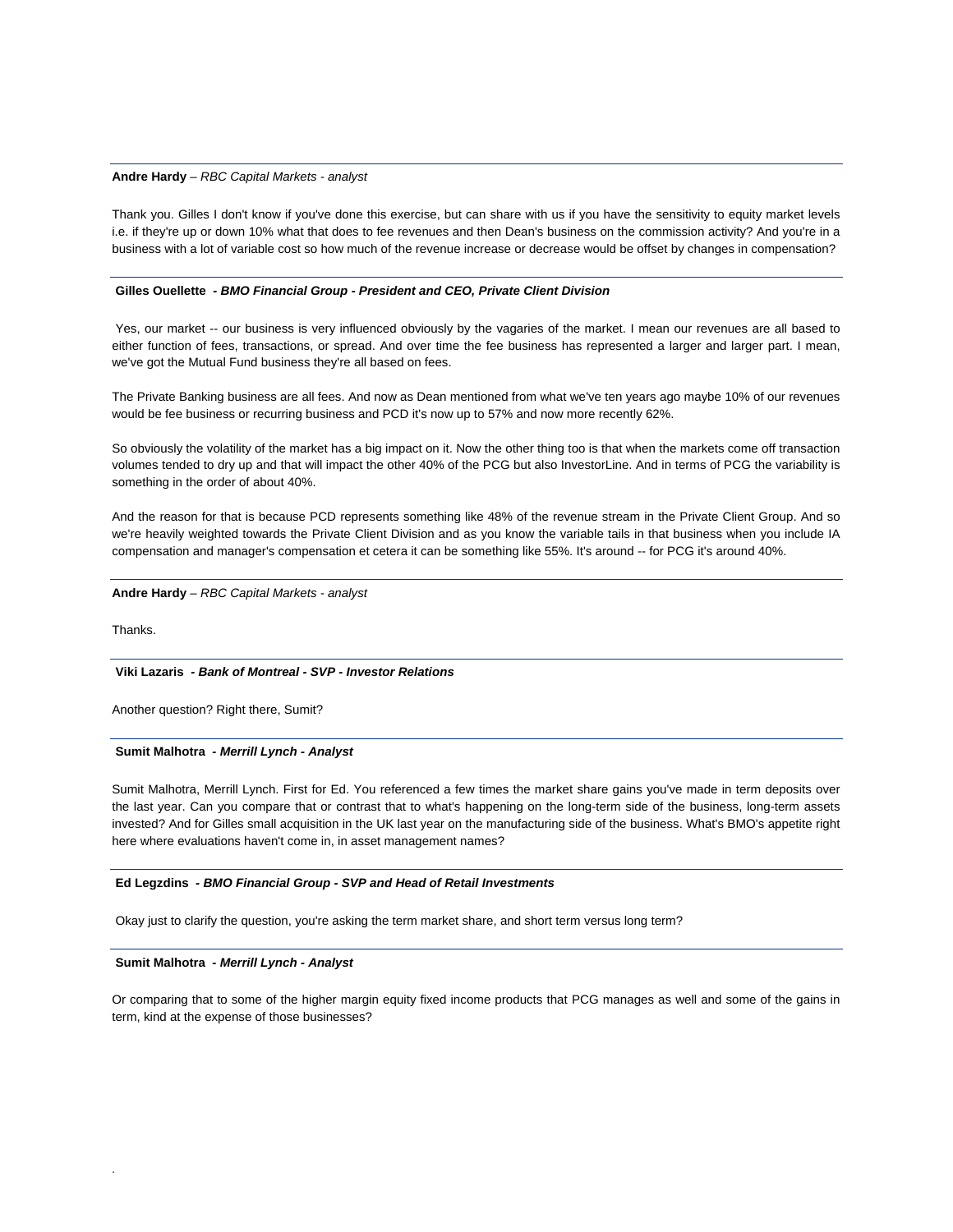#### **Ed Legzdins** *- BMO Financial Group - SVP and Head of Retail Investments*

 Okay so first let me talk about Mutual Funds and Term. So on the fund side I talked about our long-term track record and building market share. Over the last few months we've lost market share on the Mutual Funds side and that's primarily because we've had a long-term focus on long-term solutions, which benefits our clients, it benefits us from a revenue perspective. It benefits us from markets arising in terms of market share gains and revenue growth.

However, when the market turned south it hurts us and that's really what's happened. Some of our competitors have sold a lot of money market funds and have retained market share there. Those same competitors have lost market share on the term side so our view has been we would rather keep focusing on selling long-term mutual fund solutions and to the extent people are more cautious and would like to move to something that's safer sell a deposit product of one form or another.

Our competitors like to stay and sell money market funds. So what we've seen is a significant increase in term balances and growth in term market share over the past several months and the competitors that have been selling money funds have seen a pretty significant deterioration in their term market share.

#### **Gilles Ouellette** *- BMO Financial Group - President and CEO, Private Client Division*

With respect to M&A we're constantly looking -- we have a very active M&A team. But it's very difficult to find properties not so much -- I mean the prices are high. It's not so much the prices. But for us if we're going to make an acquisition there has to be synergies. Because in today's prices I mean you're giving away a lot of the kind of visible synergies when you're buying those and so you have to be able to add something else.

And Pyrford was very interesting for us. We recognized a need for international money management going back about a year and we actively started looking for that. Because we have a distribution that's growing very rapidly and our books, our asset book is about the representation of international assets in our book is about half of the national average.

So we saw the next few years that our distribution is likely going to double. And the international component of this is going to double again. So it was an enormous opportunity. They had a fantastic track record and even the fact that it just closed at the end of December and already we're starting to do some business, the rest of our distribution is trying to do some business with them.

They're extremely well received. So the acquisitions that we want to do all kind of follow that pattern. And if you look around in Canada and a lot of the businesses that we're in I mean it's very difficult to find prospects.

In the U.S. we're currently out of the five businesses we're currently in two businesses. We're in private banking and we're in asset management. There may be opportunities in asset management. I think that -- and we're obviously looking at our experience with Pyrford very, very carefully to see what's happening to -- obviously to the retention of the clients and obviously the retention of the employees. And certainly after four months it's been a great experience.

Private banking is something that we would looking at closely in the U.S. but a lot of the sizable acquisitions, the potential acquisitions, I mean they're all parts of other large banks and they like this business as we much as we do. And so, we are looking at small acquisitions and the most recent ones have been two years ago when we bought myCFO, which gave us capability at the very high end. And that's been enormously successful.

I mean they've been growing as Terry mentioned they've been growing their revenues very, very rapidly. But we are looking aggressively but it's very difficult to find candidates where we would be able to add additional value to make the price worthwhile.

#### **Viki Lazaris** *- Bank of Montreal - SVP - Investor Relations*

.

Great, thank you. We have time for one more question if there's another question here.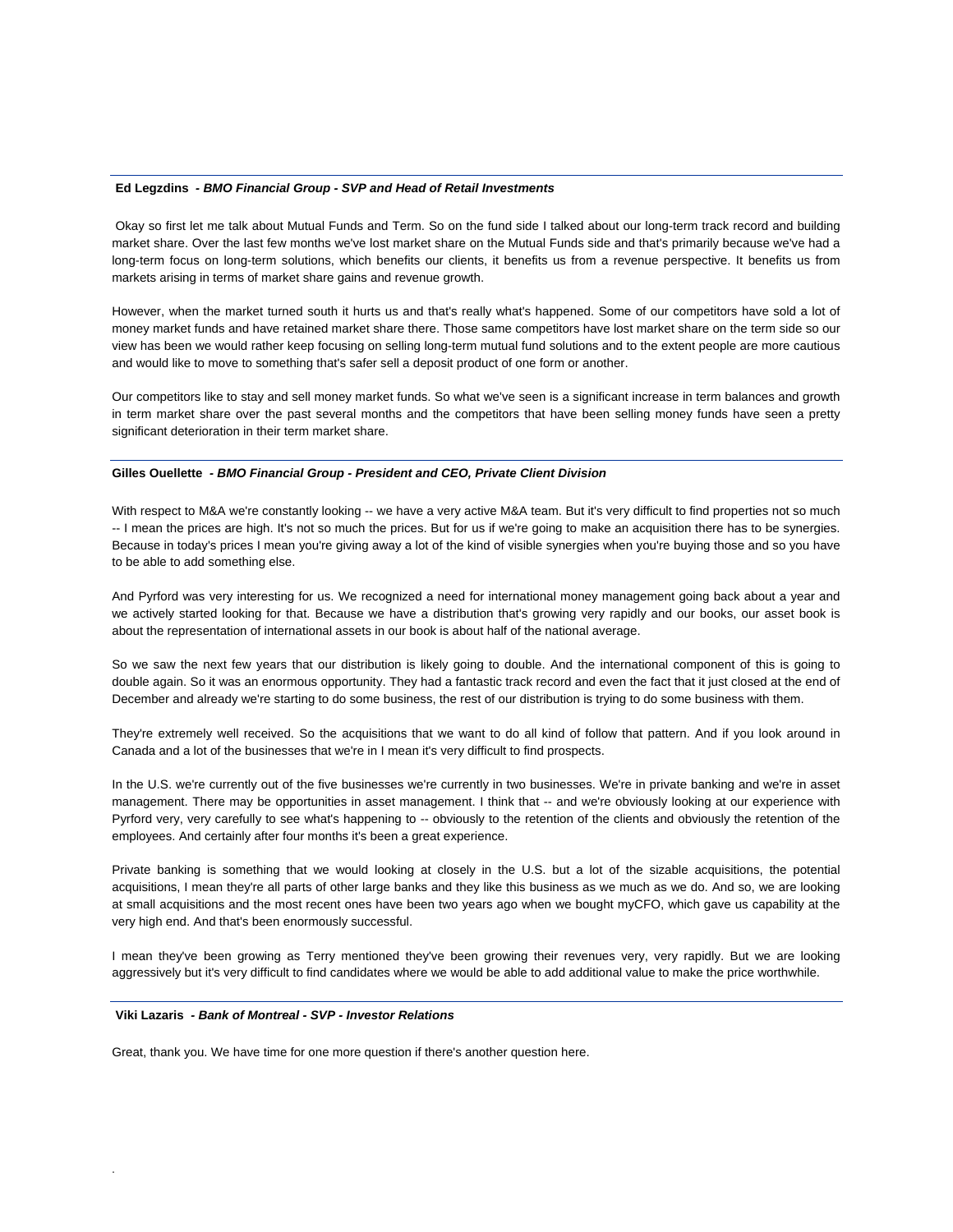(BREAK)

.

# **PRESENTATION**

## **Viki Lazaris** *- Bank of Montreal - SVP - Investor Relations*

Okay I think we can get started again. So now I'd like to introduce Ellen Costello and her team for BMO's Personal & Commercial Business in the United States. So over to you, Ellen.

#### **Ellen Costello** *- BMO Financial Group - CEO, Harris Bancorp, Inc.*

Thanks, Viki. Good morning, everyone. First, I'd like to start by introducing the members of the U.S. P&C team that are here with me today. To my left I have Ray Whitacre SVP and Head of our fast-growing Middle Market business segment. Beside Ray is Julie Curran who is SVP and Head of our Retail West district. She's leading our businesses from cities like Naperville, you may have heard or visited, as far north as Schaumburg.

And her partner, Abby Fredrick head of sales for Retail and Micro business supporting all of our five districts. Peter McNitt, Vice Chair and head of Business Banking overall, a very important segment for us. And Pam Salaway, Senior Vice President and our Chief Risk Officer, who is here for some questions that you might have today. We are really pleased to be here to speak to you about our business. I'll start with an overview and then turn things over to Julie and Ray.

Today I will address four things. First, the environment and market opportunities we face, progress on the priorities we outlined at our Investor Day in 2006, including some actions that we've taken in response to the current market environment, U.S. growth potential and how we are executing on our strategies to drive results. Let me start with a quick look at the marketplace.

We truly have some interesting dynamics in our market. We have consolidation with BofA and LaSalle, National City and Mid-America and possibly more to come. We have impact from the credit environment and the economy, and the real estate market with the Chicago housing market performing better than other regions in the country. To us, these factors present tremendous growth opportunity.

Given the state of the economy, I thought I would touch on our credit quality just to start off. You'll see that we are well positioned for these opportunities. The quality of our credit portfolio is strong. In Personal, we have loss rates at approximately half our peer group.

And as we've mentioned in the past, we did not originate subprime mortgages and our portfolio has very little exposure with subprime characteristics. In Commercial, we expect to perform better than peers with the real estate impact currently limited to housing construction.

When we met in December 2006 I spoke about three things, improving our financial performance, continuing to grow and capitalizing on our strengths. Regarding financial performance, we have focused on actively managing expenses as margin pressure impacted revenue.

We've done this by a careful assessment of returns on any spending we have across all of our categories, selective hiring and aggressive performance management on the bottom 10% of the workforce. These resulted in a 4% workforce reduction and overall good expense management.

We've slowed de novo branch growth. We expect to open seven new branches over the next three years, from 2007 to 2009, and that contrasts with 26 branches over the prior four years. We shifted to faster return investments such as acquisitions which have been accretive after 12 months, or business bankers who break even after 18 months versus branches who normally take up to three and four years.

And importantly, we've instilled a performance focus in everything we do. In 2007, we differentiated compensation for results versus activities and we engaged our frontline and support partners in driving our business together. Our numbers are not where we want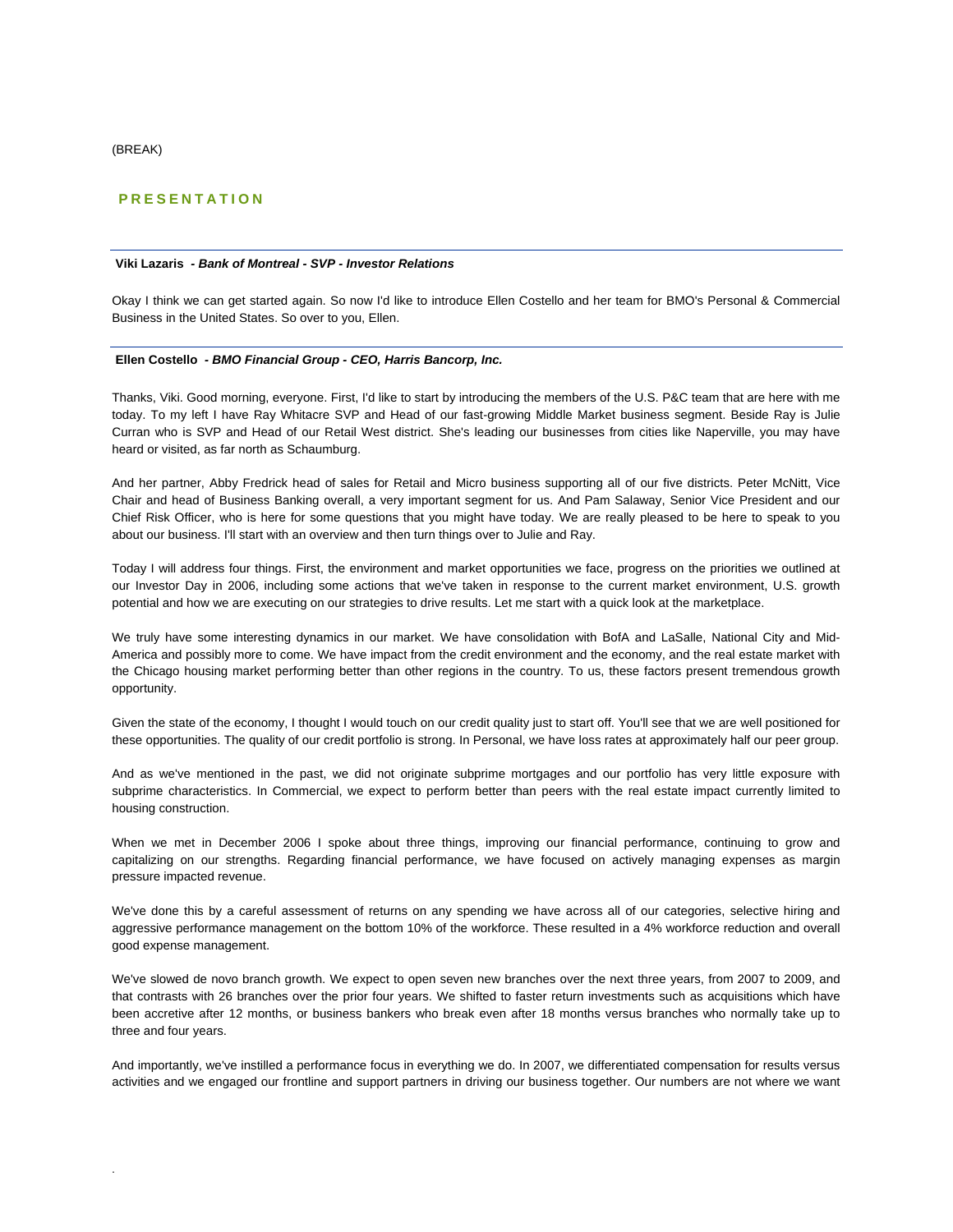them to be but, as you'll hear from Julie and Ray, our leading indicators are encouraging. I am confident we are well positioned for improved performance as we emerge from the current economic environment.

Turning to growth, since our last meeting we completed the smooth conversion of First National Bank and Trust in Central Indiana. We've achieved the run rate expense synergies that we expected, and we reduced overall integration costs by over 20% from our original estimates. We also expanded into Wisconsin.

We are now the sixth largest bank in Milwaukee and we plan conversion later on this year. The three transactions combined added \$3.3 billion in assets, and \$2.6 billion in deposits, bringing us to more than 270 locations now in three states, and to nearly 1.2 million customers. This also again demonstrates our ability to successfully acquire and convert franchises to our platform.

Thirdly capitalizing on our strengths, we introduced our Winning Edge program which Julie will discuss in detail. This better aligned our leadership roles and geographic distribution. Winning Edge also placed a greater emphasis on improved performance management and individual accountability for results.

It leverages an already strong customer experience. Our promoter scores that Bill and Frank both spoke about continue to be higher than network banks such as Chase. For example, in 2007 our retail Net Promoter Score was 41% versus the average for the network banks at 26% and the community banks at 49%. And we've been investing selectively where we're strong. Ray will speak about expanding our Mid-Market sales force.

We also added mortgage originators to capture the market opportunity. Our mortgage volumes were up 37% at a time when the overall market is down 22%. And we're increasing marketing spend to drive new customer acquisition. All of these are in line with our strategy and take advantage of the unique market opportunity that we face.

I thought I'd touch on U.S. growth potential for us. The Midwest has a highly diversified economy with MSA is generating positive growth on average in a less consolidated market which provides us with growth opportunities. So the Midwest continues to be the center point of our U.S. business.

Our acquisition strategy is a key priority and we are an acquirer of choice because of our community banking strategy and our approach of valuing the customers, the expertise and the market presence we gain. We believe with the current environment there will be more opportunities and at better prices than in the past, and we're monitoring these very closely.

Turning to our strategy, let me update you on where we are. And this is really at the bottom of that slide. These priorities focus on a multi-channel customer experience, you heard a bit about that from Maurice and P&C Canada, our wealth offering in partnership with the private bank, building a leading position for our business bank, expanding our distribution network and improving productivity through a strong performance culture.

Starting with multi-channel, we are anticipating and taking actions to adapt to customers changing channel preferences. Why is this important? Well almost three quarters of routine transactions were done in branches in 2000. By 2010 it's expected that this will be less than one third. Not surprisingly, the use of online and ATMs has been increasing.

And for sales, by 2010 we expect about one third of banking service sales will be executed online or through a call center. This is up from a modest 6% in 2000. The impact is that the purpose of branch visits really has shifted to be less transactional. Instead, customers are desiring more of an advisory conversation and online and call-center capabilities have rapidly increased in importance.

Through our multi-channel strategy we are positioning for these shifts. Some short-term outcomes and actions in June, we will begin to introduce enhancements to online banking and in our call center. We'll have fewer in-branch transactional staff and more staff with advisory skills, both in the branch and in the call center.

Longer term this means changes in branch formats, enhanced technology online, call and in other emerging channels. And changes in ATM positioning as well as staffing models will occur in all of our channels. The result will be better productivity through a greater use of cost-effective online and call channels and a well-served customer.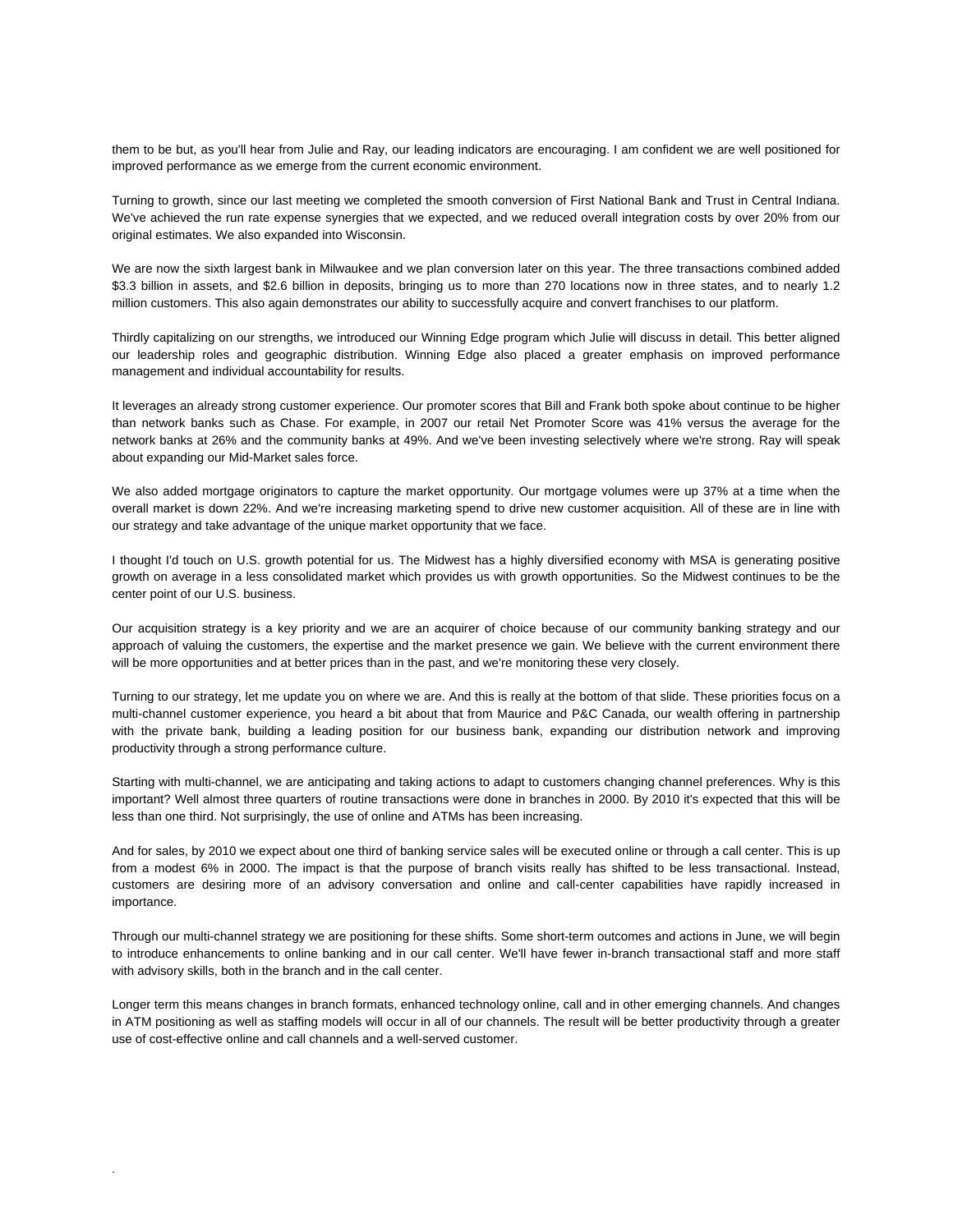And in our U.S. wealth strategy you heard Terry and Gilles mention, with the demographics of our community bank customer base and the power of our wealth offering, we are capable of greater leadership in this area. We are working together to leverage the one third of our retail customer base overall that fits the wealth profile. Many of those are in those six priority markets that Terry mentioned.

Also important are our business banking customers, many of whom are private companies, for succession and wealth planning. A key focus is to make sure our conversations with our customers are more in keeping with their needs, leading with wealth rather than retail where it makes sense, and that each member of our team are aligned with targets that will drive results.

Turning now to business banking, our plan is to increase the revenue contribution of business banking. Today we're at about 37%, an increase from 29% four years ago. Our goal is to get to at least 50% and we will do this through a combination of organic growth, new hires and acquisitions. A stronger business banking segment gives us increased opportunities to cross sell personal wealth services and broader productivity as the revenue per RM is higher due to transaction size.

We are also looking for transformational opportunities in each of our segments, micro, small, commercial mid-market and real estate. We've enhanced our pricing disciplines and we're improving our back office to be more responsive and make things easier for our customers.

And finally on the last two priorities, taking advantage of the current market, I spoke earlier about what we're doing in hiring and marketing and anticipate doing with acquisitions. And I also touched on the steps we're taking in building a stronger performance culture. You'll hear more on this from Julie and Ray.

To summarize, we have sharpened our focus. We are doing the right things for our customers, taking advantage of market opportunities and, most importantly, we are doing the right things to drive bottom-line results. Now I'd like to turn it over to Julie to get to the heart of Winning Edge and then to Ray who will talk about our growth efforts in business banking. Both are important to taking us forward.

#### **Julie Curran** *- BMO Financial Group - SVP, District Executive, West*

.

Thank you, Ellen, and thank you all for the opportunity to share Harris Bank's retail operating model Winning Edge. I'm going to provide you with a brief background on the model itself, talk a little bit about our coaching and measurement discipline as well as talk about some of the lead indicators where we're seeing success.

We launched Winning Edge at the beginning of the fiscal year of 2007 to our entire retail banking community with the objective of increasing the intensity around our sales process, a process that drives accountability for key sales activities that lead to results and rewards success for delivering exceptional customer service.

Winning Edge is a set of prescribed tools that we use in all of our branch locations. They provide a clear mandate that drives activities that drive results, and field leadership that is very clear around what is expected of all of our managers in order to reach these goals.

This is not to say that these activities were not taking place prior to the launch, but what we were finding, it wasn't consistent across locations and it wasn't with the same level of discipline. Winning Edge pretty much brought everybody on to the same page, Our sales emphasis in identifying those opportunities through meaningful needs-based conversations with all of our customers and building a referral base that allows us to generate more wallet share across multiple product lines. That would include the wealth, small business, investment and mortgage markets.

Winning Edge is really about how we deliver our customer promise. And that promise is I will make you feel comfortable and respected, I will make it easier for you to do business with us and I will help you realize your financial goals, entirely grounded in a high-quality customer experience.

Our customer focus and sales performance allows us to hire and retain top talent. Our compensation plans allow for significant financial upside at all levels, beginning with our service representatives, our tellers, who drive a lot of our referrals, to a very competitive total compensation package for our top-performing bank managers. Compensation has a direct link to the employees'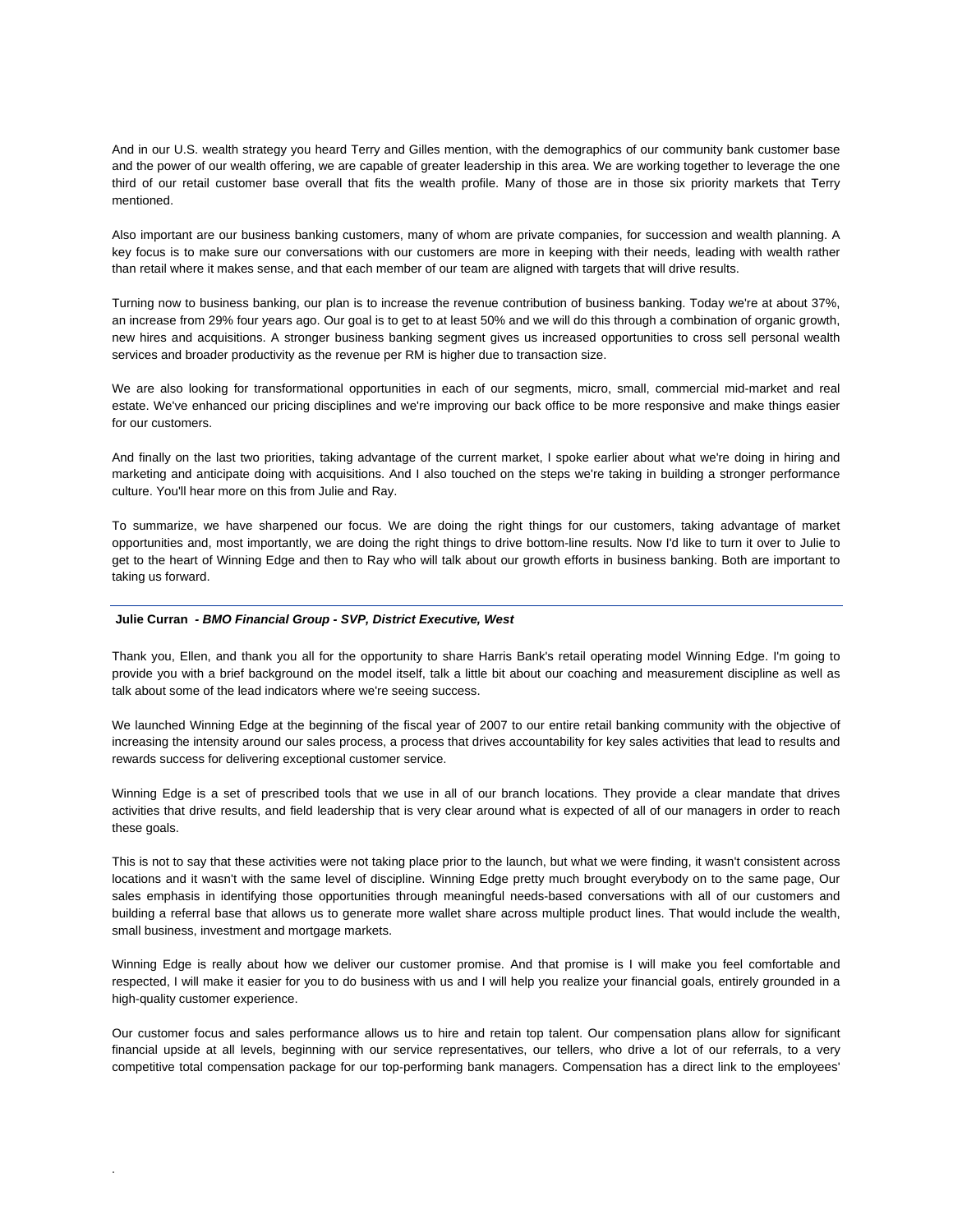ability to impact business results. For example, our bank managers are compensated on how they manage their location, personnel, financials, the customer experience and risk.

Our branch scoreboards are a key measurement tool for daily activity tracking. They're highlighted in our weekly sales meetings and are a visible reminder of goals and accomplishments. And they're prominently displayed in every one of our break rooms. We closely track the following activities, teller referrals, outbound sales calls, customer needs assessment and cross-sell referral generation. And just as closely, we monitor deposit and loan growth, revenue, retention, new households and cross-sell activity.

The performance tracker is our link between behavior and sales performance against these goals through deposits, loans and referrals. The performance tracker provides key input to these one-on-one coaching sessions, which are critical, and address gaps in real time. It also feeds our monthly ranking reports. And because we're consistent in how we measure, track and report, I have meaningful comparison data of performance across all the locations in my market as well as the entire network.

We've also standardized our financial reporting packages at each management level. This facilitates a lot of P&L ownership and the branches, regions and districts are all tracked and measured and ranked on a monthly basis. And when these reports come out, I can tell you that, all the way through our channels this is probably the first group of reports everyone is looking at, how did I rank relative to my peer group in my district and in the community banking overall. These monthly also include the financial results of our segment partners and reinforce the teamwork that's required for us to achieve our financial goals.

I talked a bit about measurements, I'd like to turn now to sales coaching. We focus on customer experience moments of truth and this is done through a series of tool kits that cover a broad range of topics. And these topics include the Harris customer promise, which I've shared with you before, and sets the stage for our commitment to superior service, customer focused conversations that really get to the heart of our customers' needs and what they're looking for in their financial partners.

Our new customer welcome program, our cross-sell referral program known as One Harris, effective service resolution and helping customers through life-stage events. By helping our customers understand their financial alternatives at critical times in their life, we build life time value and loyalty.

These toolkits are reinforced through regular lunch-and-learn type sessions, branch sales meetings and the daily huddle that takes place in all of our locations. Our field leadership reinforces these training messages. And we have a supportive coaching staff in the fashion of retail sales managers, who partner with our regional presidents to support all of the sales messaging and coaching that takes place at the branch level.

These peer coach's report to Abby Fredrick, the head of Retail Sales. And together the sales managers and regional presidents conduct the weekly sales meetings, provide the one-on-one coaching and they work with the bank managers to close any gaps.

I'd also like now to point out another very important part of our coaching process and that is visible leadership in our branch network at all levels. Our CEO, our regional presidents and I all learn a great deal when we visit the branch. And our branch teams learn that what they do in the field and how they are generating activity for us gets noticed.

I tend to spend a lot of time in the branches in my district, I like to get a sense when I walk in how does it feel, what are the interactions that are taking place, what are the conversations that are taking place at the teller line, what is the chemistry in the team and what is the overall customer experience when they walk in and spend time with us.

Also during these visits I talk to bank managers about their goals, their progress, I view the scoreboard, I discuss their sales leadership style and also try to get a better sense of what can we continue to do to help make them more effective.

With exceptional customer service at the core, Winning Edge is an ongoing cycle. It's training, coaching, measurement and reward. And this reward also includes the sharing of success stories of the best practices across our entire network. These stories recognize our employees and encourage our teams to be more creative at finding ways to help serve our customers.

The emphasis on success, no matter how large or small, has been key to our employee engagement and the individual drive to raise the bar, as well as to raise the bar among the teams. We continue to enhance Winning Edge with new toolkits and our objective is to keep the customer experience message fresh, top of mind and dynamic to the changes in customer preference in how they want to do business with us.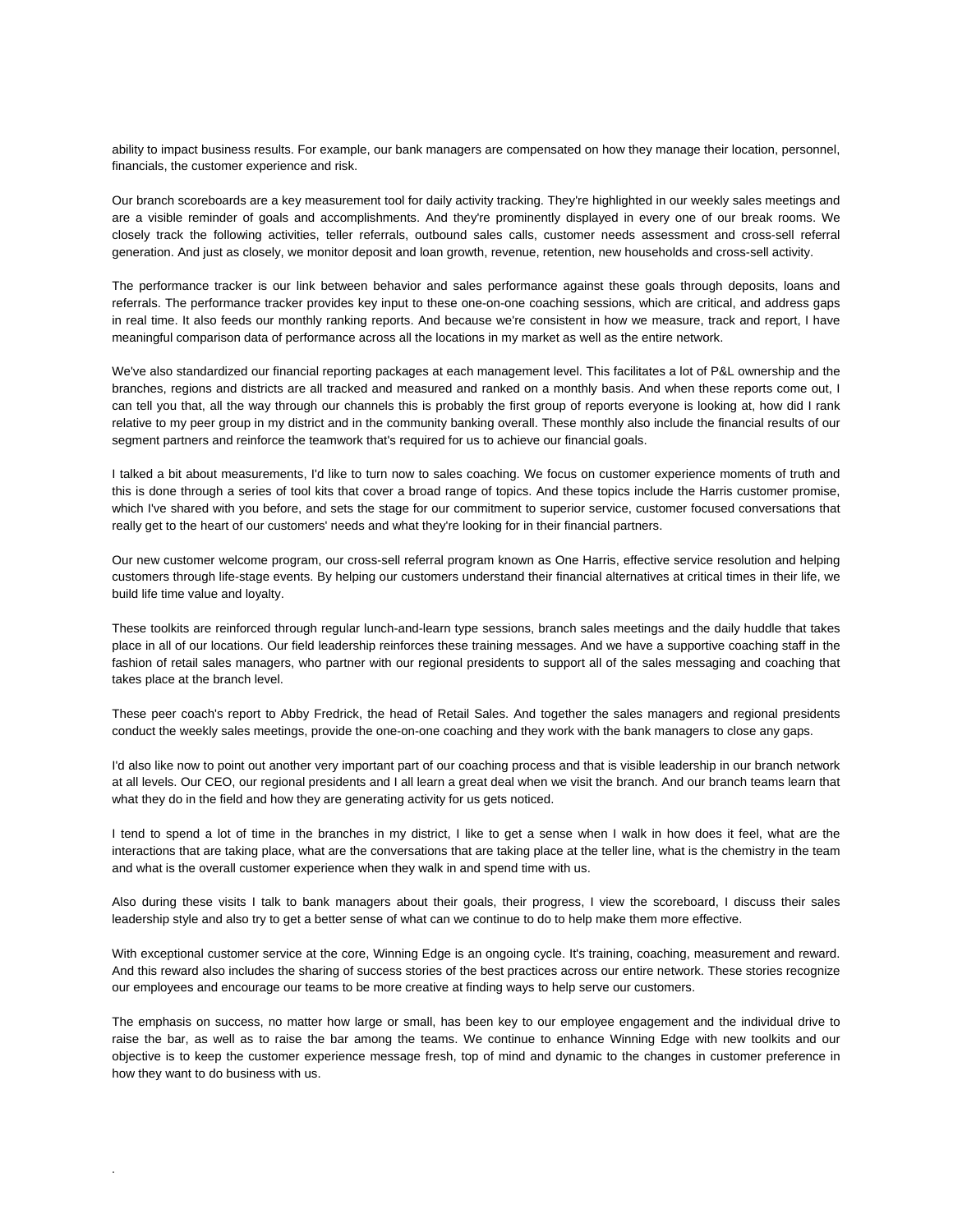Lead performance indicators demonstrate that Winning Edge is gaining traction and delivering results. Our experience in one region, Cary Huntley, that launched the model in pilot form six months in advance of the network, offers a proof point that consistent focus on customer experience, execution and measurement drives both a revenue payback as well as high employee engagement.

Loan and deposit growth in 2007 was 126% and 180% of P&C U.S. overall respectively, with stronger than network employee engagement of 80% in our 2007 annual employee survey. These results continue to improve as behaviors become more culturally engrained in all of our pilot branches.

For community banking overall, I'd like to point to the following lead indicators that demonstrate we're making progress. The service representatives are tellers, who are the face of the bank to many of our customers, now average five closed referrals per month, that's new business into the bank, with 90% of the staff providing two or more.

Household retention, excluding single-service CD households, has increased 0.6% in fiscal year 2007 to 91.3, and over 95% for our top-20% households. Our peer group average would be 85% retention.

Our Net Promoter Score of 41% in 2007 continues to exceed national competitors in our market, including Chase and BofA, and our scores continue to improve. In addition, the Net Promoter Score reporting will be expanded at the branch level in 2009, which will further increase the local ownership of this very important KPI.

Our closed One Harris referrals, and again that was our referral strategy, in deposit share of wallet is trending positive, including an upsurge in the One Harris referrals from non-frontline personnel who now have a greater sense of customer advocacy.

New customer acquisition will continue to be an area of focus for us and we're leveraging our marketing resource to create more voice in a period of significant market disruption in our footprint. This disruption has created a window of opportunity for us with thousands with disaffected households.

In closing, Winning Edge has been our journey not an event. We continue to evolve our model and build on the momentum to date, including the success of the Kerry Huntley pilot. We continue to make refinements in our line-of-sight reporting and we continue to focus on building share of wallet by delivering the entire bank through One Harris.

Finally, we will expand customer experience points of differentiation across all of our customer touch points, online, call center, ATM and mobile, through our enhanced multi-channel delivery. We want to take full advantage of the sales and service success that we've experienced in our branches through Winning Edge and we're off to a great start.

With that I want to thank you and I'd like to turn the presentation over to Ray Whitacre.

.

## **Ray Whitacre** *- BMO Financial Group - SVP and Market Executive, Commercial Mid-Market*

Great. Thanks, Julie. To begin, let me provide a quick overview of the overall Business Banking segment at Harris. The business is comprised of the micro, small, commercial real estate and middle market segments. We serve 70,000 households equating to 130,000 accounts that are supported by approximately 550 employees, of which 230 are relationship managers. Today I will speak to the middle market specifically.

This business focuses on institutional and commercial clients located in the following states, Illinois which is primarily Chicagoland, Indiana, Wisconsin and Arizona. Our institutional clients include units of government, higher education and private K-through-12 schools and tax exempt institutions.

Our commercial clients consistent of manufacturers, distributors and service businesses that are focused in a variety of industries. Our business complements the bank's existing broad retail branch network while enhancing our institutional commitment to those communities.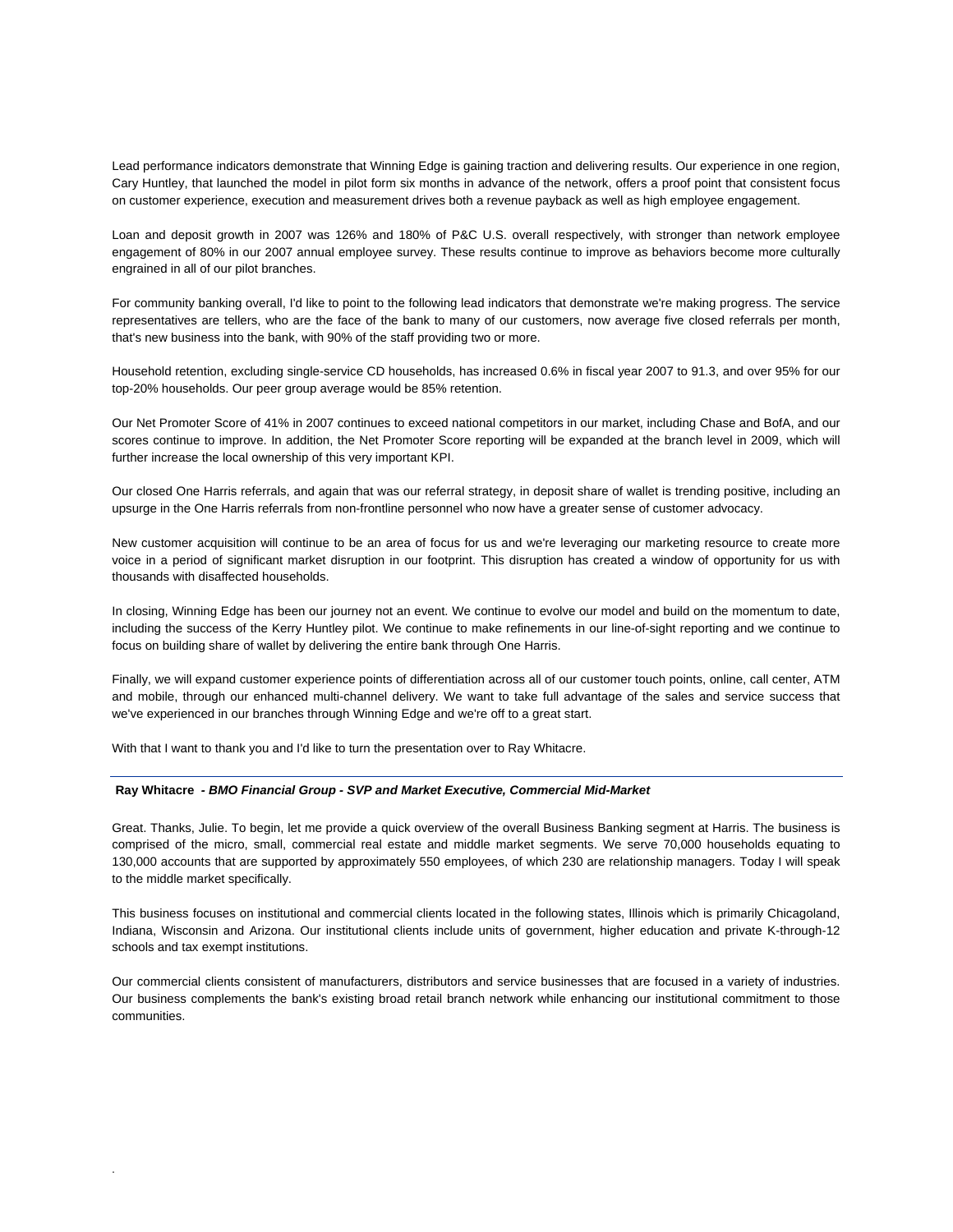We offer a broad range of financing and advisory services tailored to businesses with revenues from 15 million to approximately 250 million. And we work in partnership with BMO Capital Markets to provide these companies access to capital market products and advise. We typically are the lead or sole bank to our clients.

Because the vast majority of our clients are privately held, we work closely with our colleagues in the private-client group to meet the complex needs of these business owners. Important to make a point is, our business is people centric. We operate a relationship manager-driven model where we strive to be a value-added advisor to our clients.

Our relationship managers average 20 years of banking experience with many of those years at Harris. And I strongly believe that this provides us an invaluable edge in the competitive marketplace. To summarize, our business is built on a foundation of experience, financial knowledge and relationships.

Some facts to consider which prove my point is our Net Promoter Score index of 52% is 1.5 times greater than that of our network banks and our secure customer index of 48% is almost 2 times greater than our network bank peers. Overall, we have a 91% client retention rate, which compares favorably to the market average of 83%. And as defined by customers who do business with us, we maintain a number three market share in Chicagoland.

Not unlike our retail Winning Edge program, we have an active sales and performance management culture as well. My direct reports and I meet biweekly to review our pipeline activity, to share best practices related to customer solutions, to discuss competitive positioning and to focus our collective energies on profitable revenue producing opportunities.

In the future, we will generate growth from three areas. The first area of growth relates to our existing markets. We are taking advantage of a unique and unprecedented time in the Chicagoland banking environment, allowing us to grow our revenues, our client base as well as hire talented relationship managers.

Because of the marketplace disruption, we have been able to hire a number of highly skilled experience bankers and since the beginning of fiscal 2007 we have hired 25 bankers and ten of those since January, 2008. We believe, with the ongoing market disruption, we have the opportunity to add at least 15 more high-quality bankers over the next several months.

Now I would like to provide you with some additional examples of our success in relation to this market opportunity. Now for fiscal 2008, year to date, including deals that we will close this month, we will have added as many new clients to the group as we did for all of fiscal 2007. As an example of our cross-selling initiatives, fiscal year to date we have generated more interest rate hedging revenue than in all of fiscal 2007 and our referral activity to PCG exceeds plan by 3 times.

Furthermore, through March we have grown deposits by over 30% relative to the prior year. Now the even better news is that we expect this trend to continue as our pipeline of new activities remains robust. Since the end of September our new pitched opportunities have increased by 67%.

Our engaged loans scheduled to close has increased by 340%. Our fees pitched has increased 190% and our engaged fees scheduled to close has doubled. All of this has been accomplished despite a slowing economy and all the while we have maintained our underwriting standards and lending process oversights.

The second area of growth is to take advantage of our recent acquisitions in Wisconsin and Indiana. These acquisitions expand our geographic footprint, demonstrate institutional commitment to these communities and further attract talented bankers. And finally, we are currently looking to expand our office locations into surrounding Midwestern States.

Because of the above initiatives and opportunities, we believe that the commercial middle market revenues will grow over 20% compounded annually over the next three years. Now at this rate we would nearly double the business by the end of fiscal 2010. Simply stated, our goal is to become the leading commercial mid-market bank in the Midwest while maintaining our best-in-class customer satisfaction and customer retention.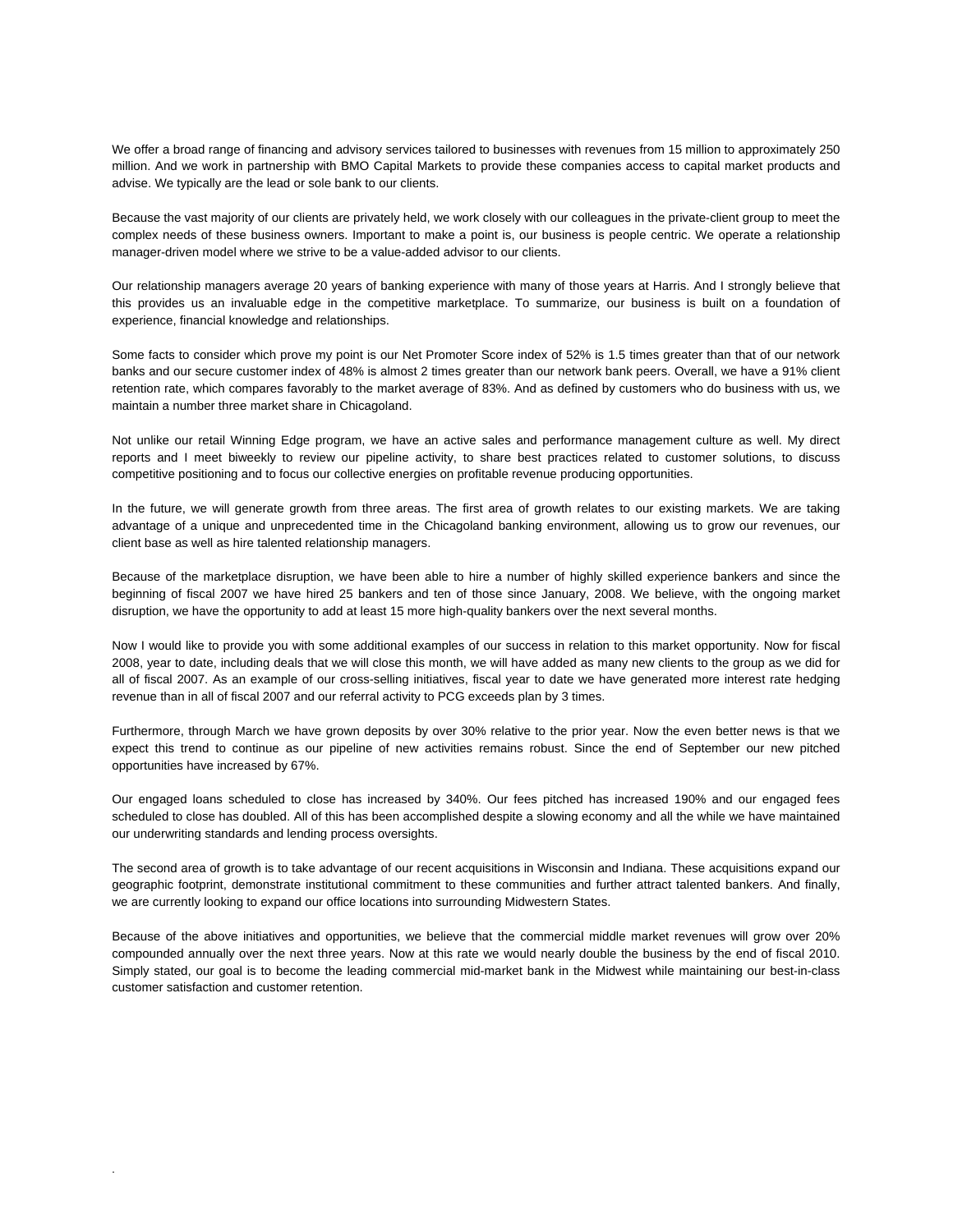# **Ellen Costello** *- BMO Financial Group - CEO, Harris Bancorp, Inc.*

Thank you, Julie and Ray. You heard from us this morning we have excellent opportunities across our Personal Wealth and Commercial businesses. We know what they are and how we are going after them. We have a strong brand with a clearly defined value proposition. We are here to help and we help our customers make smart decisions and we help our communities grow and prosper.

We will continue to grow through acquisitions and we will aggressively pursue organic growth across all of our channels by leveraging our leadership in customer service, by collaborating with our partners in the private bank. Both will build deeper relationships with our clients and bring us new ones and most importantly drive bottom-line results.

Now I'd like to open it up for questions.

# **QUESTION AND ANSWER**

# **Viki Lazaris** *- Bank of Montreal - SVP - Investor Relations*

There's a question up front here.

## **Unidentified Audience Member**

.

Can you comment on recent trends in credit in both your consumer and commercial portfolio? And on the other hand, you're getting a lot of loans in your commercial portfolio, why are the rest of the 258 banks giving up all these good customers? What has changed over the last nine months?

#### **Ellen Costello** *- BMO Financial Group - CEO, Harris Bancorp, Inc.*

Okay I'll briefly touch on these, and then I may ask Ray and Pam to talk about them. On those two slides that I covered you can see that our really very strong position heading into the recession that we're actually in on both the consumer and business banking side. The one weak point, I think as many of you know, is the real estate construction side which is suffering the most, but we haven't really seen the fall out in the rest of the commercial sectors.

In terms of why are banks giving up these great opportunities, some of them are troubled, some of them are preoccupied with other issues such as integration and change management. And some of them are customers looking for certainty around their banking relationship.

So all of those things present opportunities for us that really are unprecedented, as Ray said, and we're trying to take full advantage of those in every aspect of the business, retail, wealth, as well as business banking.

Pam, why don't you cover some of the trends on the credit side?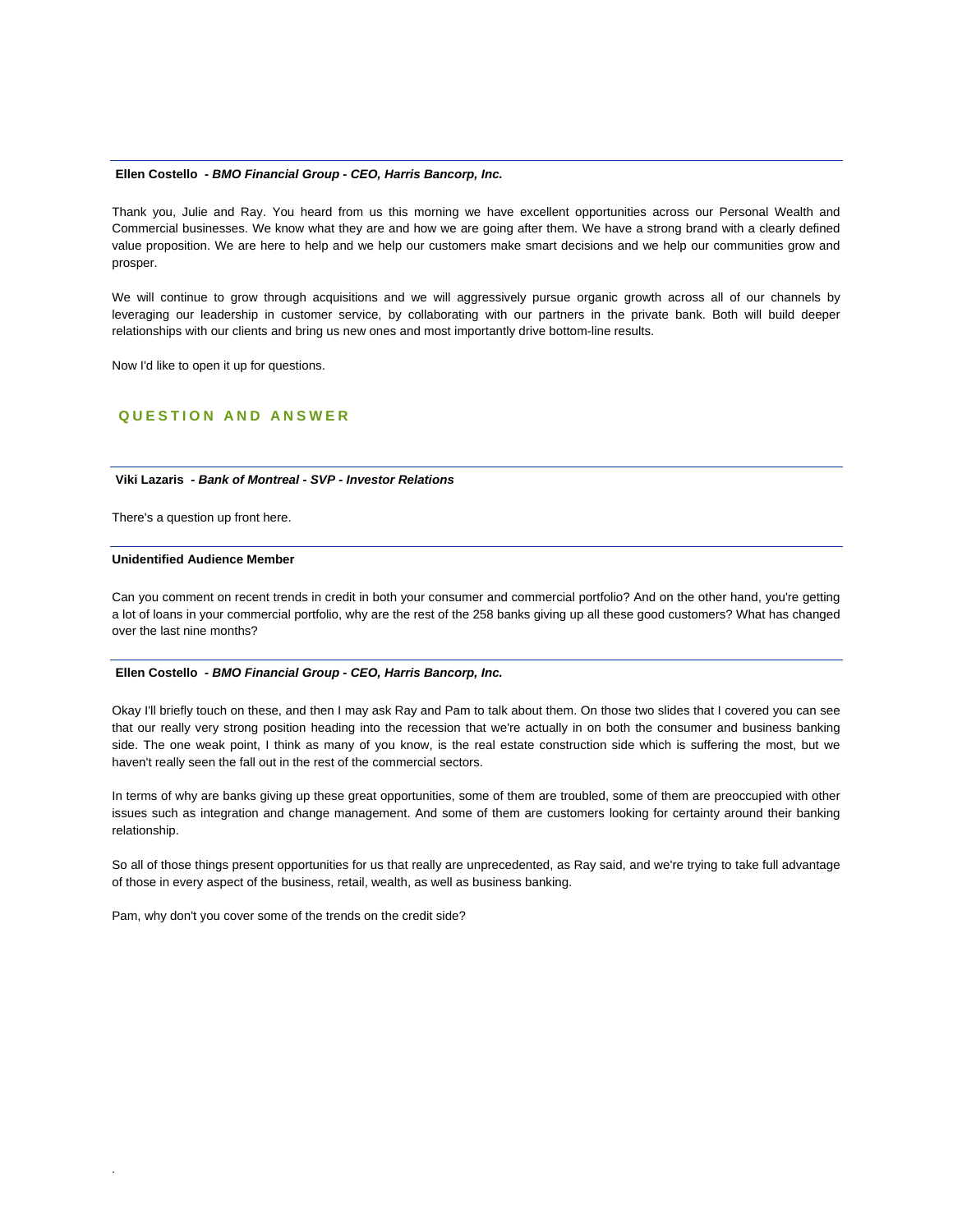#### **Pam Salaway** *- BMO Financial Group - SVP and CRO*

Absolutely. As Ellen mentioned, the P&C U.S. is very well positioned to withstand a recession. You will note in the slides that 70% of the portfolio is in consumer credit, it's a very conservative portfolio. That's because we have strong borrowers and we have a very, very strong loan-to-value stratification on those portfolios.

For the last five years I've been asked why, by various constituencies, why we did not take more risk, why we would not go into the exotic products. We did not do that and that was a good decision on our part. We did take some risk return initiatives that wound up to be very good for us, but we didn't go along with the rest of the banking industry into the most exotic products.

Now is really our time. We are seeing customers flock to the bank for consumer credit. That is because the bank is conservatively positioned and everyone in Chicagoland knows we're conservatively positioned. So we are actually seeing some very, very high quality customers come to the organization.

You saw in the slides we put in our actual charge off information historically so that you could see how strong we are performing. Now given the market dynamics that we have in the industry today, our losses are inching up. They are every bit as we would expect in a recession. This is a business that is cyclical so we did expect an inch up of our loss rates. But we are well, well peer and we feel very, very good about how we're performing.

On the commercial side the C&I portfolio is actually performing without a glitch. If there is a housing related C&I portfolio, that of course has suffered a little bit more. But outside of housing C&I we are performing without a glitch and that portfolio is growing.

On the commercial mortgage side you are hearing information in the industry in terms of the CMBS market. What needs to be understood is this portfolio is a community bank commercial portfolio that we underwrote to hold, not to sell. So we paid attention to our underwriting guidelines from that standpoint.

Up until present we are not experiencing issues in our commercial mortgage portfolio. We don't have our heads in the sand. I mean that could happen as the recession occurs, if it does happen I think we're very well positioned from the commercial mortgage portfolio as well. We have a good diversification by product, we also have a very good loan-to-value stratification there as well, which is very important when it comes to loss rates.

Also, we actually have a good chunk of that portfolio in apartment buildings, which are counter cyclical, as well as community development is a big piece of our commercial portfolio. And those tend to perform pretty well. As Ellen mentioned, the last component is the construction portfolio and there is no doubt that that is the area where there is softness in the portfolio today, our portfolio as well everyone else's.

As Wendy Millar mentioned in the P&C Canada presentation, we have tended to have very conservative underwriting guidelines, as well as P&C Canada. So we did maintain our underwriting guidelines in the construction portfolio, which were a degree more conservative than others.

But we also were early detectors of the deterioration and we did ratchet back on underwriting, as the presentation indicated, to meet the difference supply-demand characteristics that are now in the market.

So the supply and demand characteristics changed, we changed our underwriting standards so that, going forward, we can still do some good deals but we avoid some of the more troublesome deals. And believe it or not, there are still some banks out there that are lending at more aggressive underwriting guidelines, but we have pulled back a little bit.

#### **Unidentified Audience Member**

.

In personal portfolio have you seen any significant deterrent over the last four to five months in any specific buckets? Or, are you seeing delinquency increasing?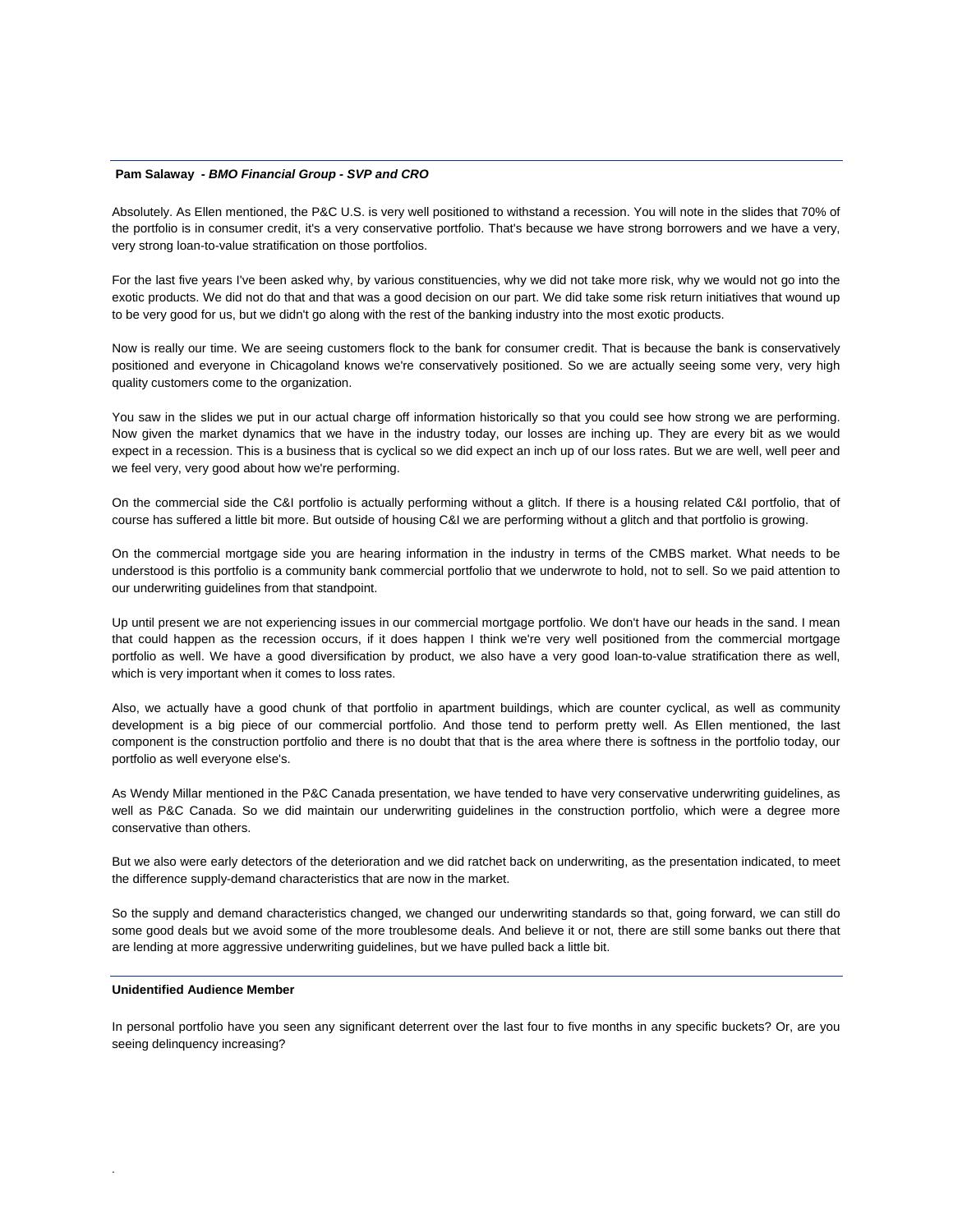## **Pam Salaway** *- BMO Financial Group - SVP and CRO*

Yes. We have three primary portfolios, we have first mortgage portfolio and just to give you a feel in our first mortgage portfolio, we've lost zero in the last several years. So this year, we lost \$114,000 in one quarter. So that gives you a feel for how conservative that portfolio is.

Yes, we have experienced increased delinquencies in the first mortgage portfolio, but the loss rates have been very low because we maintain our strong borrower and loan to value, most importantly, characteristics of that portfolio.

Home equity, the delinquency rates have risen along with the rest of the home equity portfolios in the U.S. The reason is that individuals are experiencing their same life events, they are experiencing divorce, medical issues, all of those types of things, which is increasing the delinquency. But again, because the portfolio -- they used to be able to tap into home equity very quickly. So now what you're seeing is a little bit more of a delinquency increase.

However, on our home equity portfolio as well it's a conservative portfolio. The loan-to-value stratification is pretty good. Now on home equity we did take some risk return initiatives, we have a very small component that's high loan to value. That would be between the 90% and 100%, it's a very small component.

Those are the portfolios that are losing money today in the industry across. Other institutions I would imagine, our peer banks, because their loss rates are so much higher than ours, have a larger component of that high loan to value.

Indirect auto, the delinquency and loss is up somewhat from the weaker consumer overall, but some of that is due to risk return initiatives that we consciously implemented. So we were actually returning more on that portfolio in return for some of that delinquency and loss. So it's the two components.

## **Viki Lazaris** *- Bank of Montreal - SVP - Investor Relations*

Great. Thank you, Pam. Another question? One right here?

#### **Sumit Malhotra** *- Merrill Lynch - Analyst*

.

Sumit Malhotra, Merrill Lynch, three hopefully quick ones. Ellen, Frank talked about 3% operating leverage medium-term goal in his segment. Do you have one for U.S. P&C? For Pam, number two, you talked about in the commercial mortgage book you underwrite this to hold the portfolio maturity, how about the portfolio as a whole?

Is the fact that securitization in the U.S. is not quite as readily available as it used to be, how is this affecting you on the funding side? And number three, with the Fed bringing rates down as fast as it has, does this benefit you on the NIM side? Or, is your book predominantly variable rate and we're going to see some more pressure on margins going forward?

## **Ellen Costello** *- BMO Financial Group - CEO, Harris Bancorp, Inc.*

Just going to the first one, we work with the same objectives that Frank does on operating leverage. The biggest challenge that we have had is that we've had significant margin compression. Just look at, just to give you a sense of how much of an impact it had last year, if we had maintained the same NIM levels in 2006 with the volume that we generated in 2007, it would have made over 50 million in revenue higher and that would have gone right to the bottom line.

So that is our biggest constraint. Certainly we do think there's going to be some pricing opportunity here. We've already seen a little bit of that in indirect auto and on the mortgage book and also in business banking. And we're hoping that will give us some expansion on the NIM.

We did have some stability towards the end of last year, but the first quarter was tough. The core was about 15 basis points or so lower so it is something we're still dealing with. A lot of it is loan spreads and certainly some of it is relating to deposit shifts from core to non-core, which I think many banks are experiencing. We're not alone in that.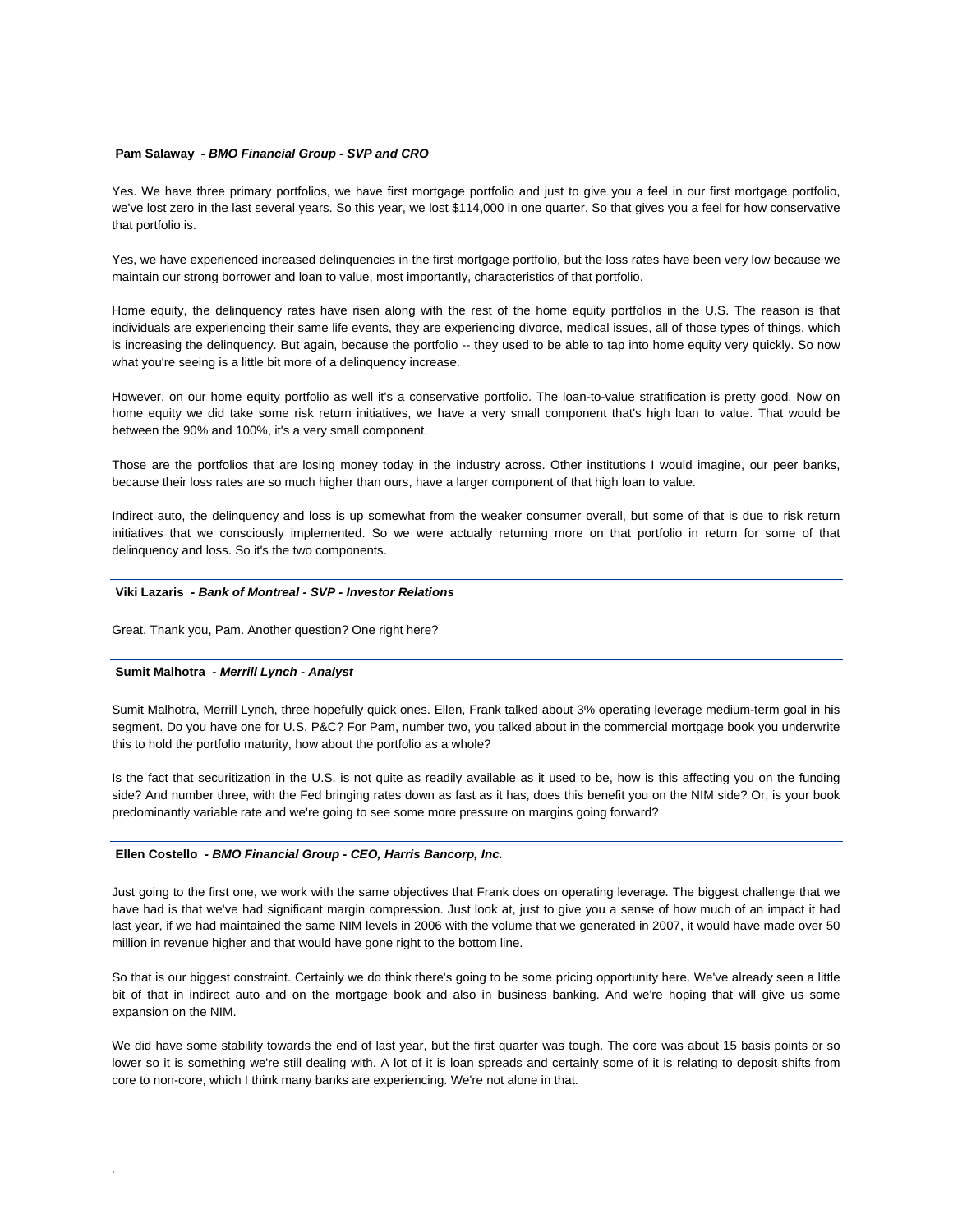The last one, and maybe, Pam, you can jump in on this, was about the NIM, the Fed cuts. Some of our products, like the indirect auto, as rates go down the spreads stay a little bit wider so we do get some benefit from that. And certainly there's some truth in that on the mortgage side as well. And I touched on the business banking.

#### **Sumit Malhotra** *- Merrill Lynch - Analyst*

And securitization?

#### **Ellen Costello** *- BMO Financial Group - CEO, Harris Bancorp, Inc.*

That's really around our ability to lay off. We tend to lay off our 30-year mortgages. Certainly the number of buyers for that, the jumbos, has diminished so that does present some challenges. And we look for ways to put those on the balance sheet while at the same time maintaining a conservative interest rate profile. We do see an interesting mix of the jumbos are sometimes floating so it's not always a fixed-rate situation.

## **Viki Lazaris** *- Bank of Montreal - SVP - Investor Relations*

Great thank you. I think there was a question here.

#### **Mario Mendonca** *- Genuity Capital Markets - Analyst*

Mario Mendonca, Genuity Capital Markets. Pam, you referred to the increase in defaults and just perhaps delinquencies, rather, and the increase in PCLs as being expected, you're not surprised at what you're seeing so far.

I found that one interesting, it's important from my perspective because if it's expected then you've priced for it and you're okay with seeing a loss. The reason I found that one interesting is, in the quarter, Q1 '08, the bank increased its PCLs forecast really dramatically so it's sort of counter, those two don't jive for me. Could you reconcile those?

## **Ellen Costello** *- BMO Financial Group - CEO, Harris Bancorp, Inc.*

Should Pam take that?

## **Mario Mendonca** *- Genuity Capital Markets - Analyst*

Well the higher PCLs pretty much all happen in that division, that's why I thought it might be helpful to ask.

## **Pam Salaway** *- BMO Financial Group - SVP and CRO*

I'm happy to take it or do you have someone else?

#### **Ellen Costello** *- BMO Financial Group - CEO, Harris Bancorp, Inc.*

Sure, go ahead.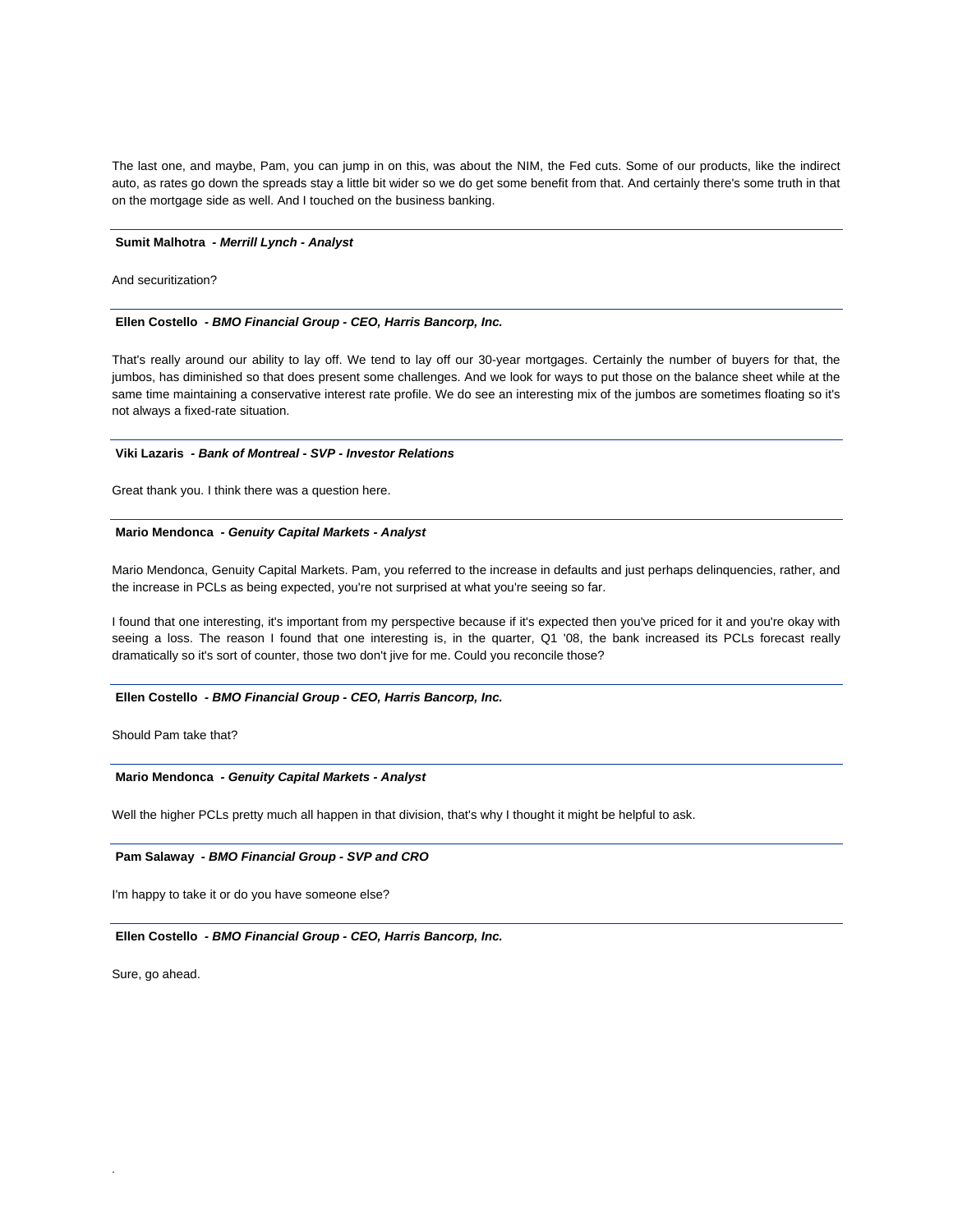#### **Pam Salaway** *- BMO Financial Group - SVP and CRO*

All right. The numbers that we're showing you in the presentation are the P&C U.S. numbers. The PCL information that we report is legal entity U.S. PCL numbers that spread across the three lines of business. So the loss rates are not always equivalent to the PCL.

Now that the PCL that you see in the supp pack for the P&C U.S. line of business is actually an expected loss number, which is our loss numbers, so comparable to what you saw in this presentation, that are more smoothed out over the cycle. And for the last five/seven years our actual loss rates have been lower than the expected loss, which is again what you see in that supp pack. That's the reason that we wanted to show you our actual loss rates to show that they're lower.

But the PCL that we booked in the fourth quarter was a legal entity Harris Financial Corp and then U.S. operations PCL that did spread across the three lines of business. So I don't know if anybody wants to expand further.

#### **Mario Mendonca** *- Genuity Capital Markets - Analyst*

I'm familiar with BMO convention.

#### **Pam Salaway** *- BMO Financial Group - SVP and CRO*

I'm sorry?

## **Mario Mendonca** *- Genuity Capital Markets - Analyst*

I'm familiar with that convention, the approach BMO uses to record PCLs. But maybe it is more a question for the bank as a whole then. If it was expected, I suppose, from a bank perspective, why the big increase in the PCLs forecast?

#### **Viki Lazaris** *- Bank of Montreal - SVP - Investor Relations*

Yes actually why don't we take that at lunch. Tom and Bill will take some questions and we'll take the bank PCL question right up front.

## **Mario Mendonca** *- Genuity Capital Markets - Analyst*

Okay. A follow-up question then, on page four of the presentation, it would help to understand it, home equity loss ratio analysis and the indirect auto loss ratio analysis. In both cases it looks like the industry, while rising abruptly, seems to remain below its 2002 peak.

And BMO's case, in 2008 and maybe even by late 2007 the bank had already breached 2002. So what I'm trying to understand a little more is how had BMO changed relative to the peer group such that BMO can sort of breach through that 2002 peak now and maybe the industry as a whole hasn't.

#### **Pam Salaway** *- BMO Financial Group - SVP and CRO*

The 2002 peer that you're looking at for home equity?

#### **Mario Mendonca** *- Genuity Capital Markets - Analyst*

Home equity and indirect auto.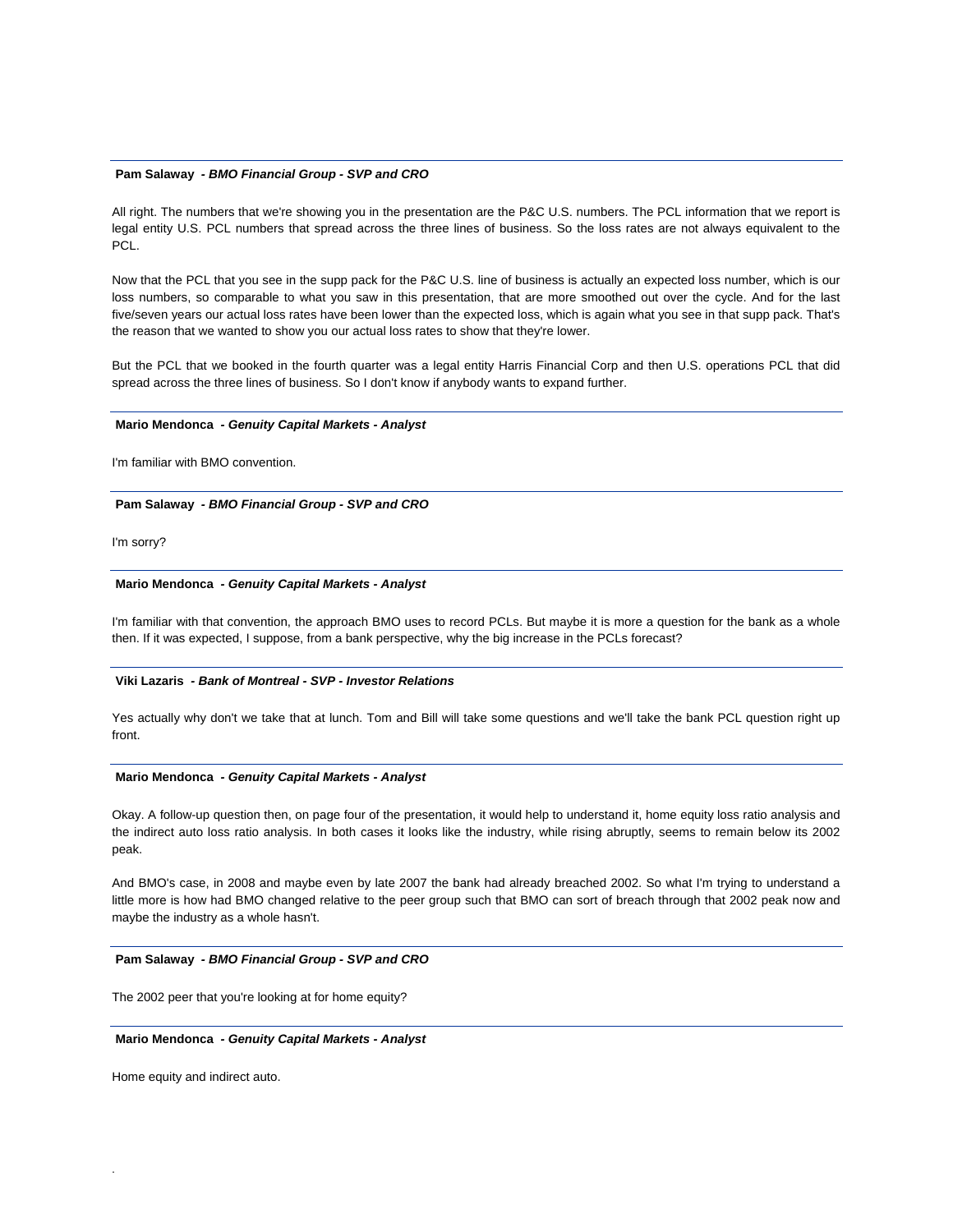#### **Pam Salaway** *- BMO Financial Group - SVP and CRO*

Well I'll take home equity first. The peer group that we use is Risk Management Association and the peer group is not static throughout the period. So in 2002 we believe that this was either somewhat of a misreport or an addition, and most likely an addition, of a participant into the peer group. So we have had a lot of mergers and acquisitions and that type of thing happen.

We've also had a lot of banks get in and out of different types of business, I was going to name a competitor but I won't. One bank has been in and out of home equity quite a bit that actually does report here. So I think you need to take a look at the trend more than anything and the trend that I think is the most important is we did have kind of a low here in that 2004/2005 time frame. The 2001/2002 was the recessionary period of course, but we also think that there was a peer group issue in that time frame.

The other important thing to take into consideration here is how low our loss rates were during that recessionary period. And again that's because of the high quality that we got. Now the increase is happening because this is more of a recession that's really hitting the consumer much more so than the 2001/2003 recession. And we have a little bit more, like I said, of the higher loan-to-value component in our portfolio today, although it's very small. And again, I believe that the competitors have even a higher loan to value. So we're trending up but we're trending up in the same way.

#### **Mario Mendonca** *- Genuity Capital Markets - Analyst*

I think the point you made there, the one that made the most sense to me then, was that this time's just a little different from 2001/2002.

#### **Pam Salaway** *- BMO Financial Group - SVP and CRO*

Very different. Very different for us in particular because you'll see, even on indirect auto, we spiked up a little bit in 2002 and, I was there at the time, the 2001 pools of indirect auto that were created were the kind of hay day of lending. So everybody who qualified for loans were getting them all the way through 2001, 2002 for the industry as a whole. You had many more loans that probably shouldn't have been made so in the 2002 time frame you did have a little bit of a spike up in loss.

We also were doing a little bit more in the used than the new at that time. But again, the same point that you referenced is true, it's different this time. The consumer is having a little bit more trouble this time. But also when I said these portfolios are performing as expected, what I meant is they're performing as expected through a cycle.

So when the consumer's not having problems I expect these low loss rates. If the consumer is having a problem I expect my loss rates to go up but I expect exactly this, that my loss rates are going up here whereas the peer group is going up here. Because I know the high-risk components of my portfolio are small and the low risks are larger. So that's how it should work.

## **Viki Lazaris** *- Bank of Montreal - SVP - Investor Relations*

Great thanks. We have time for one more question. Michael?

## **Michael Goldberg** *- Desjardins Securities - Analyst*

.

Thanks. Michael Goldberg, Desjardins Securities. With the acquisition of MAF Banc last September National City became a big player in Chicago and Milwaukee markets. How are you able to take advantage of their problems? Does it pose a bigger opportunity to you? And why aren't we hearing about Harris as a potential participant in fixing National City?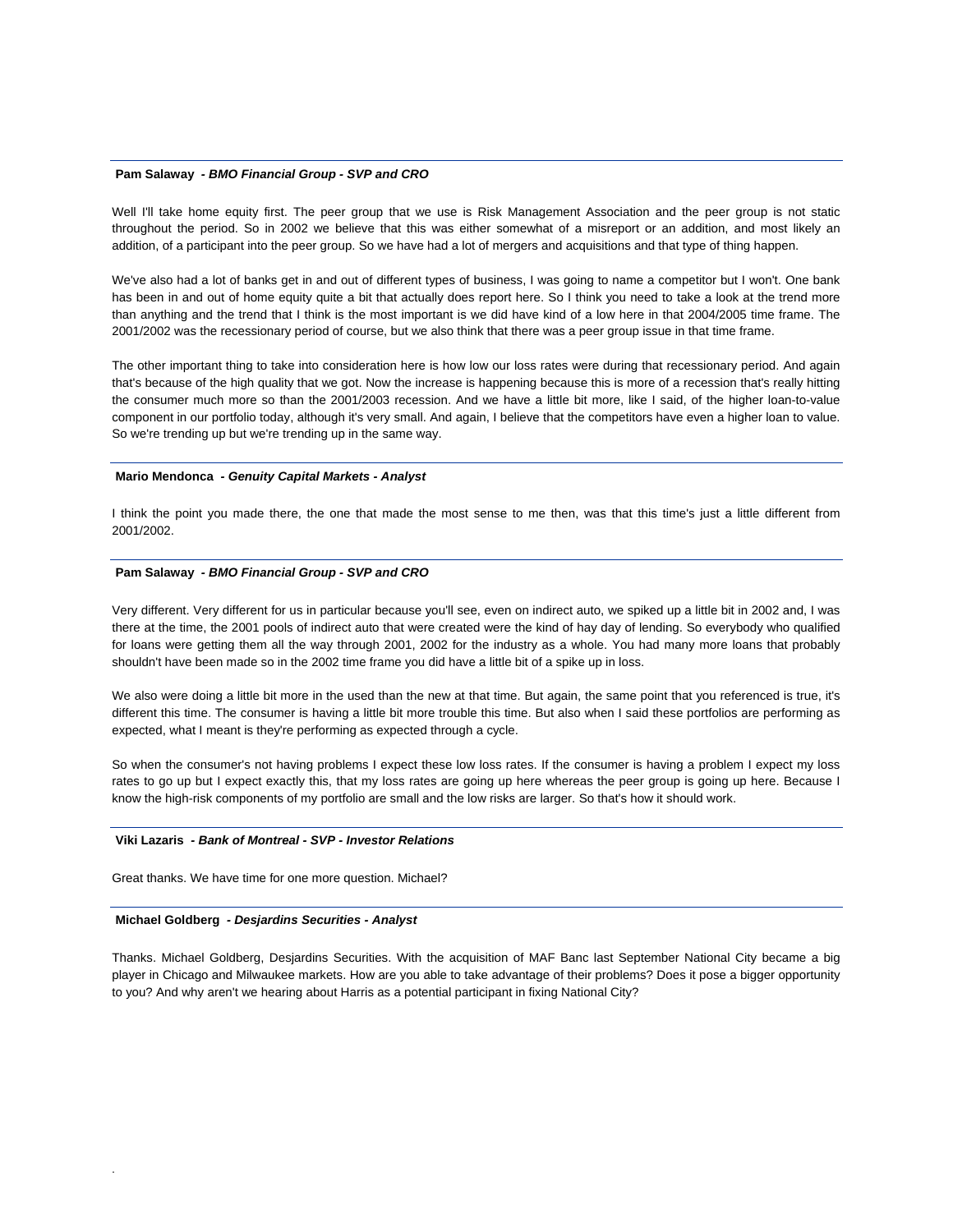#### **Ellen Costello** *- BMO Financial Group - CEO, Harris Bancorp, Inc.*

Certainly when I touched on in my comments about the market opportunity I talked about both BofA as well as National City and Mid-America. Both of them have presented us opportunities both on the talent front as well as the customer front, so I wouldn't exclude them from that. I think further exacerbated has probably been the fact that National City's had some challenges. And as I mentioned earlier, when customers have uncertainty as to talent, people start to think about other opportunities. And so that has been something we've been able to benefit from.

I probably would prefer not to comment, unless Bill would like to, on our role on fixing National City. I think there are a number of banks that are in discussions there but it's not something we would normally comment on.

#### **Bill Downe** *- Bank of Montreal - President and CEO - BMO Financial Group*

Yes I don't think we can speak specifically about another bank. There's obviously plenty of rumors in the market but, Michael, you know what our track record is with respect to acquisitions, high quality, a lot of due diligence. And if we make an acquisition of any bank you'll probably hear about it when we announce it.

## **Viki Lazaris** *- Bank of Montreal - SVP - Investor Relations*

Thank you Ellen and the rest of the team.

#### **Ellen Costello** *- BMO Financial Group - CEO, Harris Bancorp, Inc.*

Thank you.

.

## **Viki Lazaris** *- Bank of Montreal - SVP - Investor Relations*

Okay well our last presentation will be up now. I'd like to introduce our new Chief Risk officer, Tom Flynn. And just a reminder, after Tom's presentation we're going to move over to the other side of the floor where we're going to have lunch. And Tom will be able to take some questions there, where Bill will do a wrap up and the rest of our executive leadership team will be available for questions. Thank you.

## **Tom Flynn** *- BMO Financial Group - EVP and CRO*

Thank you, Viki. I'm happy to be here just before lunch to talk about risk management. I'm new in the role of CRO but have been involved in a number of the issues that we've been dealing with over the last of number of months, first as treasurer and lastly as acting CFO. So the issues are not new to me in many cases.

I think this is a really interesting time to be a part of risk management. To me the events of the last three quarters have made it clear the financial services industry can do a better job of identifying its risks and managing its risks. And I expect that you'll see firms looking to invest in risk management over the quarters ahead.

You're also starting to see talk about system level change through a number of papers that have been published about the disruption that we've seen in the market. And at BMO we think that we've got a head start on some of this based on work that we did last year reviewing our risk management approaches and plans that we've got to implement some changes. And I'll talk about that in a minute.

The presentation that I've got will talk about my mandate, a risk evolution project that we've got and lastly items that are of focus right now. This slide lays out the mandate that I've been given in simple terms. We have a long and proud tradition of strong risk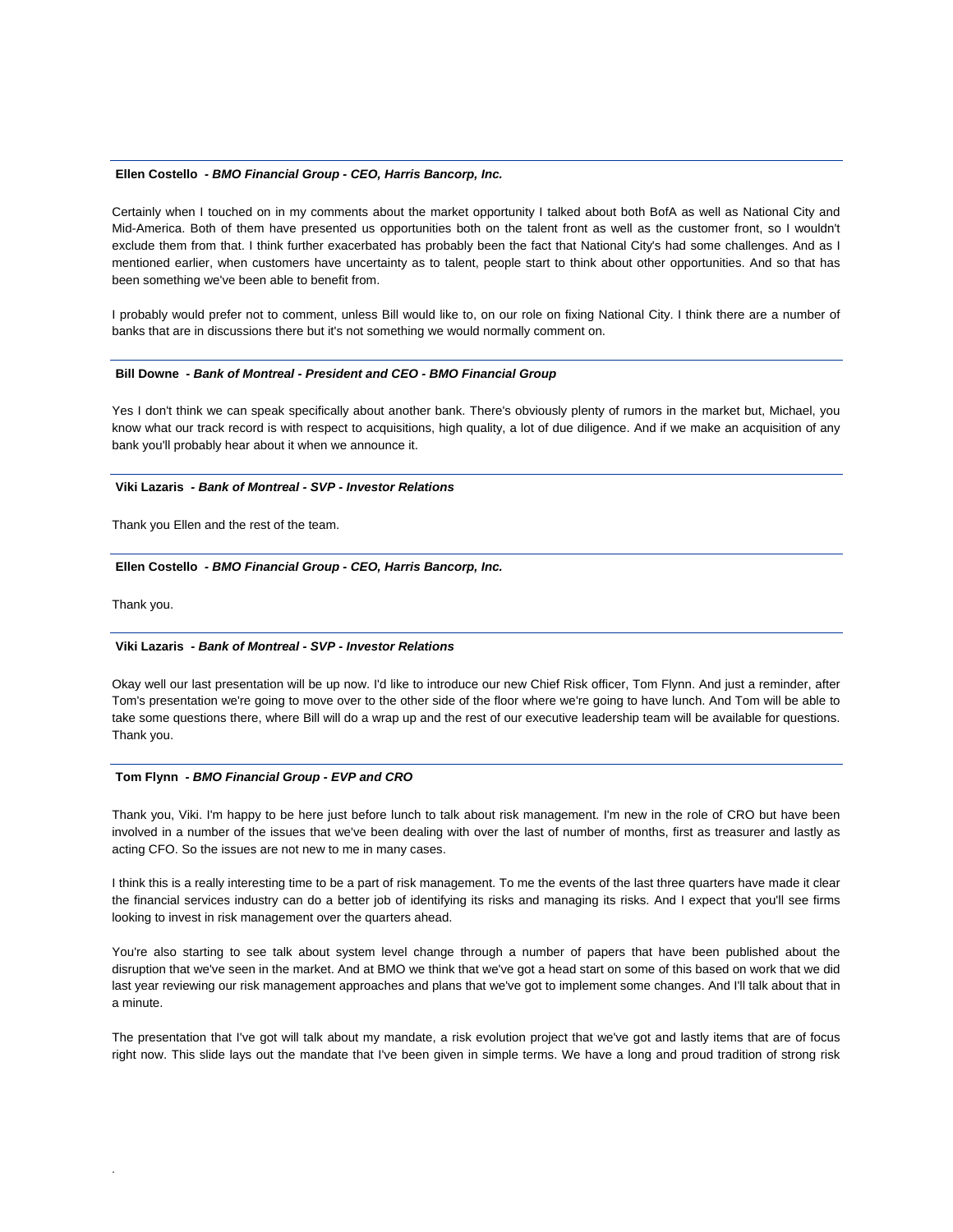management at Bank of Montreal and want to be a leader in risk management. We intend to build on our strengths to occupy that position.

To help get there we have a change program to implement that we're calling a risk evolution. I'll talk about this as well in a few minutes. Lastly, we want our risk group to be a partner with the business when it comes to risk transparency and optimizing risk returns, while at the same time, and maybe more importantly, maintaining true independent risk judgment and oversight.

This slide talks a little bit about a risk evolution program that we've got. And the program builds on a review that we conducted last year of our risk management practices. In the review we compared our approaches in risk management to best practices and emerging trends and, as you would expect, out of this came up with a number of areas of strength and a number of areas where we've got room for improvement.

This slide summarizes four key themes that we will be working on as part of this effort. In the area of ownership and accountability we want to ensure that we have clear accountabilities in both the businesses and risk, and that people feel a sense of ownership for these accountabilities. Risk transparency from a bottoms-up perspective refers to ensuring that risks are identified, properly monitored and reported in a way that allows for timely decision making.

For example, in our trading operations teams from the business and risk are reviewing our trading books to ensure that we're doing this. For more of a top-down perspective, we will be focusing on our process around the identification and management of emerging risks. We see opportunity in the area of risk return optimization. These include assessing performance based on risk adjusted returns in a more broad-based way and reviewing certain of our activities to ensure that the risk that we are taking is being appropriately rewarded.

Lastly, we want to have a sense of openness and partnership between risk and the business as a general matter, and specifically in the areas of risk transparency and risk return optimization. This partnership approach will not compromise the strong independent role that risk has to play in exercising risk judgment and risk oversight. The Board of Directors is fully supportive of our plans in this area.

Turning now to our near-term focus there are three priorities, first, managing risk in the current environment. As we talked about at the annual meeting and on the Q1 conference call, this includes taking steps to lower volatility in trading, reducing structured credit and securitization activities and reviewing certain of our U.S. loan portfolios to ensure that we are earning an adequate return on the capital that we are deploying. We are also managing credit in an active way given the environment.

Second, we are working on strengthening foundational capabilities. This includes looking at organizational structure which will be done over the next 90 days, we will spend more time on risk education programs, both for our business and for the risk group, and aspects of work continue on Basel II. Thirdly, we are starting to implement our plans around the risk evolution. The current focus here is largely on risk transparency and reporting.

I'd like to take a few minutes to touch on some of the areas that have been topical in recent quarters. First of all, we continue to be comfortable with the performance of our asset-backed commercial paper programs, both in Canada and in the United States. In the non-bank part of the asset-backed commercial paper market we remain supportive of the Montreal Accord and our exposure to this market is relatively small.

On Links & Parkland we continue to manage the programs down in size in a balanced way. The support arrangement for the senior funding of Links & Parkland is now under 9 billion for Links and EUR\$750 million for Parkland. At present no amounts have been funded by BMO given ongoing asset sales in the two vehicles. Lastly, we are working on closing the recently announced restructuring of Apex and Sitka Trusts with the other parties that are involved in the restructuring. In closing I'd like to say that we remain comfortable with the credit quality in all of the BMO programs that I've mentioned here.

This slide shows our PCL performance. PCLs, as you know, have been trending up in recent quarters in part due to weakness in the U.S. real estate sector. A single U.S. real estate related transaction accounted for 38 million of the PCL in the first quarter. Our exposure to U.S. developer, investor and investor-owned real estate is well below the peer group, which should help us as we move through the cycle.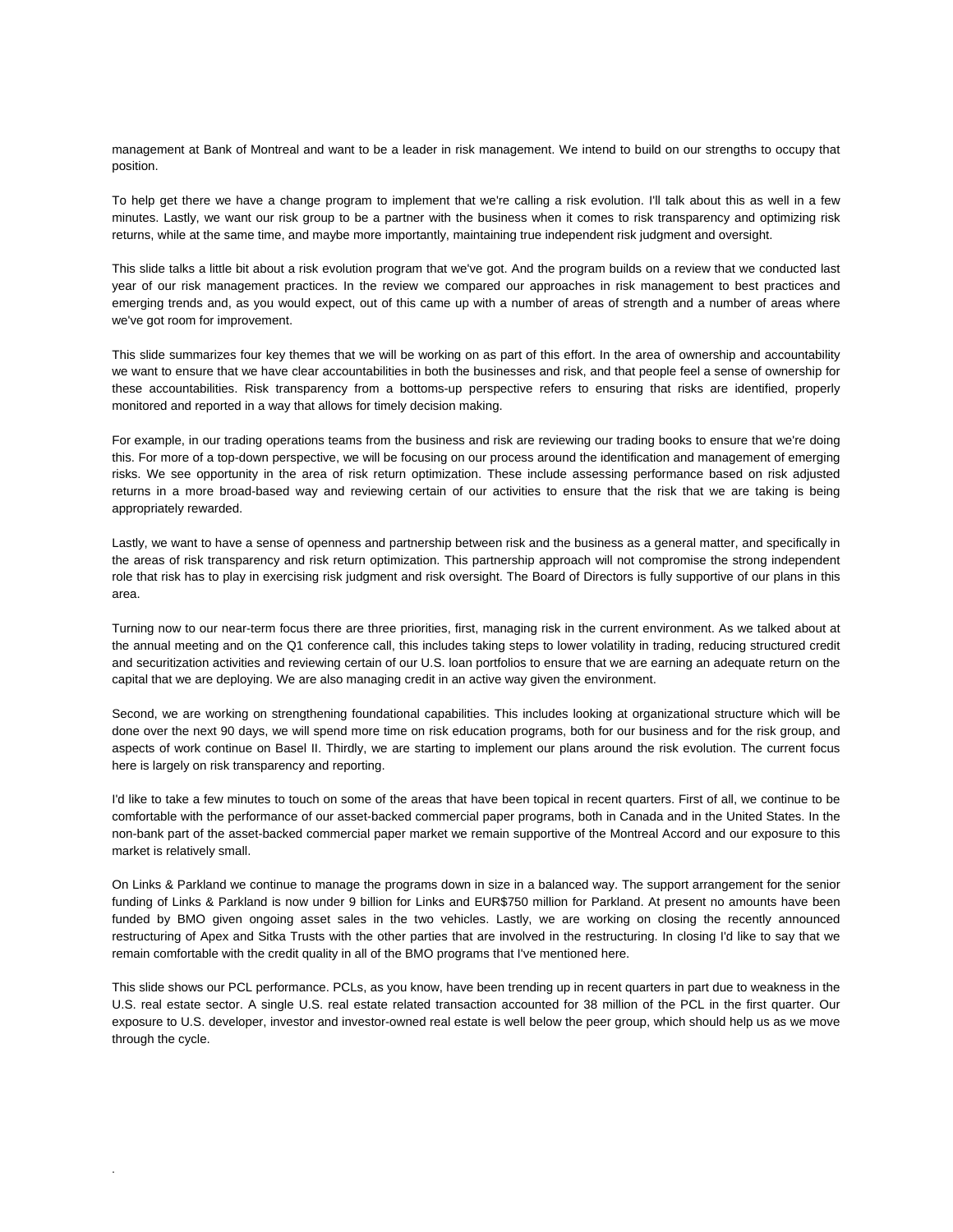As we said on the Q1 conference call, given the weakness in the economy we expect that the level of PCLs experienced in Q1 to be indicative of the level that we will see through the year. As you would expect in this environment, we are paying close attention to loan performance. And maybe I'll just touch on the question that was raised in the last session about expected PCLs on this slide.

The last presentation really focused on our P&C U.S. business and their performance is largely in line with expectations. Generally and given where we are in the cycle, we did increase our guidance for PCLs in the quarterly call that we had and said that we expect the level of PCLs to be in line with the level that we experienced in the first quarter. The reason for the up tick from the target that we gave at the end of Q4 really relates to the accelerated deterioration that we've seen in parts of the U.S. economy and specifically in the real estate part of the economy. And the lumpiness that we had in the first quarter related to that area shows up in capital markets rather than in our P&C U.S. business and that contributes meaningfully to the up tick in the provisions.

The next slide shows our long-term PCL performance. The performance here is shown over a 16-year period, a period that includes two down turns. And the slide shows that over this period BMO has outperformed the peers by a healthy margin and we've talked about this in earlier sessions. We have no reason to expect that this record of out performance will stop and we expect to benefit from it as we head into what looks like a tougher environment.

In closing, we expect to get more clarity about the outlook for the capital markets in the economy over the quarters that are ahead, probably the next one to two quarters. At present we're focused on growing our business, both organically and on managing through the current environment. Looking ahead into later this year and next year, we're hopeful that the difficult operating environment will lead us to additional opportunities to grow our business.

And with that I'll hand things back over to Viki.

## **Viki Lazaris** *- Bank of Montreal - SVP - Investor Relations*

Thanks Tom and we'll just move over to the next room for lunch and Bill will do a wrap up and we'll have some more time for questions with Bill and the rest of the team. For those on the phone, we'll just take a 10-minute break and we'll be back on the phone in the other room. Thank you.

(BREAK)

.

# **PRESENTATION**

## **Bill Downe** *- Bank of Montreal - President and CEO - BMO Financial Group*

Since everyone has had a chance to get a plate and because we have people still on the conference call, we'd like to get started with more of an open session. And I want to thank everybody who participated this morning here and everybody on the line. I hope that you all found this to be a productive session. It's no coincidence that we focused on personal and commercial banking. It's going to be a faster growing part of the organization and together with wealth, will be contributing a great deal more to our bottom line going forward.

The recession in the U.S. is going to end at some point. The thing about recessions is that you're well into them before you realize it. And quite often you're on your way out and people are worried that it's still deepening.

I think, candidly, it's probably true that Ontario and Quebec are in a recession as well. And these cycles are productive. The last downturn in 2000, from my perspective, probably didn't have the cleansing effect of a recession. It was really so heavily weighted to media and telecom. But I think the presentations today, the focus of what we've talked about, is really looking beyond the very immediate term, building the franchise of the bank, building the competitive strength of the bank and made it clear that we have expectations of our personal and commercial banking business in Canada, in the United States, that they will show superior rates of return and higher levels of growth.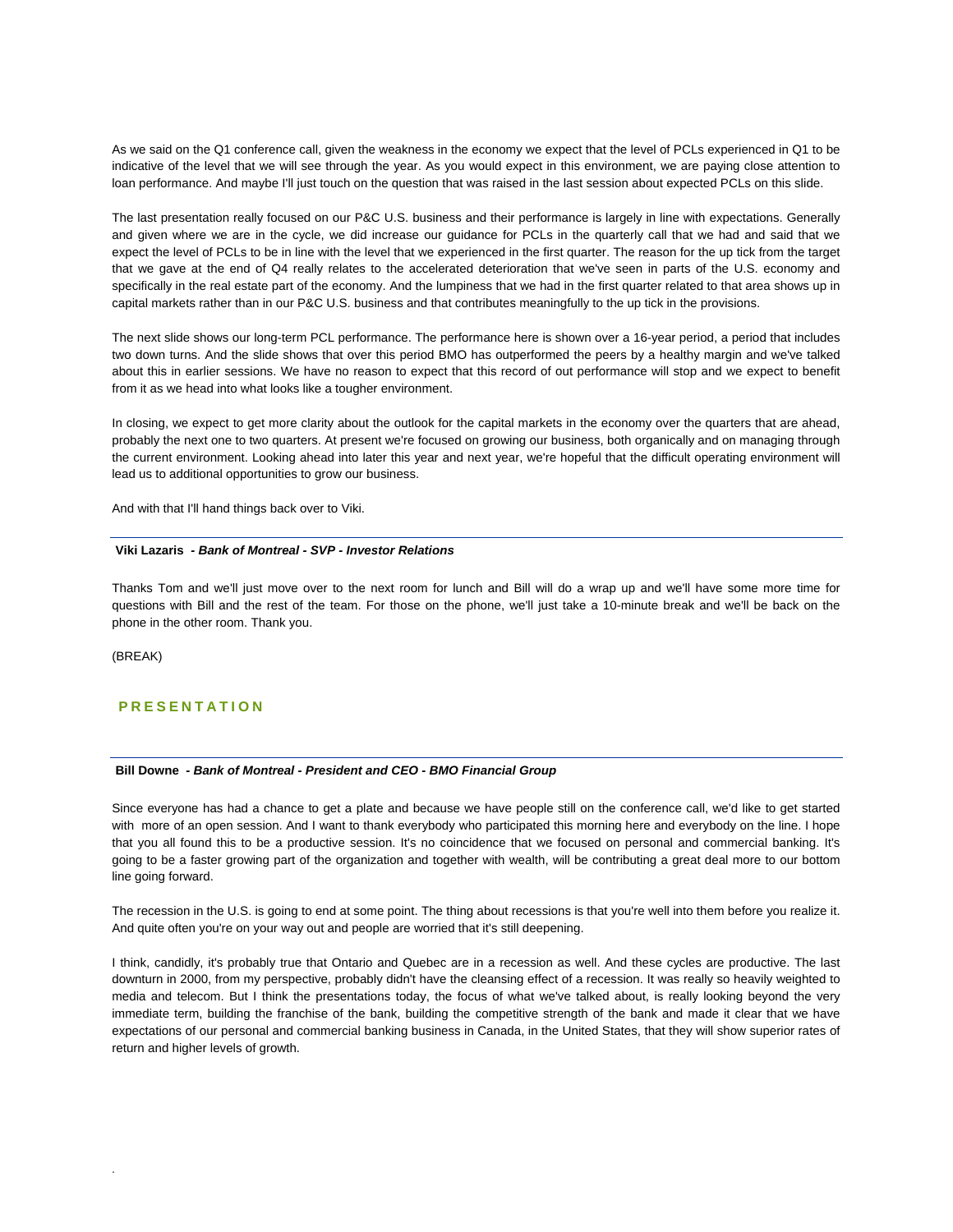We've been reinvesting in people, in facilities. I think you know how obsessed we are with the customer. When Frank talked about the metrics around customer, I hope it demonstrated how determined we are to be number one in customer loyalty. We turned the corner on consumer loans and deposits in this market and it's an objective that defines all of the businesses in the BMO Financial Group.

We've put in place tools to improve branch performance, as Alex discussed, and I think you should think about these two themes, the session with the customer and the management of performance is the two things that are going to drive the performance of all parts of the Company. We're bringing insights around to the customer to the market faster and we're focusing our offers on things that customers want, not what we want or what we might think they want.

Gilles's team is focused on ensuring that the wealth management business lines up with our distribution. We have very high-quality offerings in wealth management. There isn't a part of the business that I would say I'm not extremely proud of the investment performance, the quality of the advice and it grows very well on the back of broader distribution.

Clearly building a bigger branch footprint, more depositors in Canada, building a bigger presence in the United States enables the wealth management business to grow much faster. And I think that you'll see that it becomes, as Gilles said, a growing proportion of the whole company.

Actually, as we look forward to our business plan for the next year, I was taking some notes down from Gilles's presentation and I know he's already offered to make a bigger commitment to 2009 than anyone had ever imagined, except him. There are incredible cross-sell opportunities within the organization and we are doing it differently. Frank alluded to that.

The way that we have put our businesses together allows us to have partnerships around clients to work in teams. We have commercial banking and private banking centers now across the country, where entrepreneurs are served by a team that handle both their business requirements, their trust and estate succession and their personal investment objectives. We've got investment advisors in bank branches and we have wealth advisors sitting in investment banking that work on deal teams.

And we've broken down within the organization a lot of the old pillars that exist between the brokerage business and the banking business and the personal business. And we can see that it's paying off.

The U.S. business is going to continue to grow. I think you should take note of the discussion around business banking because business banking actually is a larger proportion of our personal and commercial business in Canada and yet in the United States, because of the pattern of acquisitions, largely retail banks, we still have a tremendous opportunity to grow that commercial business across that footprint and looking to -- we're looking to Ray and the leaders of that business to move commercial banking to as much as 50% our U.S. business.

We're going to continue to make acquisitions in the U.S. I was asked a question this morning about the environment and did we think it was time to start making acquisitions? Well, we've been making acquisitions consistently over the last decade. We've been very careful with each acquisition we made that we paid the right price. We have been at the table at virtually every opportunity that came up in the market.

There were some that we just chose not to dig that deep in our wallet because when you put the capital in, then you have to earn a return on it. But in the coming months, and I would say realistically it's in the coming 12 months, there are going to be more opportunities in the marketplace. There's 8,000 banks in the United States and there's going to be considerable consolidation. Some of those banks will be good fits with the business that we have and we'll be in the discussions when that happens.

Credit markets will ultimately stabilize. There's going to be a shakeout in the process. That's creating opportunities for us. Clearly in the Chicago market, the overhang of new branch building that was very apparent just a couple of years ago has actually been reversed.

Some of the new entrants to the market have had to pull back very dramatically, the most visible of them actually closing branches at an exceptional rate and there is consolidation in the market and in consolidation, we have the opportunity to recruit very senior bankers from some of our competitors, which Ray outlined. And these bankers are able to bring portfolios of business with them. It's a moment in time, really, when you can recruit bankers in this segment and be confident that some of their clients will come with you.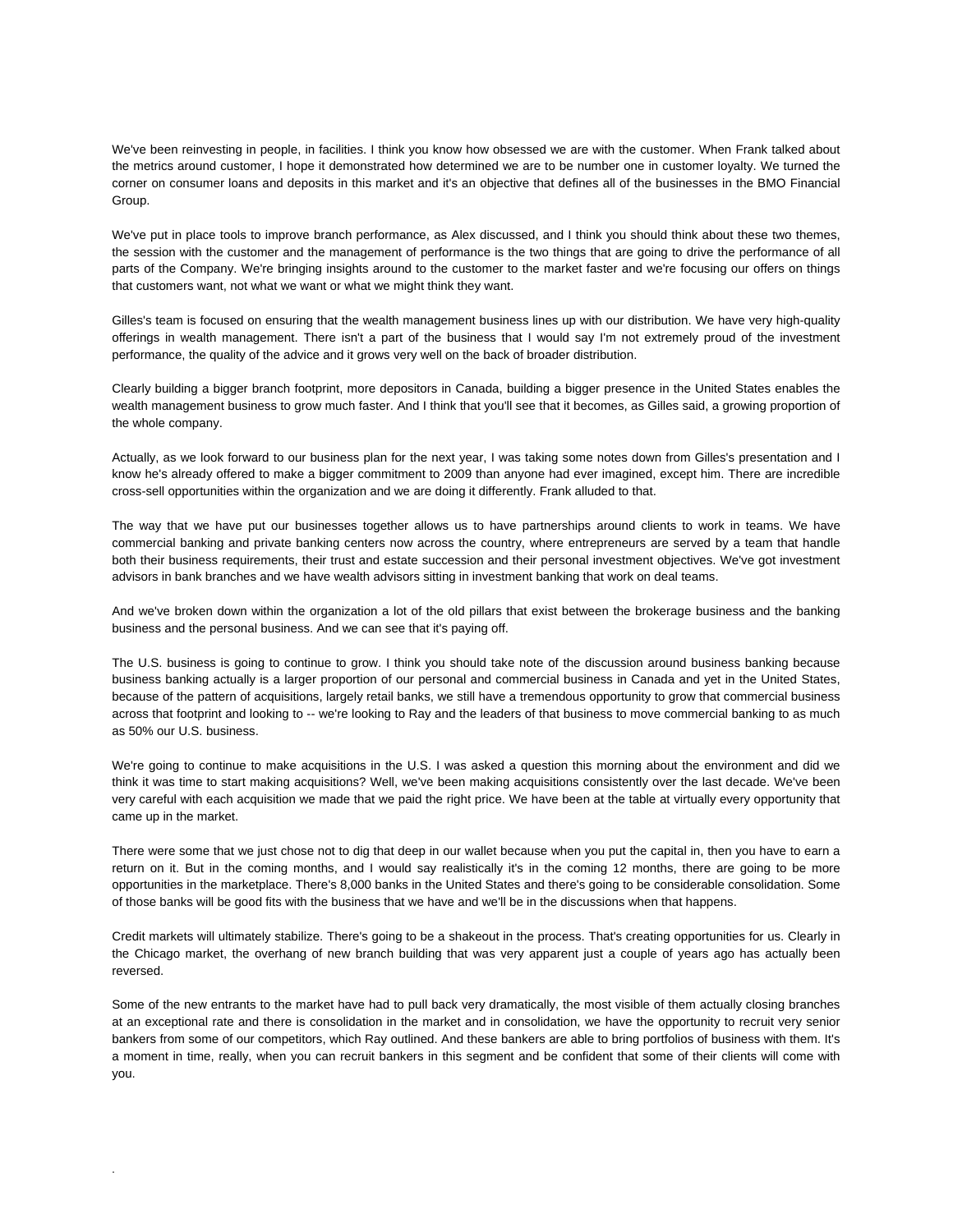So with that, we can open it up again to questions. Tom Flynn is back in that corner, Ellen and Gilles are in the middle and Frank is over here and I'll call on them as I consider it to be necessary or if you have other questions that we didn't cover this morning. There's a microphone that could be delivered to your place or we could check with you online.

## **QUESTION AND ANSWER**

#### **Operator**

Thank you.

## **Bill Downe** *- Bank of Montreal - President and CEO - BMO Financial Group*

And you can continue to eat, for those of you that haven't finished what's on your plate. A few of you haven't eaten your greens.

#### **Bill Downe** *- Bank of Montreal - President and CEO - BMO Financial Group*

You can start.

.

#### **Michael Goldberg** *- Desjardins Securities - Analyst*

Okay. Michael Goldberg, Desjardins Securities. And my question is from Tom Flynn. In the first quarter, BMO had about \$685 million of net formations. Much, much higher than the \$230 million of provisions during the quarter. And a lot of formations came from that loan that was taken out of the Fairway classified and provided for. Can you talk about the current prospects for credit migration? And to what extent you would think that the formations might either be in line with or greater than the type of provisioning that you're guiding us to this year?

#### **Tom Flynn** *- BMO Financial Group - EVP and CRO*

Sure. I guess the sharpest answer to your question would take us back to the guidance that we gave around the provision for the year and we increased that guidance, as you know, on our Q1 call. And if you back the provision that we took in the first quarter for that one loan out of the guidance, you end up with an assumption really that the coming quarters will see additional provisions coming from diversified exposures that will, in a sense, substitute for the one lumpy provision that we took in the first quarter for the credit that came out of the securitization conduit.

And we're not seeing formations at the current time building in a way that would lead us to question the guidance that we gave in the last quarter. The guidance reflected what we were seeing and what we expected to see in the portfolio, given what's going on in the economy.

#### **Bill Downe** *- Bank of Montreal - President and CEO - BMO Financial Group*

That's a good answer and I might also add that we have good visibility. Because of the strength of our workout business and the fact that we have a very established special assets unit. We're moving watch list credits into that unit very early in the cycle and we're working them very hard. And that gives us a pretty granular sense of where in both the Canadian and the U.S. portfolio we're liable to see issues emerge.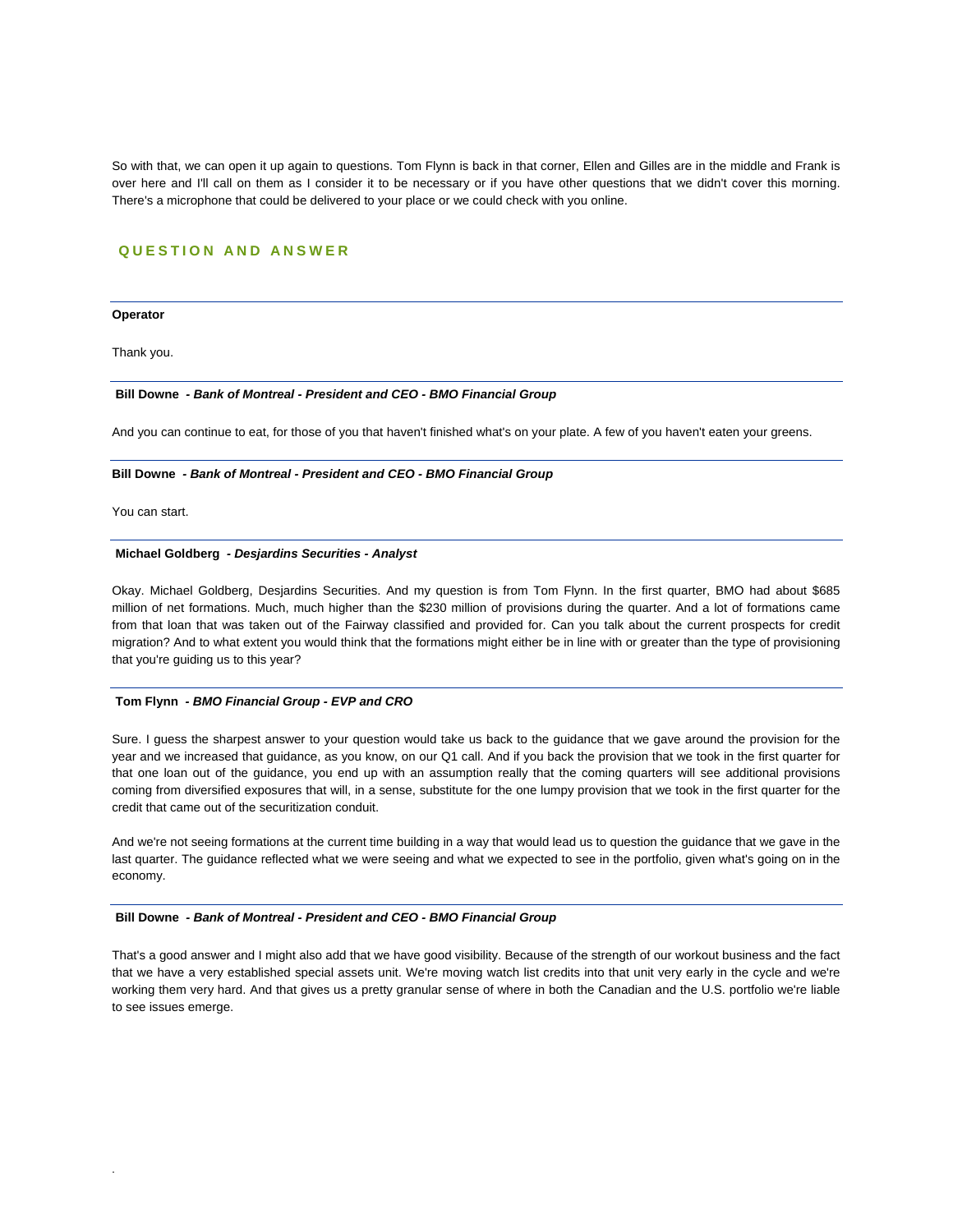#### **Don Hadwin** *- CI - Analyst*

Don Hadwin, CI, just curious how big your workout unit is and you've reminded us today that historically you've been very good at avoiding too much credit risk. Yet any significant acquisition opportunities that are going to come up this year will probably have very scary loan portfolios. So I'm just wondering if you have the right people to tackle something that's historically not -- an area you've avoided?

#### **Bill Downe** *- Bank of Montreal - President and CEO - BMO Financial Group*

The core of our corporate institutional workout group is about 12 professionals and a good number of them have been through two cycles. So the hard core capability we've kept in place and Wendy -- I don't know how many workout people we have in commercial banking?

So there's over 100 in commercial banking and that's a pretty accurate number. That -- the trick with special asset units is not to disband them in the good parts of the cycle and we've been served very well by that. There's lots of work of a project nature that they can do in between the cycles, but retaining that talent is important. It's impossible to recruit it in a downturn. There's just a real shortage of that kind of talent.

And typically they get loaded pretty heavily at the beginning of a cycle because they're really sorting -- they're part of the process of sorting through the portfolio, looking for potential weakness.

With the most recent acquisitions we made in Wisconsin, I wouldn't say that the loan portfolios were scary, but we were very vigilant with the larger of the two acquisitions and we did detailed analysis of the portfolio, file by file, and assigned a number of accounts that were being acquired to the special assets unit right away. And so they've been able to take that on.

Obviously a larger transaction, part of what you have to evaluate is the strength of the people in that company and if they have credit depth and they have workout people in place.

There also is the opportunity -- it's a great training experience for lenders to spend time in special assets. I think virtually all of us who were lenders at some point in our career did at least a year or maybe two years of duty in that area and it used to be you had to work out your own transactions. But that is good experience too. So I -- the brief answer is I think we've got the depth and we have the leadership to be able to supplement it if we want to.

## **Ian De Verteuil** *– BMO Capital Markets*

.

I remember a few years ago being down in Chicago at a Harris day and one of the big focuses, one of the big items of focus, was the consolidation of the charters. I was struck today that there was very little of that discussion, presumably because you're so far along in it. But I wondered, to be polite, Peter McNitt and a variety of people who were there, those -- maybe you could talk to what benefits came from that and what sort of drawbacks came from moving to the single charter out of Harris?

#### **Bill Downe** *- Bank of Montreal - President and CEO - BMO Financial Group*

I think that would be good for a first-person response. It clearly is behind us Ian, it was a major airlift for the Company because it drew most of our technology investment resources for more than a year. And there was a lot of customer conversion.

There is just incredibly minute details that emerge when you do something like that, where people have started assigning account numbers with the same numbers in four or five different locations. When you do a conversion, it means that three or four customers have to give up their account number and if you don't want to lose the account in the process, you actually have to do basically firstperson intervention with those clients. So it did take almost full-time a year of a lot of people's time and attention.

Now that it's behind us, it seems like it was simple, doesn't it, Peter? Maybe you could speak to -- a little bit to some of the benefits?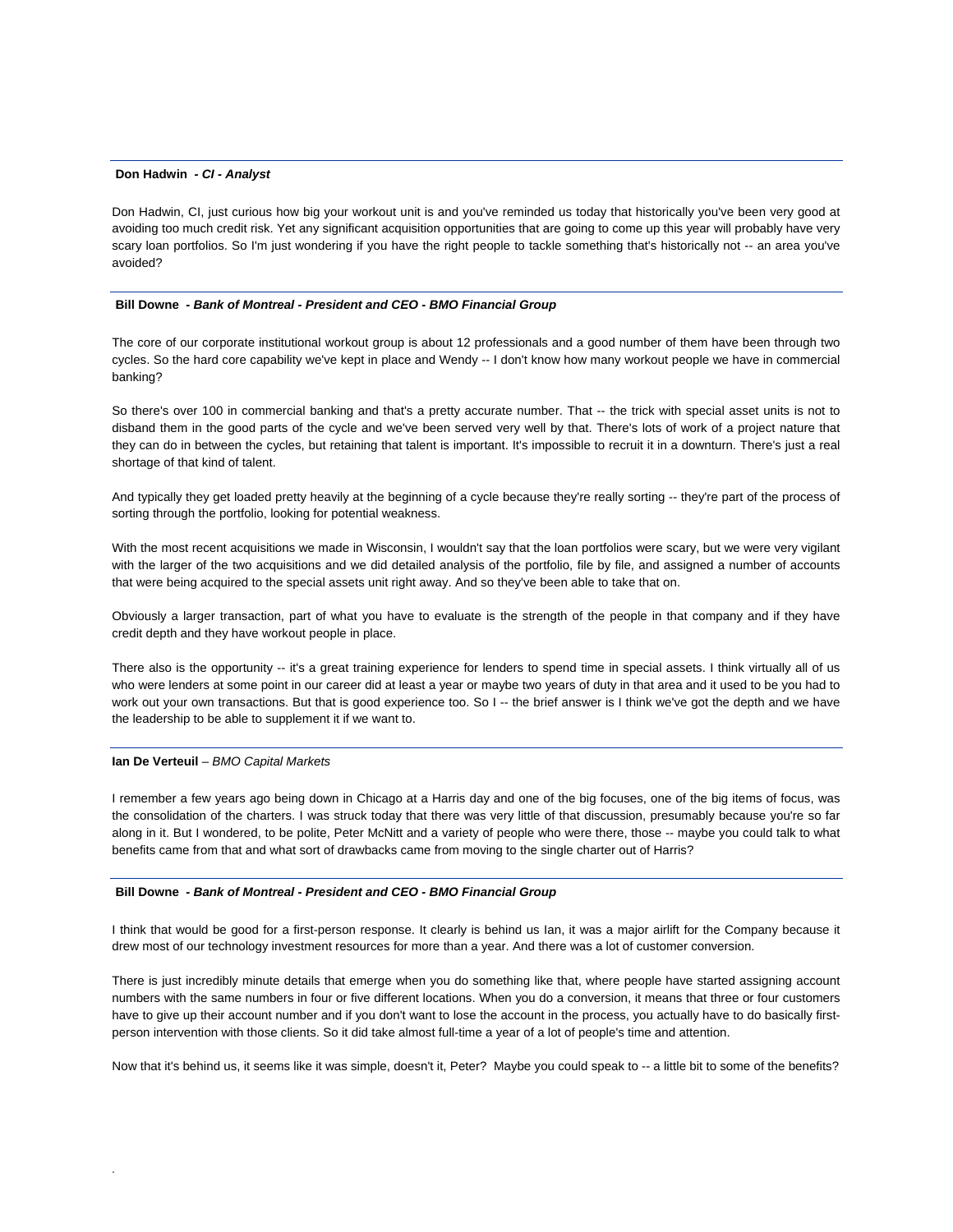## **Peter McNitt** *- Harris Bankcorp - Vice-Chair*

Well I'm not sure any of my colleagues would say it was simple. As Bill suggested, it was a real undertaking and it does get you a bit focused on getting the conversion done versus some of the things that we obviously wanted to do in the marketplace and we tried not to lose our footing as we were doing that.

But having it done has been a big benefit. I think one of the things we tried to get out of the whole conversion and charter collapse was a uniform approach across our entire network and a consistency in driving customer experience and ability to allow that network of branches to actually serve the customers from north to south in terms of our footprint. And so I think that was a very big benefit.

I think the other thing it did, certainly from a business banking standpoint, it allowed us to start to focus on segment approaches. And so we now have a very focused strategy in each of our business segments and it's allowed us then to get into performance management and expand some of our talent and do some of the things that have been talked about today. So again, overall, I think it was a very positive benefit. We're still working to make sure we optimize on all the things that we need to do, but good progress.

#### **Bill Downe** *- Bank of Montreal - President and CEO - BMO Financial Group*

Yes. And I think with respect to acquisition integration, if there's one thing that was standing in our way, it was that disparity of platform. The ability to quickly migrate clients onto a common platform reduces the risk of customer attrition when you make an acquisition and it enormously reduces the costs. And as Ellen said, our most recent integration came in way below the cost that we had budgeted and I think that's one of the dividends that flowed from that platform consolidation.

Hugh and then Michael. Michael's already had one. Is that okay, Michael?

#### **HUGH BROWN** *- BMO Capital Markets*

.

Bill, I'd be interested to kind of stress that with the risked asset growth of the bank far exceeding its growth in core deposits, how it's doing on the liquidity front and are we finding ways of maintaining that growth, given everything that's going on?

## **Bill Downe** *- Bank of Montreal - President and CEO - BMO Financial Group*

Yes. The liquidity in the market is interesting in that it has tightened up and loosened and tightened up a couple of times in the last six months, I think to our credit. And I will give credit to Tom Flynn, who's been our Treasurer, was our Treasurer the last four years. That starting in the summer of 2006, we really began to take measures to strengthen the liquidity of the bank and make certain that if we did see a period of liquidity tightening, that we would be well positioned and that certainly paid off.

And even in a difficult market, we've continued to build liquidity and strengthen the balance sheet because you don't really know where the end of the disarray, if that's what you'd like to call, in the market is. But from the most difficult periods, spreads have come in and the market is funding well.

It's periods like this where you're looking at quarter-ends of banks that may have surprising disclosures, that you see a little choppiness in the market and I guess I would anticipate between now and the end of the month, there will be continued choppiness.

I think there's a couple of, it's been alluded to, there's been rumors in the market, there's a couple of emerging transactions likely to occur in the United States that will either involve significant recapitalization or a combination of two or more institutions.

But beyond that, each one of these waves that we've come through since the beginning of August, the number of potential issues has been reduced and I think it's a little bit like a list of problems. You can't knock all of the items off a list of problems at once, you have to start at the top and global markets have basically been working their way down that list, knocking them off one at a time. And as you progress down the list, the risk from the remaining items becomes less and less and the capacity to absorb.

There's no question that the intervention by the central banks has been extremely helpful and the fact that there's unified action by the central banks, the meeting of the G7 ministers and bank governors this weekend in Washington, I think, is really exemplary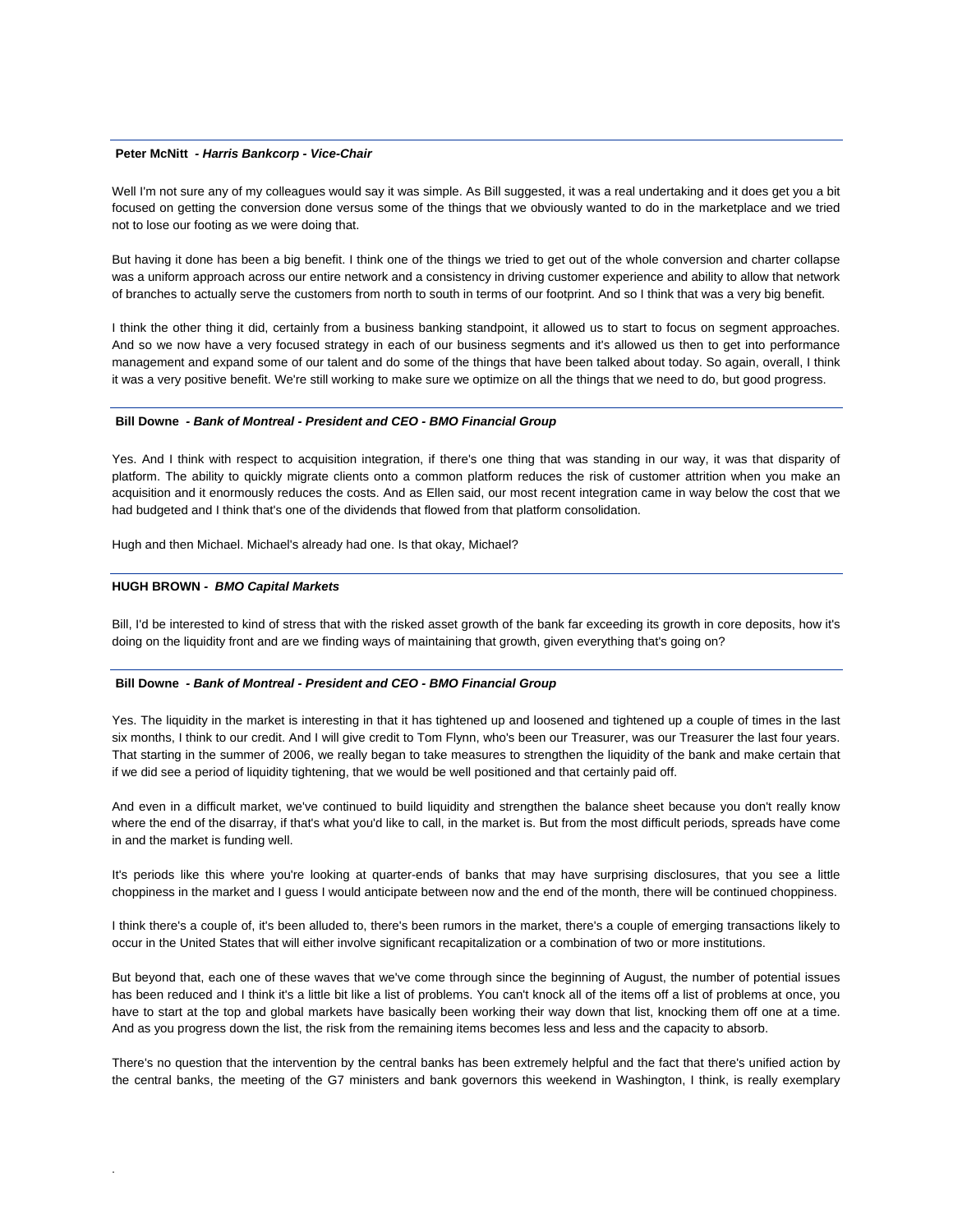behavior, where they're really focused on global stability. Not bailing anybody out, not running into moral hazard issues, but making certain that the market continues to function well and I think it has.

#### **Michael Goldberg** *- Desjardins Securities - Analyst*

Bill if I understand your definition of NPS, I guess I could interpret it as satisfied customers minus dissatisfied customers. Is that correct?

#### **Bill Downe** *- Bank of Montreal - President and CEO - BMO Financial Group*

That is correct.

.

#### **Michael Goldberg** *- Desjardins Securities - Analyst*

Okay. So if we look at the improvement in Canadian P&C, where has the improvement come more from? Has it been from an increase in satisfied customers? Or a decrease in dissatisfied customers? And what should we take away from the trend in these two different components?

#### **Bill Downe** *- Bank of Montreal - President and CEO - BMO Financial Group*

It's an interesting question. I think my first conclusion on that question is that a dissatisfied customer is when you make changes will be the first place where you see a change. And I would say that in the last 24 months, the frequency and nature of customer complaints that I look at has shown significant improvement.

I take phone calls, emails, letters, on a regular basis, and you can understand with 7 million clients, there is a potential for a few of those to be originated. And my experience over the last 24 months is we've seen a much larger incidence of problems being resolved right at the front line level. At the call center or in the branches. And I think that has an enormous amount to do with the attitude of our front-line people who really have embraced this program around the customer.

And Frank and the team have been very specific about behaviors that I think are really important in dealing with customers who are potentially dissatisfied, and that is just making access so much easier. Having more people available on the front line, able to deal with the customer complaint immediately. People in the branches, who understand that returning phone calls promptly is extremely important.

I got an email yesterday from one of our top producers and she attached a letter from a client or an email from a client, who just moved a significant piece of business to us and in that email he specifically said, when I call your office, I get a phone call back within an hour. And that tells me my relationship is important.

So I think a lot of these behaviors, Michael, have gone directly to dissatisfaction. And I would say my conclusion is that it's not dissatisfaction with BMO or the Bank of Montreal. I think it's symptomatic of an industry that has to struggle to keep up with its customers, who it isn't really focused on.

I think the increase in satisfied customers is coming. And I think that goes to the quality of the offers, the frequency the office offers, how focused they are on customer needs and Sandra was talking about AIR MILES for debit card.

I've talked to a lot of front-line employees, customer service representatives or tellers, as they were known at one time, and they will tell you that it's a source of enormous pride to them that they have something that they can offer to customers that is of enormous value to them. They actually introduced them to the product as a benefit.

And if you can get your front-line people thinking about their interactions with your customers as an opportunity to draw a benefit out of that, then you'll get an up tick in the positive.

So, Frank, you might have a view about the negative versus positive? I've given it from my seat.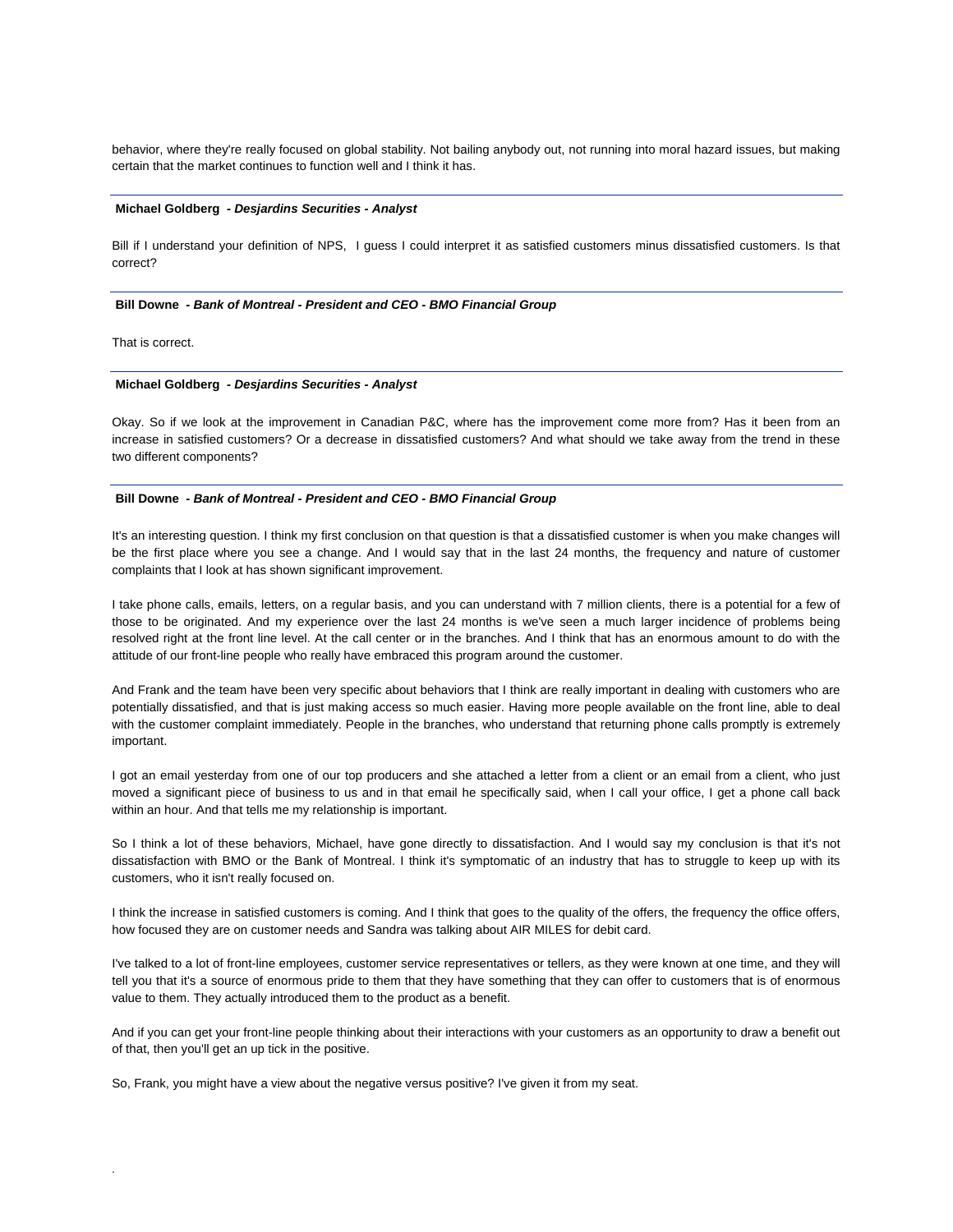#### **Frank Techar** *- Bank of Montreal - President and CEO - Personal & Commercial Banking Canada*

I don't think I can add anything to that Bill

#### **Michael Goldberg** *- Desjardins Securities - Analyst*

Maybe I'll follow up on the question further. Did you have -- were you further behind in terms of dissatisfied customers than satisfied customers? That's the impression for one reason or another that I seem to --

#### **Bill Downe** *- Bank of Montreal - President and CEO - BMO Financial Group*

Well that's an impression we'd like to say has been eliminated.

## **Frank Techar** *- Bank of Montreal - President and CEO - Personal & Commercial Banking Canada*

Just maybe one or two more points on this one. I'll start with the score, because there appears to be a little bit of confusion around the score. It's a five-point score. We ask one question, How likely are you to recommend? And it's a five-point score, five being the best, one being the worst. And the way the score works is all the fives minus the ones, twos and threes.

So if someone says they would probably recommend, their score would be a four and our score would be zero. Fours don't count. So the -- what we're looking for is strong advocacy at the end of the day, which is why it's such a tough measure.

I think if you look at our performance versus the others in the marketplace, we have a gap in both of those. We have a gap in the fives and we have a gap in the ones, twos and threes, which Bill has addressed. And so for us, it's both. It's how do we deal with those dissatisfied customers and we've got a long way to go to move them from a one, two or three to make them a five.

Or more importantly, change the fours into fives. Because that's really where the win is because even though your customers will say I would probably recommend, the experience that we've had and others have had is they won't.

So they check the box number four, but they actually will not recommend. You need them to get to that top level in order to have that strong loyalty, which builds business for us over time. So we've got a gap in both places, Michael.

#### **Ohad Lederer** *– Vice President – Veritas Investment Research*

.

Ohad Lederer, Veritas. I just wanted to ask a couple of questions about Fairway. We talked very quickly in the other session. To what extent are there structured asset-backed securities in Fairway? And I understand that the ones that are there are highly rated. Has there been any migration downwards in terms of the ratings and the quality? And then also, in terms of the bank's either legal or moral obligations to support them if those assets stop to perform?

#### **Bill Downe** *- Bank of Montreal - President and CEO - BMO Financial Group*

Yes, the commercial paper backup lines that are behind the programs provide liquidity to the programs and we expect the performance of assets in Fairway to mirror the performance of the bank's balance sheet. So we underwrite to the same underwriting standards of the assets that go into the conduit, we supervise the assets in the same way and in the case of the assets that we took out of Fairway, our objective was to put it in special assets in order to ensure that it was properly supervised.

I think that the reality is with the programs, when you provide 100% commercial paper backstop, in the absence of a default, which happens out of no place, a disaster, the best strategy is to work the credits and to manage them and make certain that the programs continue to function in an orderly way. But they're not absolute, they're certainly not absolute guarantees of the paper in those conduits. And they shouldn't be viewed that way.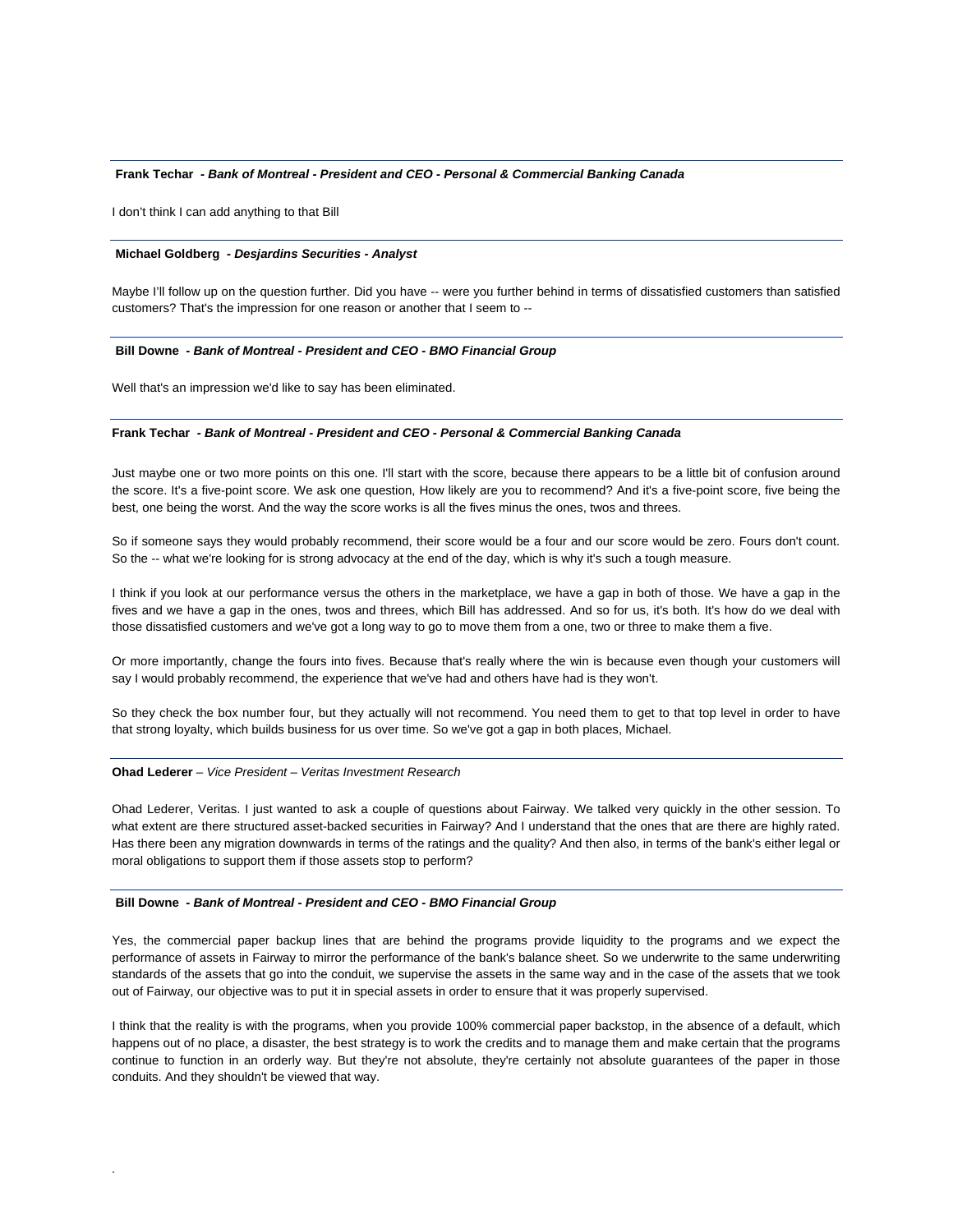#### **Jim Bantis** *- Credit Suisse - Analyst*

Jim Bantis, Credit Suisse. Just a question, Bill, on the wholesale side. What do you think of the wholesale bank? I mean this past year's been a challenging part in the context of the trading losses and then obviously on the structured products. Tom talked about reducing the size of the corporate loan book in terms of non-core relationships.

Obviously the securitization business is not what it's going to be going forward. What do you think the wholesale as a percentage of earnings, the importance of the business, limiting long-tailed term lift like, let's say, TD has. Do you see you becoming more of a plain vanilla wholesale bank going forward? And what percentage of earnings would be an appropriate size, maybe three years out?

#### **Bill Downe** *- Bank of Montreal - President and CEO - BMO Financial Group*

Jim, I think that's an important question because it really goes to the strength of the wholesale business that we have. The strongest parts of the wholesale business are really client-related businesses. What our brand is best known for is the quality of our research, it ties into our equity and debt underwriting business.

And the business model that we have in Canada has done a good job of combining using the balance sheet and operating services with the quality of our bankers. And in the link tables, you'll see that we rank very high in the link tables in terms of number of transactions done and that speaks to the breadth of the client relationships.

So I think the business has a permanent place as part of our portfolio and the most valuable thing, it's like every other business we talked about today, is the people that -- the professionals that work in that business.

In the United States, the growth opportunity really is that we also have a very large customer base that's heavily weighted to lending and operating services right now and we're just taking the research capability that we've built in the United States and the equity and debt underwriting capability and bringing it up to a proportionate level for the Canadian business.

So, I think there are still tremendous opportunities to grow the core customer businesses, and reducing some of the capital, if you like, that is associated with the trading businesses. It's a logical thing to do in the environment that we're in because the risk return opportunities aren't there, and it allows us to be a little bit more disciplined in the allocation of capital.

In terms of earnings, I think what I said at the end of Q1 is probably the best guideline that I could give and that is that I think the wholesale business at 30% of -- using about 30% of the capital at the bank is probably the right proportion. And at that level, I would expect it to be a strong return business. I would expect it to continue to grow. But most importantly, it has to be attached to clients and client relationships that we can identify.

#### **Jim Bantis** *- Credit Suisse - Analyst*

.

How do you balance when you think that the 30% would be at the higher end of some of your peers. The market wants to reward people with less capital to wholesale.

## **Bill Downe** *- Bank of Montreal - President and CEO - BMO Financial Group*

Well, we'll have to wait and see what happens to the capital allocations of banks through the cycle. There's some subjectivity that has gone into capital allocation in the past and so I don't have a lot of confidence in some of those proportionate weightings.

The underlying BASIL are some assumptions around capital allocation that will also change between banks. So I don't think you'll see us a significant outlier in that regard.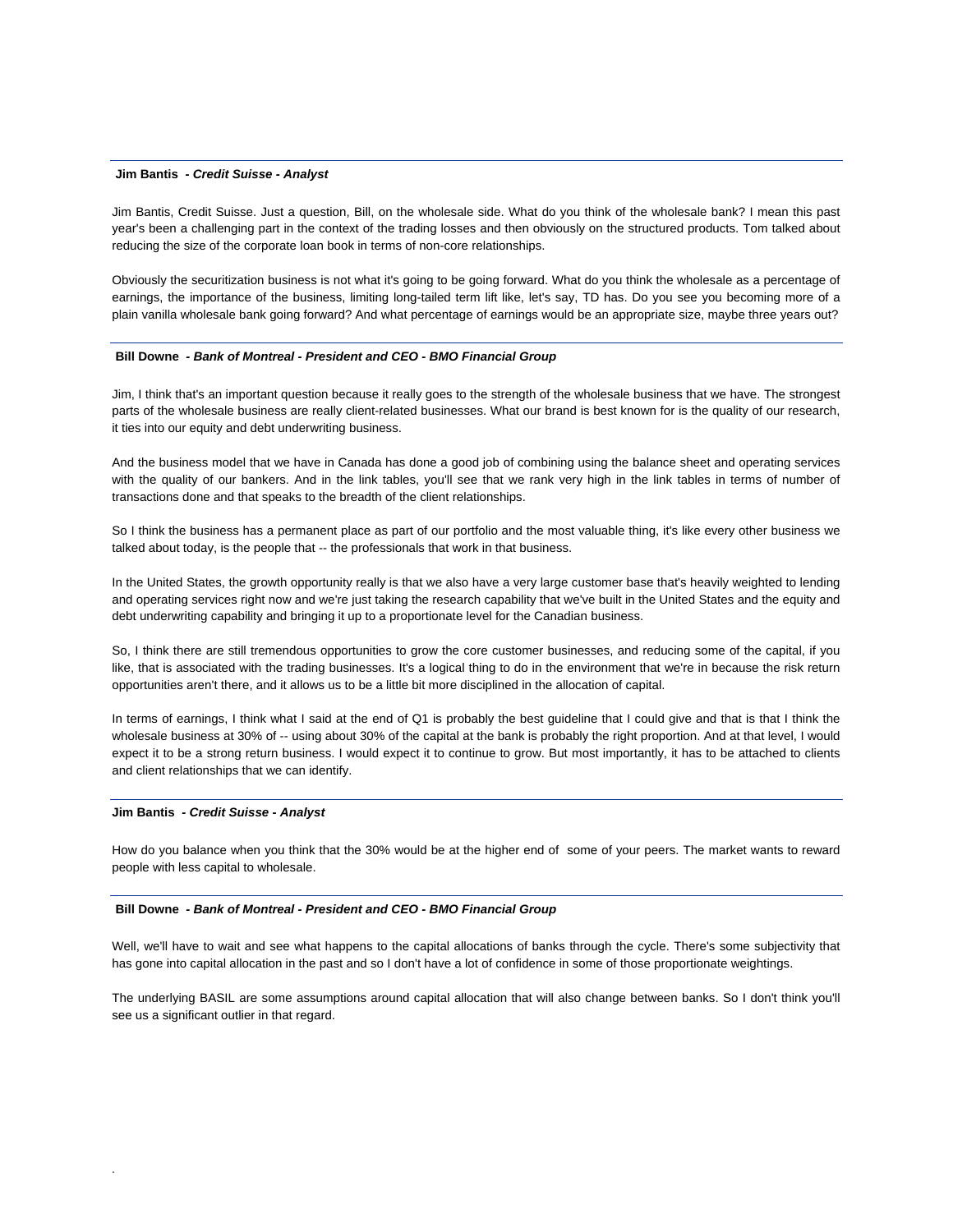#### **Jim Bantis** *- Credit Suisse - Analyst*

Thank you.

#### **Bill Downe** *- Bank of Montreal - President and CEO - BMO Financial Group*

One more, and then I think it's time for dessert.

## **Darko Mihelic** *- CIBC World Markets - Analyst*

Bill, Darko from CIBC World Markets. Bill, just a question, a little off topic. I wonder if you can reflect on capital level at the bank? Where do you think you'll be out a year from now, risk-weighted asset growth sort of creeping in? And what would be, I guess, your order of preference for usage of capital going forward relative to buy-backs, dividends, acquisitions. Maybe touch on that if you could please.

## **Bill Downe** *- Bank of Montreal - President and CEO - BMO Financial Group*

Yes. I think the capital level of the bank and in the range of 9% to 9.5% is a good place to be, given what's going on in the external environment. We are, as Tom said, we're putting behind us a number of issues around asset securitization. And as we do that, I think that the available free capital starts to look like it's much stronger. Apex should be put to bed in the next few weeks.

Links and Parkland have continued to come down. The size of the overall asset securitization business in Canada and in the United States has been contracting a little bit. I think smaller businesses will, in that area, will have higher returns because we're going to certainly charge more for liquidity and for management of programs where our brand and our name is behind them. And that will squeeze some participants out of the multi-contributor conduit market.

So I think that range of 9% to 9.5%, as you go into the year, will start to look like quite a bit more excess capital and I think people who have that dry powder really ought to be focused on what's available in the acquisition market. Because the combination of a strong operating foundation of the bank, good underlying earnings, the ability to go in and make acquisitions that are accretive relatively quickly could be a -- would be a very positive creator of value.

We remain committed to the dividend. I think we've paid dividends uninterrupted for 180 years? I think that's obviously an important thing to bear in mind. But I think that the reinvestment opportunities, as we come out of this very tight cycle in the market, is going to be there for awhile.

This is not something where you have to make an acquisition in the next 30 days because the opportunities will all be gone. I think realistically, it's really a 12-month period that you can look out and say there will be good opportunities to make acquisitions.

#### **Darko Mihelic** *- CIBC World Markets - Analyst*

- Inaudible -

.

 **Bill Downe** *- Bank of Montreal - President and CEO - BMO Financial Group* 

It really depends on the opportunity, I guess.

## **Darko Mihelic** *- CIBC World Markets - Analyst*

What's your limiting factor?